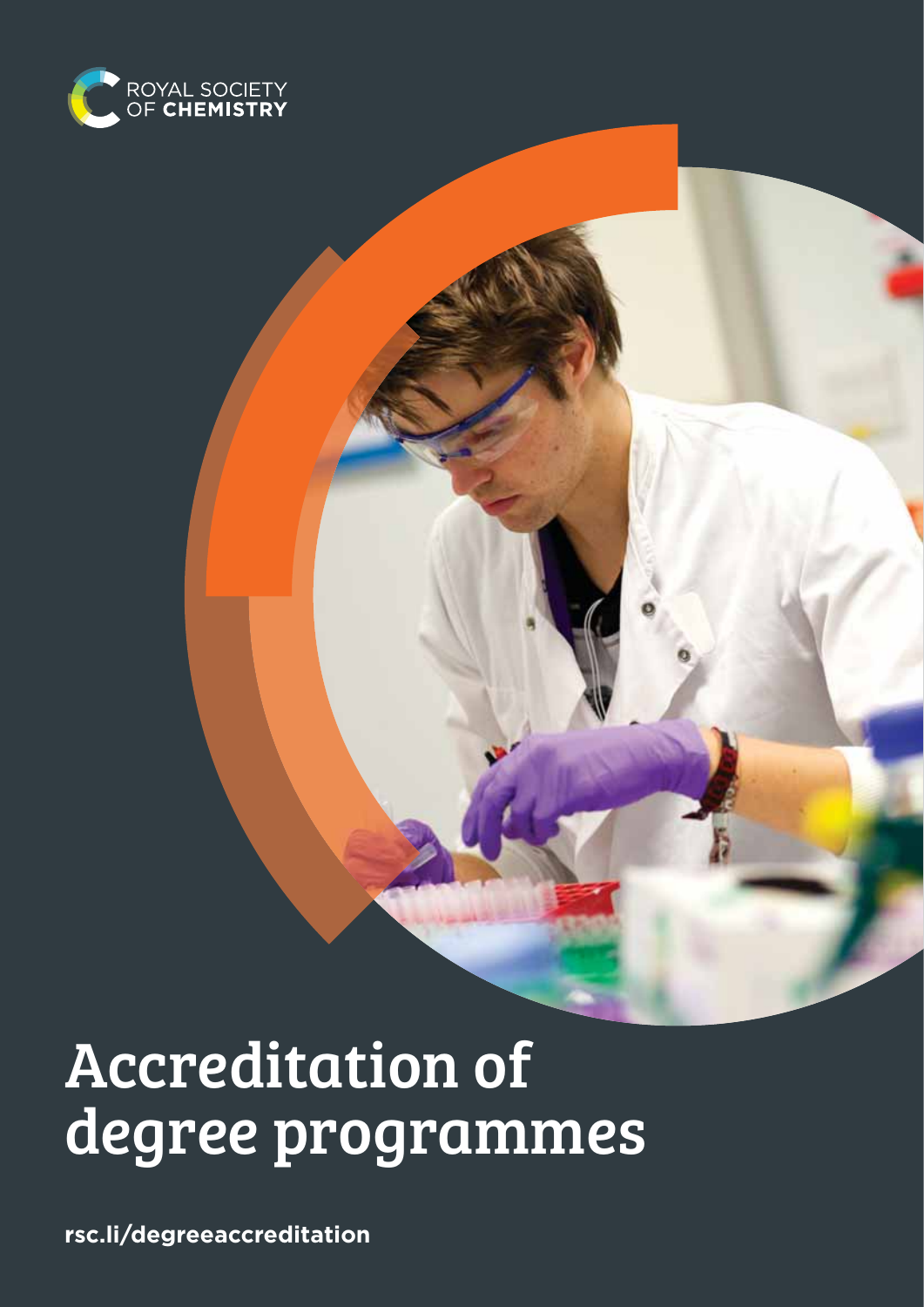### About us

The Royal Society of Chemistry is an international organisation connecting chemical scientists with each other, with other scientists, and with society as a whole. We develop, recognise and celebrate professional capabilities, and we bring people together to spark new ideas and new partnerships. We support teachers to inspire future generations of scientists, and we speak up to influence the people making decisions that affect us all.

One of our Royal Charter objectives requires us:

*to establish, uphold and advance the standards of qualification, competence and conduct of those who practise chemistry as a profession*

More than 450 degree programmes at over 80 universities around the world are currently accredited by our well-established and respected accreditation system.

### About this document

Through accreditation, we promote good practices in the university education of chemical scientists, and make sure that future practising scientists are knowledgeable and competent.

These guidelines describe what we look for in a degree programme that is submitted for accreditation. We outline the key requirements that set the threshold standards. These are designed to provide a flexible framework that allows for innovation and the wider development of contemporary education focusing on learning outcomes. We explain our accreditation process and give guidance on the information that you need to submit.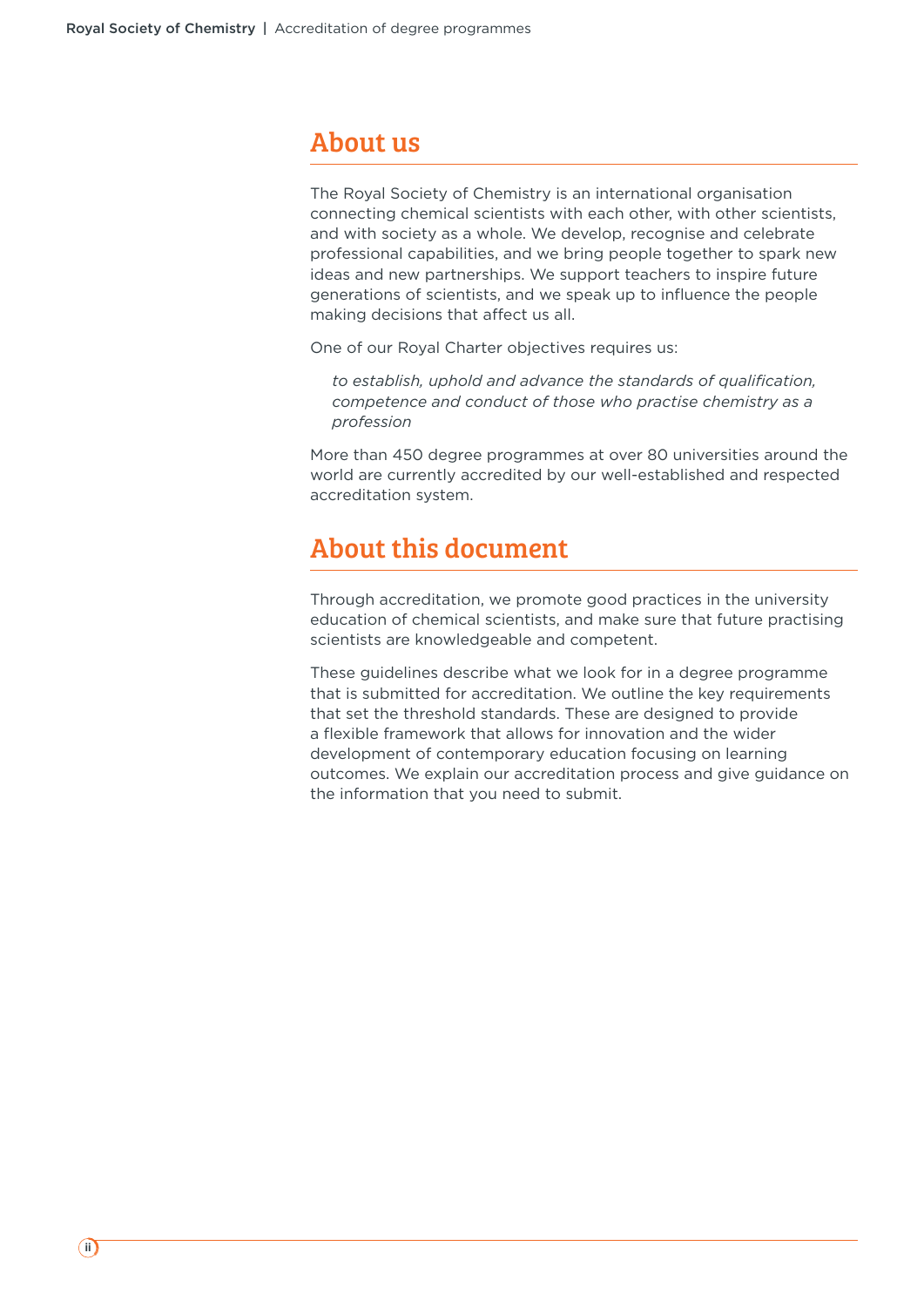# Table of contents

### Part one: what is accreditation?

| Why is accreditation important?           |               |
|-------------------------------------------|---------------|
| • What are the benefits of accreditation? | 1             |
| Pathways to accreditation                 | $\mathbf{2}$  |
| • How accreditation works                 | $\mathcal{P}$ |
| • Reference points                        | 2             |
| • Bachelor's accreditation                | 3             |
| • Master's accreditation                  | 3             |
| <b>Accreditation values</b>               | 4             |

### Part two: output standards for Royal Society of Chemistry accredited programmes

| Key requirements for accreditation (table) | 5  |
|--------------------------------------------|----|
| Guidance notes on key requirements         | 7  |
| • Breadth (knowledge)                      | 7  |
| • Depth (knowledge)                        | 8  |
| • Practical skills                         | 10 |
| • Project work                             | 11 |
| • External placements                      | 12 |
| • Professional skills                      | 13 |
| • Assessment                               | 14 |
| • Programme title                          | 15 |
| Quality assurance                          | 15 |
|                                            |    |

### Part three: how to achieve accreditation

| The accreditation process |    |
|---------------------------|----|
| • Consultation            | 17 |
| • Application             | 17 |
| • Review                  | 18 |
| • Department visit        | 18 |
| • Judgement               | 20 |
| • Confirmation            | 20 |
| • Working together        | 21 |

### Appendices

| <b>Appendix A Threshold questions</b>        | 22 |
|----------------------------------------------|----|
| <b>Appendix B</b> Depth questions            | 36 |
| <b>Appendix C</b> Professional skills        | 52 |
| <b>Appendix D</b> Essential practical skills | 54 |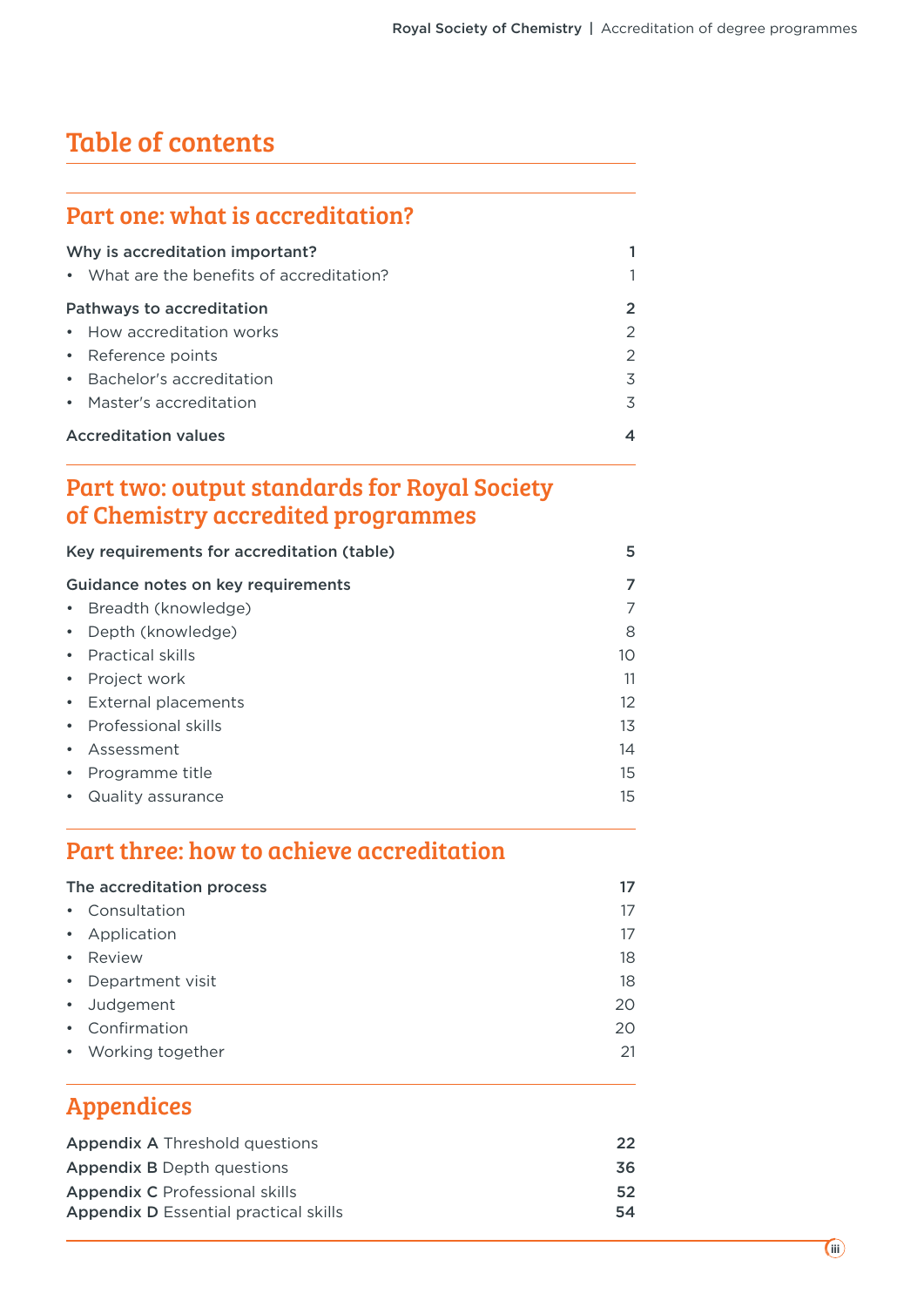# Part one: what is accreditation?

### Why is accreditation important?

Accreditation of degree programmes by professional and statutory bodies is a mark of assurance that particular standards are met. Accredited programmes address the needs of employers and students, and provide marketing advantages for universities.

Our accreditation is a peer review process founded on the judgement of professional chemists. This ultimately provides a credible and independently verifiable method for employers and students to differentiate between degree programmes.

Our accreditation service can be summarised in terms of its features, advantages and benefits for the HEI:

| <b>Feature of service</b>                               | Advantage                                                                                                                                                                    | <b>Benefit</b>                                                                           |
|---------------------------------------------------------|------------------------------------------------------------------------------------------------------------------------------------------------------------------------------|------------------------------------------------------------------------------------------|
| Externally validated mark<br>of excellence by a leading | Allows differentiation of the<br>institution, thereby enhancing its<br>profile and credibility as a provider<br>of quality chemistry education                               | Enhanced prospects for student<br>recruitment                                            |
| professional body                                       |                                                                                                                                                                              | Enhanced prospects for<br>government funding                                             |
|                                                         |                                                                                                                                                                              | • Increased engagement and<br>networking with other leading<br>universities              |
|                                                         |                                                                                                                                                                              | Enhanced mobility and<br>employability<br>for graduate students                          |
| An independent benchmark<br>against respected quality   | Provides a peer review mechanism<br>to assess, evaluate and enhance                                                                                                          | • University able to stay at the<br>forefront of education standards                     |
| standards                                               | chemistry degree programmes.<br>Our assessors are experts from<br>leading universities worldwide<br>which leads to continuous<br>improvement and sharing of best<br>practice | Improved prospects for student<br>recruitment and funding by<br>government or corporates |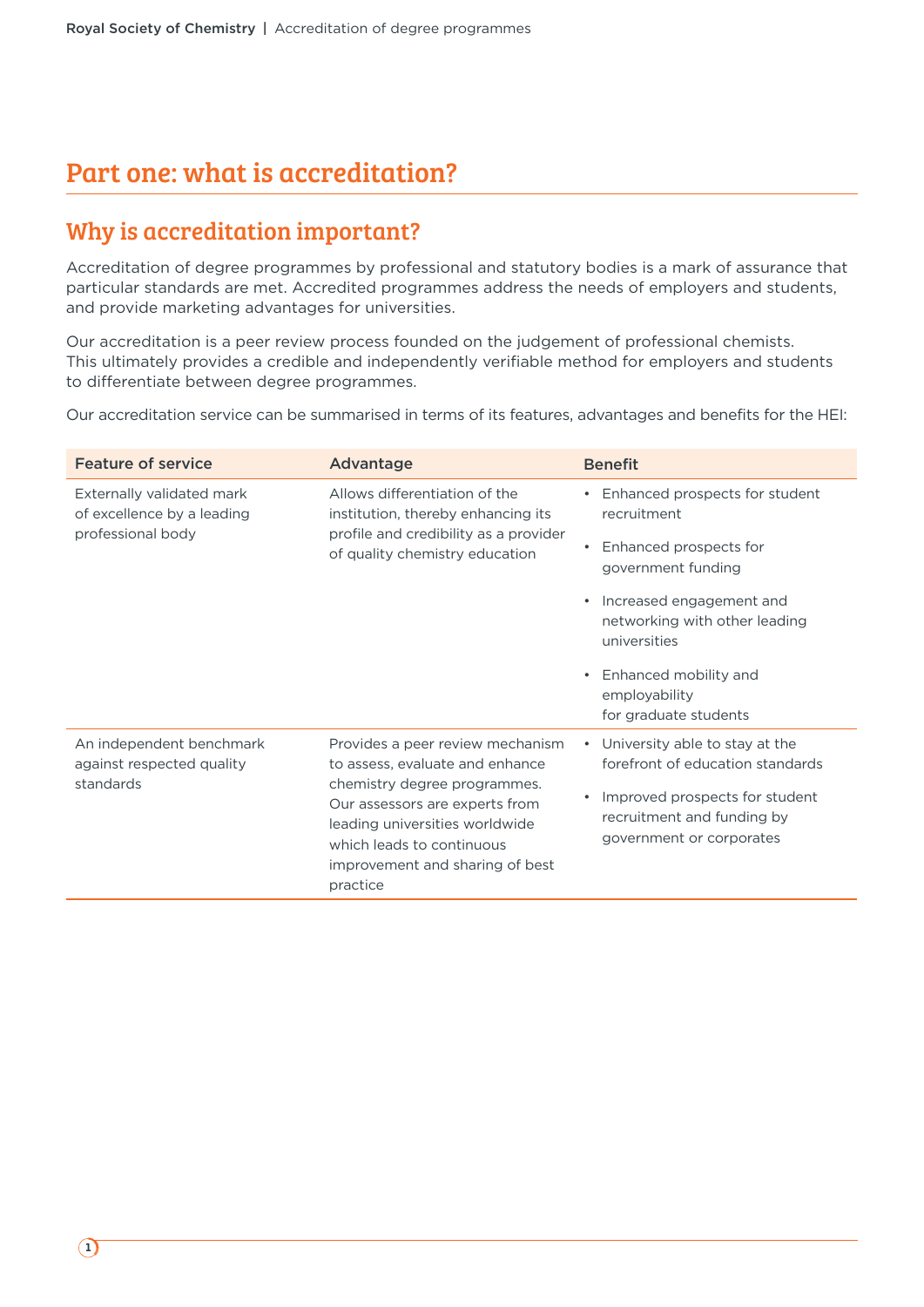### Pathways to accreditation

This document explains accreditation for Bachelor's level degrees as well as integrated Master's (MChem, MSci) and discrete Master's (MSc) levels.

We can assess any chemistry-based programme, and make a judgement based on output standards against our accreditation key requirements.

### How accreditation works

Our accreditation operates as a single, global, summative assessment process for all degree programmes based on the discipline of chemistry. It is a peer-reviewed process managed by our Committee for Accreditation and Validation (CAV), which is responsible for assessing applications, applying the published criteria and making judgements. Royal Society of Chemistry Trustees appoint CAV committee members from our membership. This ensures that reviewers have contemporary experience of university-level education and an understanding of the demands of employers and academia. We also employ professionally qualified staff whose role is to help and advise you and to manage the accreditation process. Together CAV members and our staff ensure the high quality of our accreditation.

Accreditation lasts for a period of five years, after which you are invited to submit your programmes for re-accreditation. Continued accreditation throughout the five year period is dependent on you telling us of any subsequent changes in the structure or content of your programmes. For major changes, we carry out a formal review of a programme's accreditation status.

Importantly, accreditation is more than a single mark of quality. It provides you with opportunities for wider engagement with us through our extensive range of activities for promoting and developing science. Because we share a common purpose: advancing excellence in the chemical sciences.

### Reference points

We do not set our standards in isolation. We use internationally recognised guidelines and frameworks and exploit our global networks to define a robust accreditation process with a relevant set of academic values. In developing accreditation criteria, we have used several reference points, both generic and subject specific. A key reference document is the chemistry Subject Benchmark Statement which was published in revised form by the UK's Quality Assurance Agency for Higher Education (QAA) in 2014.<sup>1</sup> We supported the QAA's benchmarking group that had representation not only from university departments in England, Scotland and Wales but also from the chemistry-based industries.

The statement covers Bachelor's and all types of Master's degree programmes. It is a distinctive document within a wider geographical context and represents the most contemporary statement on chemical education standards and is a valuable point of reference for the accreditation of degree programmes.

Your first step to accreditation is to make sure the specifications and outputs of your programmes are clearly aligned with published qualification frameworks and the QAA Chemistry Benchmark Statement. If your programmes are subject to an alternative local benchmark statement you should check with us before submission that any divergence is justifiable in the context of your own national qualifications framework.

1 https://www.qaa.ac.uk/quality-code/subject-benchmark-statements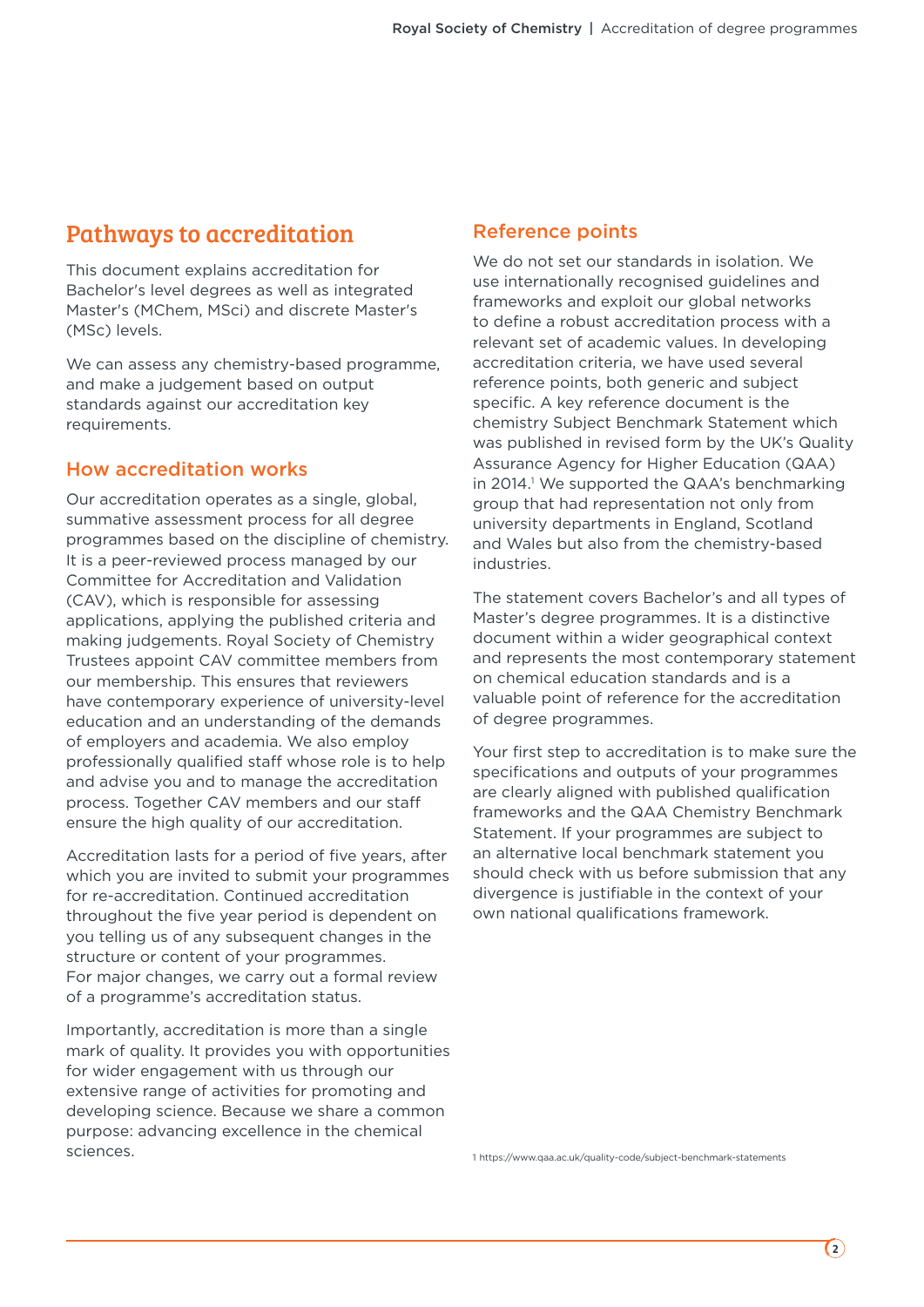### Bachelor's accreditation

Bachelor's accredited programmes are expected to provide students with:

- a broad and balanced appreciation of key chemical concepts.
- a range of practical skills so that they can understand and assess risks and work safely in the laboratory.
- the ability to apply standard methodology to the solution of problems in chemistry.
- the knowledge and skills base which leads to graduate employment or to further study.

In terms of professional qualification, an accredited Bachelor's degree provides access to professional categories of Royal Society of Chemistry membership and partially meets the academic requirements for Chartered Chemist (CChem).

### Master's accreditation

Master's accredited programmes are expected to provide students with:

- an in-depth understanding of specialised areas of chemical science.
- the ability to plan and carry out experiments independently and assess the significance of outcomes.
- the ability to adapt and apply methodology to the solution of unfamiliar types of problems.
- a critical awareness of advances at the forefront of the chemical science discipline.
- effective preparation for professional employment or doctoral studies in the chemical sciences.

In terms of professional qualification, Master's accreditation provides access to professional categories of Royal Society of Chemistry membership and fully satisfies the academic requirements for our Chartered Chemist (CChem) award.

There are generally two types of Master's degree programmes: discrete and integrated.

#### a) Discrete Master's programmes

These programmes normally follow on from the award of a Bachelor level qualification. This is the study pattern followed in most parts of the world. The chemical science qualification conferred is usually either MSc (Master of Science) or simply referred to as a Master's degree. In the UK there are also several MRes (Master of Research) qualifications in the chemical sciences.

#### b) Integrated Master's programmes

These programmes take students from university entry to master's level, combining learning outcomes at Bachelor's and Master's levels. The qualification conferred is usually MChem (Master in Chemistry) or MSci (Master in Science). Normally there is no intermediate award of a Bachelor's qualification.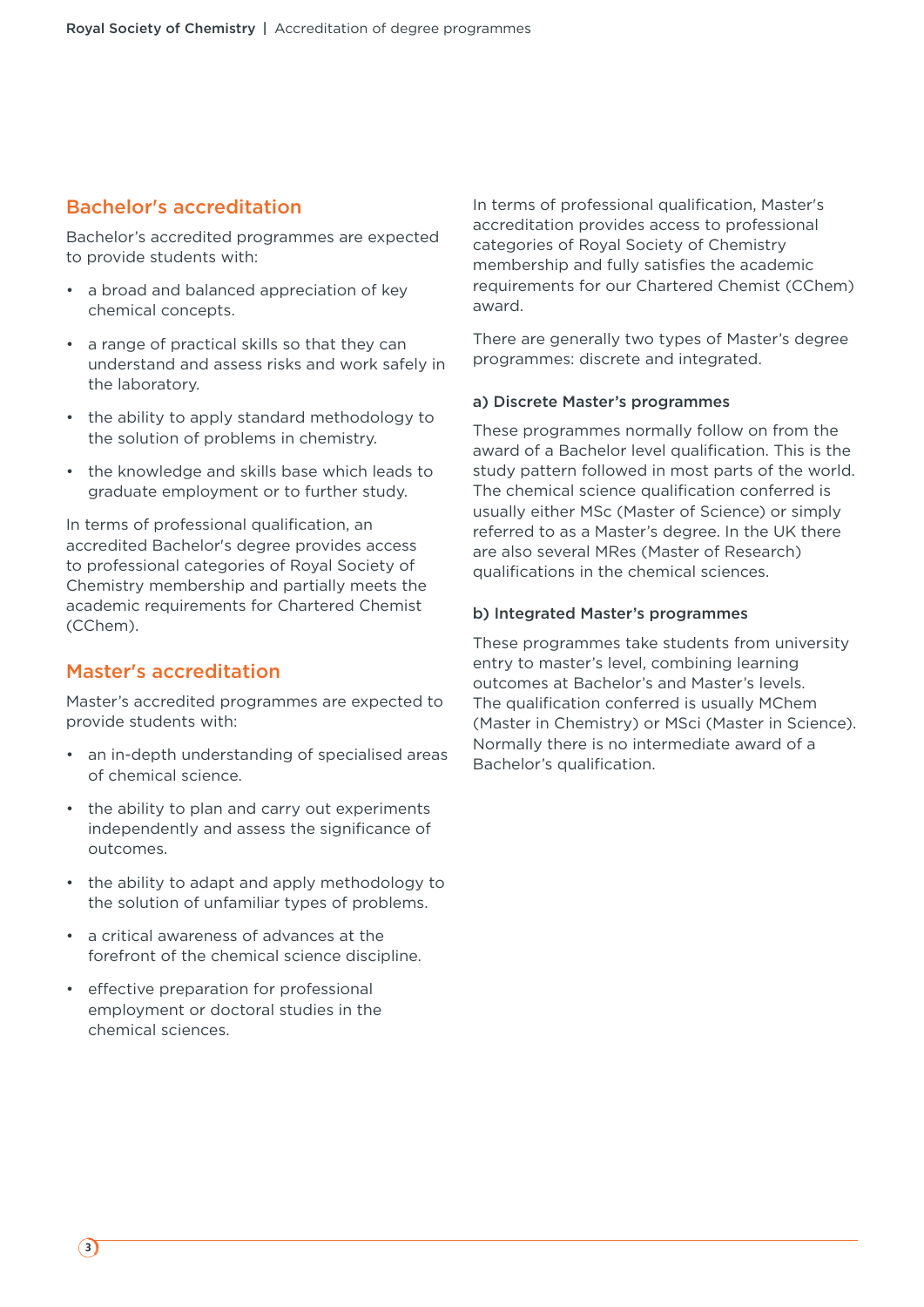### Accreditation values

Accredited degree programmes stimulate students in the subject of chemistry and allow them to develop an appreciation of its application in different contexts. We don't want to inhibit creative curriculum development designed to meet evolving needs and regional demand, so we don't specify required content in detail. However, to become accredited, a degree programme must satisfy a range of criteria based on knowledge and understanding, intellectual abilities, and both practical and professional skills.

In general terms, an accredited degree programme provides:

- knowledge of chemical science that builds upon secondary education (study prior to university) and incorporates a critical understanding of theories and principles.
- essential skills for applying chemical knowledge and solving complex scientific problems with a strong emphasis on laboratory skills in synthesis and analysis.
- development of professional skills which allow transferability within the chemical sciences and across employment sectors.
- competence in dealing with challenging activities or projects while taking on responsibility for decision-making in variable contexts.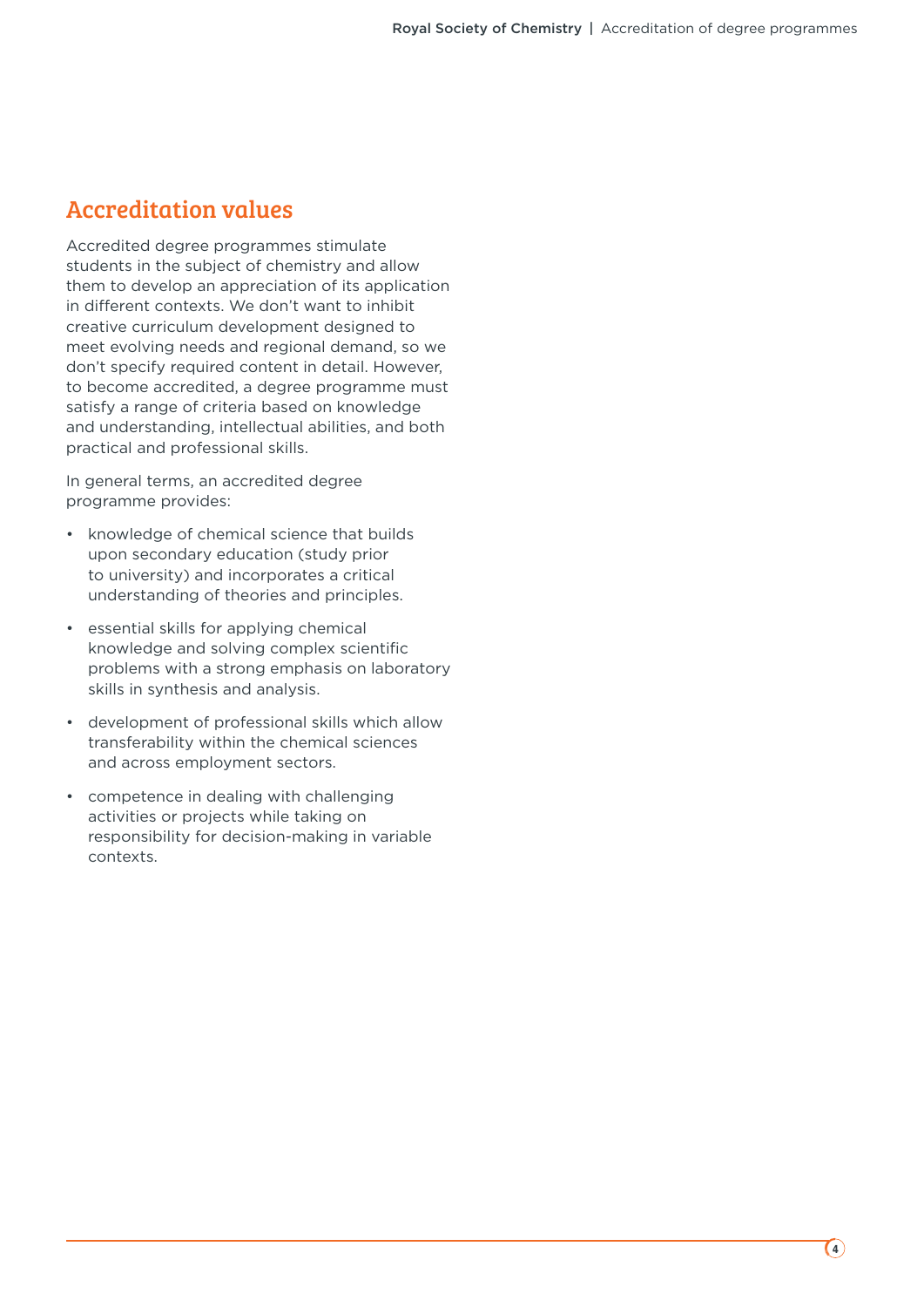# Part two: output standards for Royal Society of Chemistry accredited programmes

The criteria for accreditation are broken down into a number of key requirements. To gain accreditation, universities must demonstrate that they provide students with all the relevant key requirements for the programme type listed.

| Key requirements (KR) for accreditation |                                                                                                                                                                                               | Bachelor's | Integrated<br>Master's | <b>Discrete</b><br>Master's |
|-----------------------------------------|-----------------------------------------------------------------------------------------------------------------------------------------------------------------------------------------------|------------|------------------------|-----------------------------|
|                                         | KR1: Evidence of study of the main branches of chemistry<br>is provided and developed at appropriate times<br>during the course.                                                              |            |                        |                             |
| <b>Breadth</b><br>(knowledge)           | KR2: Programme outcomes should include a breadth of<br>understanding of chemistry with the ability to solve<br>problems at the threshold level of competence as<br>exemplified in appendix A. |            |                        |                             |
|                                         | KR3: Breadth of understanding of chemistry through<br>prior learning must be assured through admissions<br>processes.                                                                         |            |                        |                             |
|                                         | KR4: Programmes should build on knowledge base to<br>allow students to appreciate developments, in<br>some areas, at the forefront of the discipline.                                         |            |                        |                             |
| Depth<br>(knowledge)                    | KR5: Programmes should ensure a depth of knowledge in<br>specialist areas of chemical science demonstrated by<br>an ability to solve problems at the level exemplified<br>in appendix B.      |            |                        |                             |
| <b>Practical skills</b>                 | KR6: Students must develop a range of practical skills.                                                                                                                                       |            |                        |                             |
|                                         | KR7: Programmes must incorporate some independent<br>investigative methodology.                                                                                                               |            |                        |                             |
| Project work                            | KR8: Programmes must provide research training to<br>enable students to complete a substantial project,<br>the outcome of which is potentially publishable.                                   |            |                        |                             |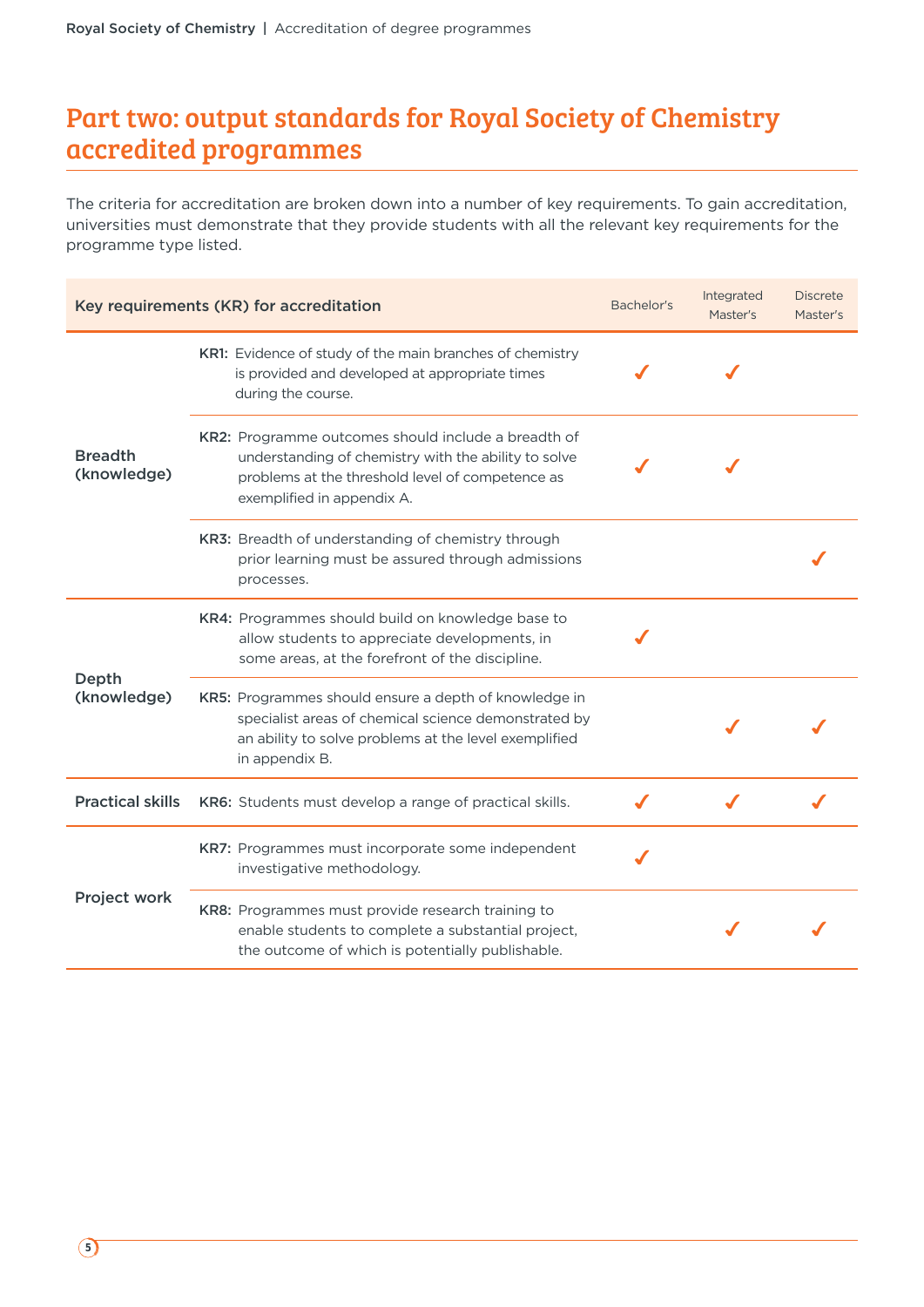| Key requirements (KR) for accreditation |                                                                                                                                                                                              | Bachelor's | Integrated<br>Master's | <b>Discrete</b><br>Master's |
|-----------------------------------------|----------------------------------------------------------------------------------------------------------------------------------------------------------------------------------------------|------------|------------------------|-----------------------------|
| Placement                               | KR9: Any external placements must be subject to<br>assessment against explicit and demanding<br>criteria with universities retaining control and<br>supervision of its students.             |            |                        |                             |
| Professional                            | KR10: Programmes must develop a broad range of<br>transferable key skills.                                                                                                                   |            |                        |                             |
| skills                                  | <b>KR11:</b> Programmes must develop the professional skills<br>for those intending to practice chemical science<br>as a profession.                                                         |            |                        |                             |
| Assessment                              | KR12: Assessment should be varied, appropriate and<br>rigorous, and require students to apply their<br>knowledge and solve problems.                                                         |            |                        |                             |
| Title                                   | KR13: The title of a programme should be indicative<br>of content and address the assumptions an<br>employer will make on the graduates' abilities<br>based on the title.                    |            |                        |                             |
| Quality                                 | KR14: Universities must have robust quality assurance<br>mechanisms in place for all aspects of their<br>programmes.                                                                         |            |                        |                             |
| assurance                               | KR15: Resources devoted to a programme should<br>provide students with a suitably supportive<br>environment, so enabling them to be successful<br>in achieving the stated learning outcomes. |            |                        |                             |
| Learning<br>environment                 | KR16: The learning environment should provide<br>staff and students with suitable academic<br>development and wellbeing support<br>mechanisms to meet the stated learning<br>outcomes.       |            |                        |                             |

Further guidance on each of the key requirements can be found in the following pages.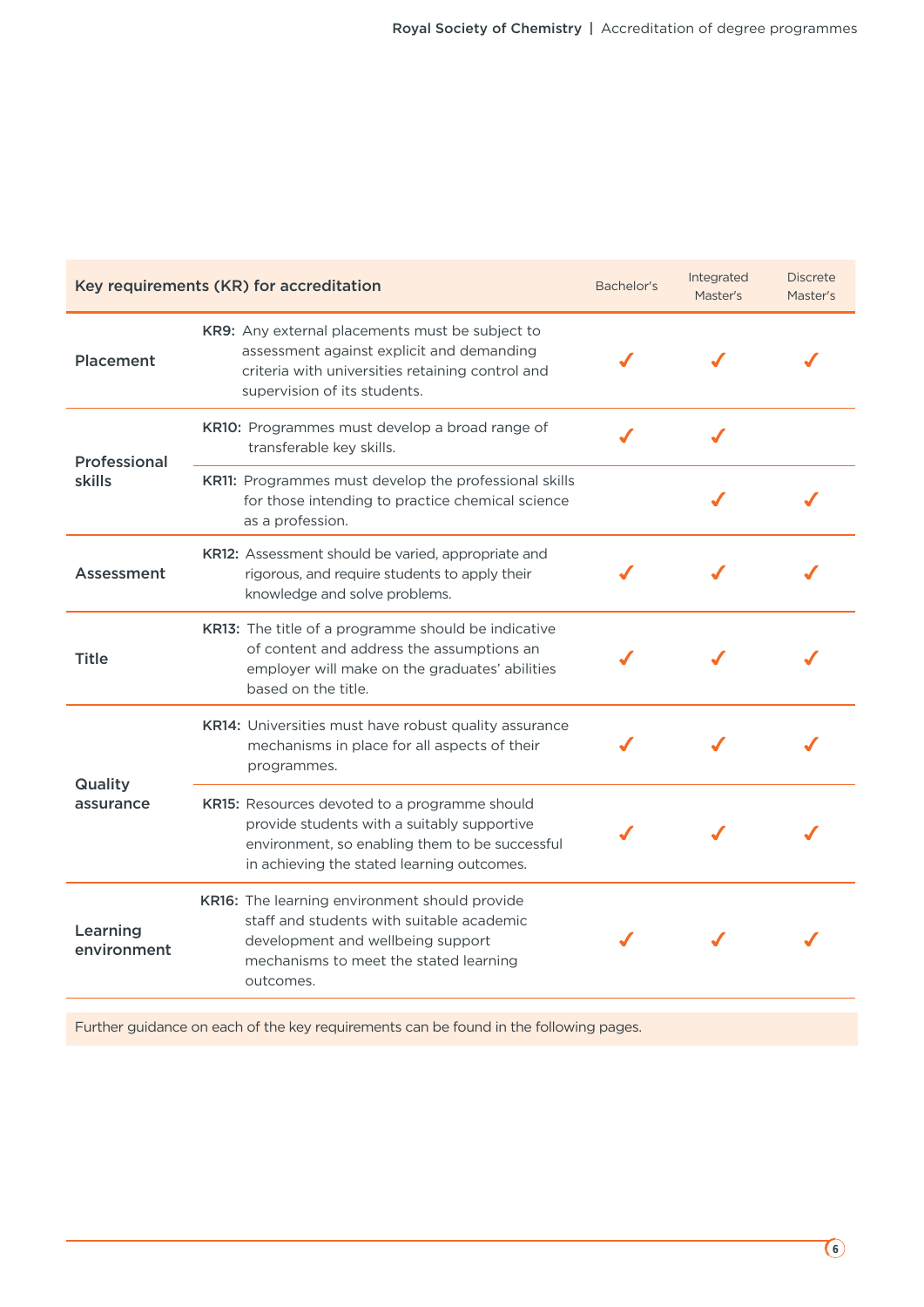### Guidance notes on key requirements

### Breadth (knowledge)

#### KR1: Evidence of study of the main branches of chemistry is provided and developed at appropriate times during the course.

Applicable to: i) Bachelor's ii) Integrated Master's

- The chemical sciences represent a broad field of study. It is essential that those studying an accredited programme demonstrate knowledge of the key chemical concepts either as outlined within the QAA Chemistry Benchmark Statement or, where an alternative qualifications framework exists, in the context of an acceptable local benchmark statement that has already been approved by the Committee for Accreditation and Validation.
- The nature of chemistry is such that there are no distinct boundaries between branches of the subject or indeed with other subjects. The traditional division into inorganic, organic and physical chemistry does not necessarily adequately reflect the growing importance of interdisciplinary areas such as analytical chemistry, biological chemistry, computational chemistry, environmental chemistry and others.
- These studies should lead on from secondary/high school science education and are likely to feature at an introductory stage of the degree programme.
- Students must develop an ability to evaluate and interpret key chemical principles.
- Programmes titled 'Chemistry' will provide a balanced programme across the discipline. Although specialism is allowed, if significant weighting is given to the specialism this must be reflected in the title.
- Typically programmes titled 'Chemistry and xxx' should have an even split in the studies, whereas 'Chemistry with xxx' or 'Xxx Chemistry' should devote ca. 25% of the course to the specialism.
- To be accredited, suitably titled interdisciplinary chemical science degrees such as Pharmaceutical science, Nanotechnology, Chemical physics, Forensic science etc should include the core concepts as outlined above.
- Stakeholders expect that core chemical concepts form a fundamental part of Royal Society of Chemistry accreditation.

| KR2: Programme outcomes should include a breadth of<br>understanding of chemistry with the ability to solve<br>problems at the threshold level of competence as<br>exemplified in appendix A. | Applicable to:<br>i) Bachelor's<br>ii) Integrated Master's |
|-----------------------------------------------------------------------------------------------------------------------------------------------------------------------------------------------|------------------------------------------------------------|
|-----------------------------------------------------------------------------------------------------------------------------------------------------------------------------------------------|------------------------------------------------------------|

- Students completing an accredited programme must be able to demonstrate a systematic understanding of fundamental physicochemical principles and an ability to apply that knowledge to the solution of theoretical and practical problems.
- Students must also be enabled to gain knowledge of a range of inorganic and organic materials and be able to realise their understanding in the synthesis and isolation of such materials and the analysis of their properties.
- The required threshold level is exemplified by the standard of problem questions in appendix A.
- For Bachelor's programmes, the threshold for breadth of study must be achieved within a programme's learning outcomes.
- For integrated Master's programmes, the threshold for breadth of study should be achieved at an intermediate stage of the programme. For a full-time four year programme, this would typically be by the end of year 3. For a full-time 5 year programme, this would typically be by the end of year 4.
- Programmes that are developed to provide a wide-ranging and extensive knowledge of chemistry, for example those titled simply 'Chemistry', would normally be expected to offer the required level of breadth across the chemistry discipline.
- Programmes with more specialist objectives, eg those titled 'Medicinal chemistry', can provide reduced coverage in the least relevant areas. This must be compensated for by an increased coverage in more relevant areas of chemical science.
- Problems in appendix A are intended to be indicative of the standard which the Royal Society of Chemistry expects students to attain and are in no way intended to define curriculum content.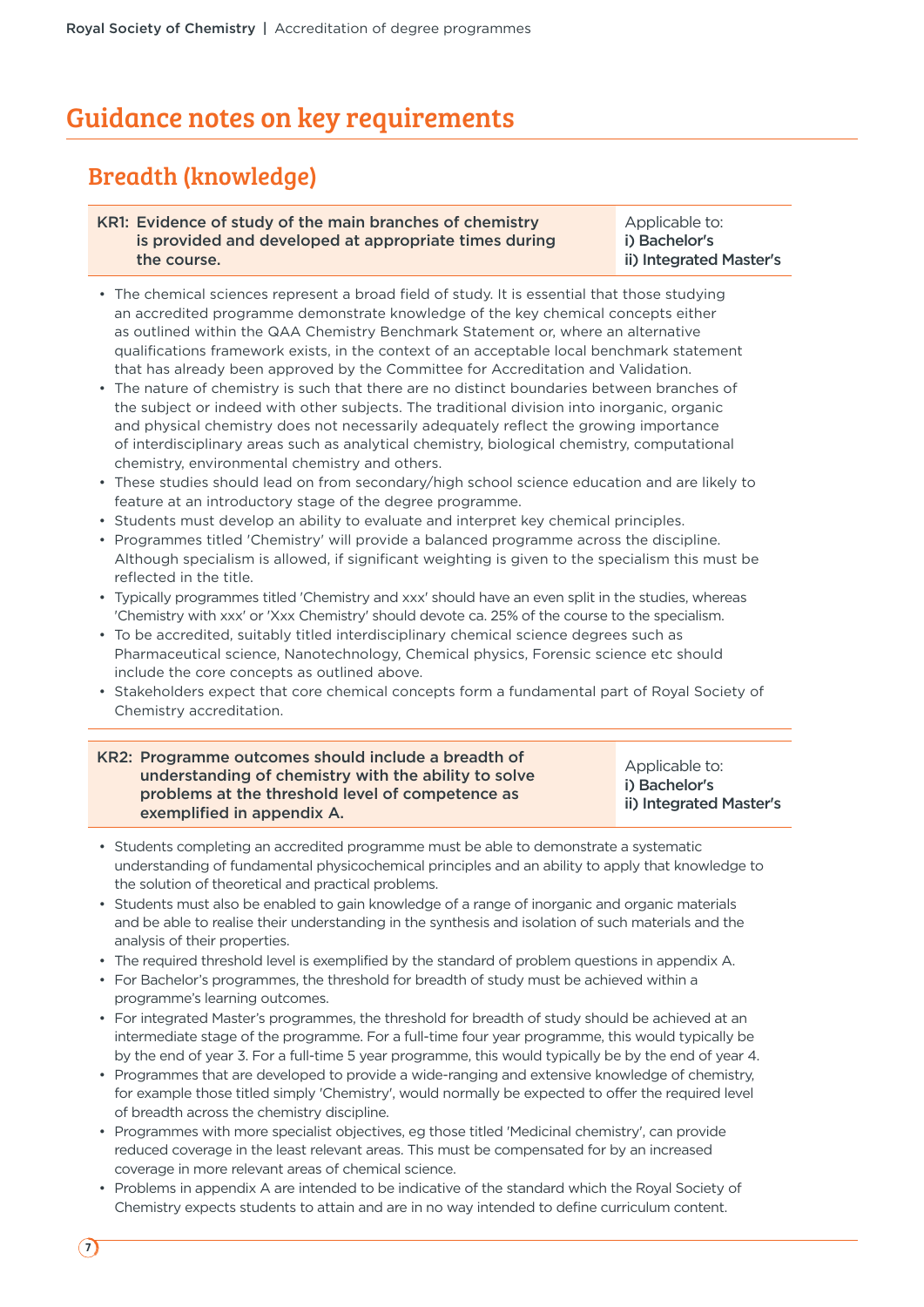#### KR3: Breadth of understanding of chemistry through prior learning must be assured through admissions processes.

Applicable to: Discrete Master's only

- There is an expectation that those embarking on discrete Master's programmes have already developed a level of subject knowledge, abilities and skills in chemistry that enables them to pursue studies in chemical science at the Master's level and successfully achieve the prescribed learning outcomes.
- Typically those applying for discrete Master's programmes will have an undergraduate or equivalent qualification in chemistry or one which contained greater part chemistry. Through scrutiny of diploma supplements, interviews and/or any other means the university chooses, it must be established before admission that any prior qualification(s) has caused the student to develop subject knowledge and understanding at Bachelor's level together with the appropriate abilities and skills described in the chemistry Subject Benchmark Statement.
- Admissions processes can also be applied to those with an undergraduate or equivalent qualification in a related interdisciplinary area and/or those with suitable supplementary learning. In admitting such students, universities may wish to provide a programme of supplementary studies in order to strengthen areas of weakness.
- The accreditation process will seek to ensure that university admissions processes are robust and applied effectively.
- A discrete Master's degree which admits students from outside the chemical sciences can be accredited. However, only those students with prior learning in the chemical sciences will fully meet the academic requirements for CChem.

### Depth (knowledge)

KR4: Programmes should build on the knowledge base to allow students to appreciate developments at the forefront of some areas of chemical sciences.

Applicable to: Bachelor's only

- Programmes must provide significant enhancement beyond the required level for breadth of study (defined by *KR1* and *KR2*) (see appendix A for appropriate example questions).
- Students should gain a detailed knowledge and critical understanding in one or more chemical science specialisms, some of which are informed by or at the forefront of the subject.
- Specialisation should provide students with the knowledge base from which they can proceed to graduate employment or to further studies in the chemical sciences.
- Suitably titled specialist/interdisciplinary degrees, such as Pharmaceutical science, Forensic science or Nanotechnology, should build on the core chemical science knowledge base and provide a distinct link between the specialism and the chemical sciences aspects at the forefront of the subject.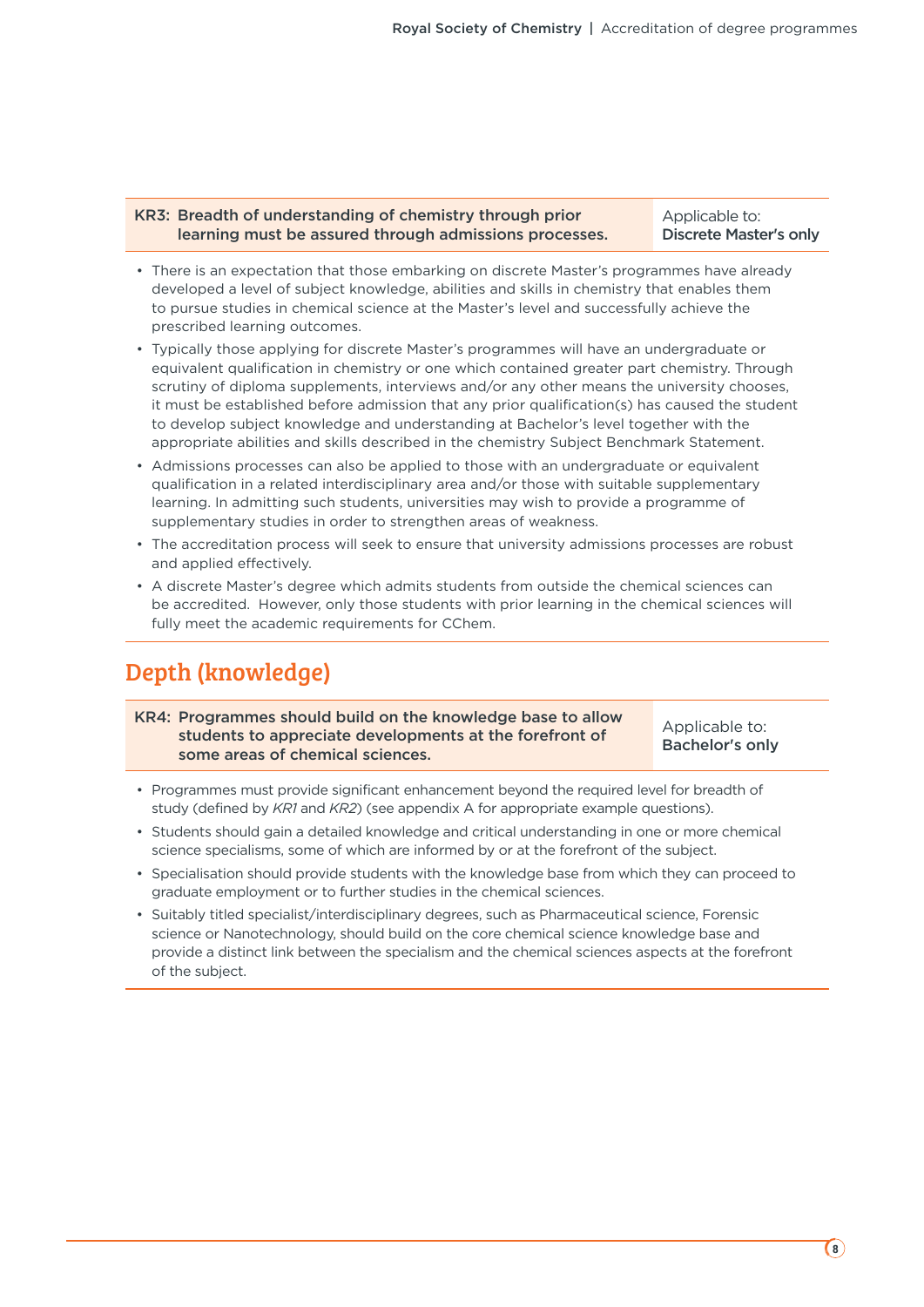#### KR5: Programmes should ensure a depth of knowledge in specialist areas of chemical science demonstrated by an ability to solve problems at the level exemplified in appendix B.

Applicable to: all Master's programmes

- A discrete Master's degree will contain an appropriate amount of taught material which should normally equate to 33–66% of overall content. There is an expectation that at least 83% of learning outcomes will be at Master's level, as outlined in the QAA MSc characteristics statement.
- Depth of study cross-references to Master's level in the chemistry Subject Benchmark Statement (ref – *Advanced studies, Problem-solving*) and is exemplified by the provision of a number of problems of an advanced nature in appendix B. These are suitable for inclusion in unseen examinations, open-book examinations, and examinations where questions are issued in advance.
- Material at the level of appendix B problems would normally be included in the latter stages of a full-time integrated Master's programme.
- Material at the level of appendix B problems would be a fundamental feature of a discrete Master's programme.
- There is an expectation that problems presented to students in assessments are unfamiliar, in that they have not been previously coached to tackle problems of a particular type.
- The range of problems that students will be expected to be able to solve will usually be narrower than in the case of those presented in appendix A. This allows institutions freedom to continue to develop specialist chemical science programmes. In all cases intellectual rigour demonstrated by depth of study will be necessary.
- Problems contained in appendix B are intended to be indicative of the standard which the Royal Society of Chemistry expects students to attain and are in no way intended to define curriculum content.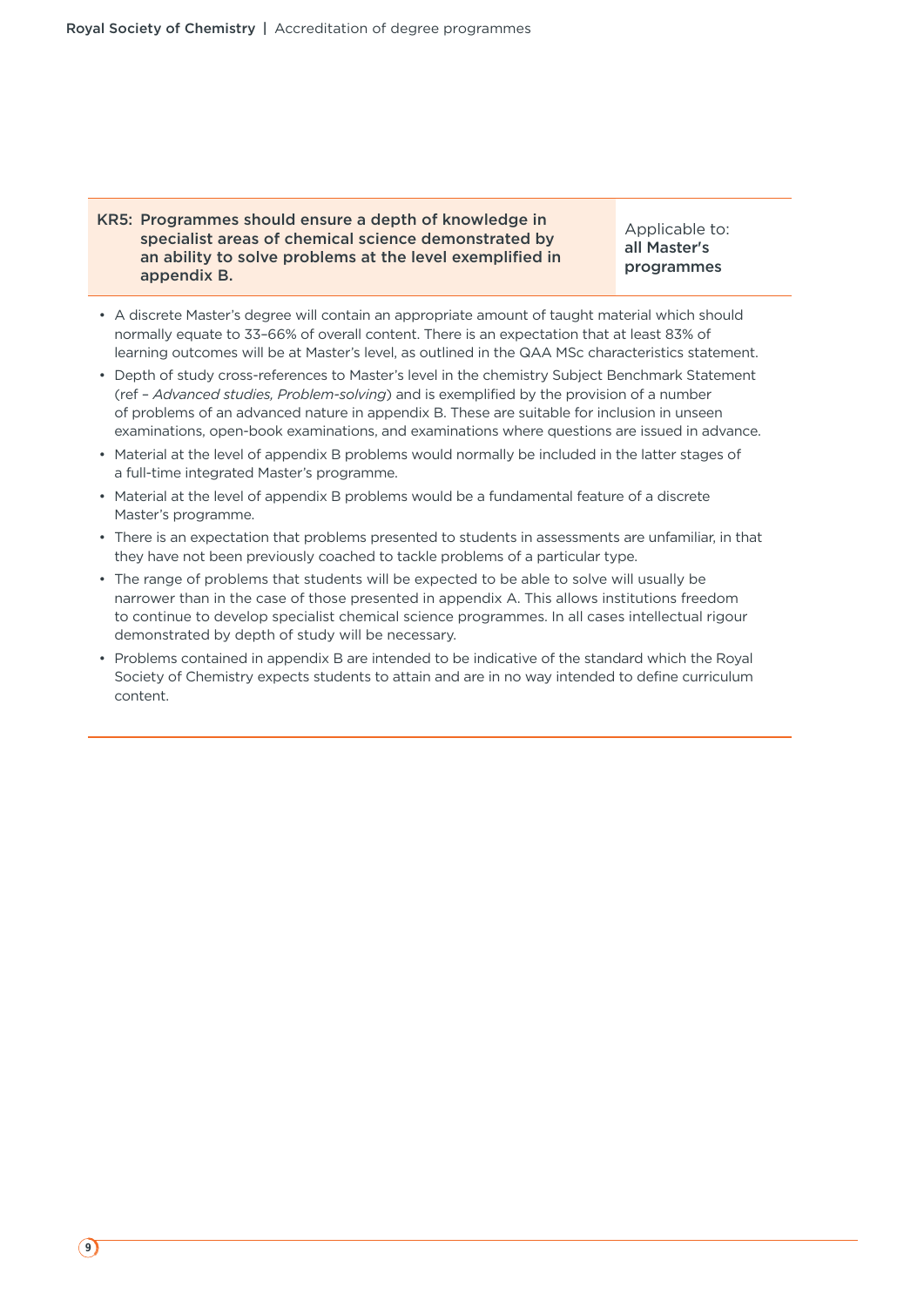### Practical skills

| KR6: Students must develop a range of practical skills. | Applicable to: |
|---------------------------------------------------------|----------------|
|                                                         | all programmes |

- For Bachelor's programmes, students should typically complete at least 300 timetabled hours (exclusive of project work). Allowances are permitted for fully integrated credit bearing industrial placements in a laboratory setting.
- For integrated Master's programmes, students should typically complete at least 400 timetabled hours (exclusive of the substantial project). Allowances are permitted for fully integrated credit bearing industrial placements in a laboratory setting.
- Practical work, while supporting theoretical aspects, should be stimulating and challenging in its own right and provide the essential *Chemistry-related practical skills* described in the chemistry Subject Benchmark Statement, along with the essential practical skills in appendix D.
- The practical component should be laboratory based and designed so that students are exposed to a variety of synthetic and measurement techniques.
- Practical work must be rigorously and appropriately assessed and contribute towards the final mark of the degree programme.
- Bachelor's level exit points from integrated Master's programmes are required to fully meet this key requirement.
- Health and safety training must be provided.
- Programmes with specialism would still be expected to meet the requisite practical hours. The nature of the practical content may reflect the nature of the specialism.
- Computational work, case studies and short investigative tasks can contribute to the total timetabled hours, along with supervised preparatory and write up sessions.
- The Royal Society of Chemistry will consider a lower value for programmes which incorporate a period of study in industry or for part-time modes of study. In such cases a condition may be imposed on the accreditation status of the programme and applicants may be required to provide evidence of developing appropriate practical skills within a workplace context.
- For discrete Master's programmes, students must have prior learning of appropriate practical skills at Bachelor's level and programmes should seek to develop these further, for example, through project work.
- An institution can make reasonable adjustments such as: laboratory helper, help with fine manipulations, or directing laboratory work remotely for those unable to carry out laboratory work for reasons of disability. Accreditation is reflective of the overall programme rather than individual situations.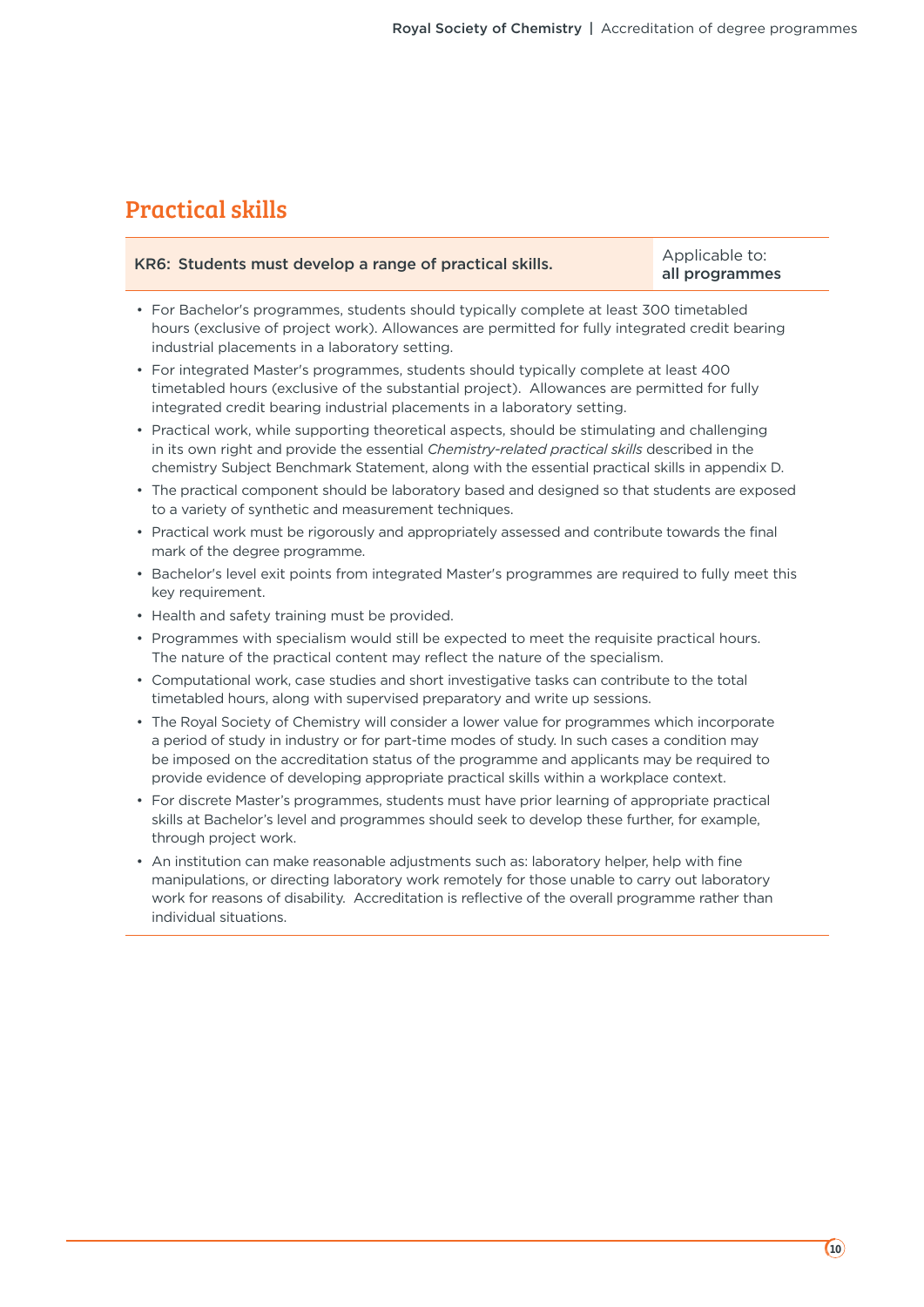### Project work

| KR7: Programmes must incorporate some independent | Applicable to:         |
|---------------------------------------------------|------------------------|
| investigative methodology.                        | <b>Bachelor's only</b> |

- These are open-ended activities which require students to manage their own learning.
- Activities should require students to apply information that they have learned earlier in the programme in order to consolidate and extend their knowledge and understanding of chemistry.
- One or more activities can be incorporated and could include:
	- research project
	- literature investigation
	- collaborative project work
	- external placement
	- open-ended practicals of an investigative nature (not included in KR6)
- These activities would typically account for 25% of the student workload in the final year.
- Bachelor's level exit points from integrated Master's programmes are required to fully meet this key requirement.

| KR8: Programmes must provide research training to enable   | Applicable to: |
|------------------------------------------------------------|----------------|
| students to complete a substantial project, the outcome of | all Master's   |
| which is potentially publishable.                          | programmes     |

- For integrated Master's programmes, the substantial project should normally account for not less than one half of student workload in the final year.
- For discrete Master's programmes, the substantial project should normally account for not less than one third of the entire programme.
- Project work is an important element in the education of a professional chemist since it facilitates the development of essential high-level career skills.
- Programmes should provide suitable research training to enable students to successfully complete a substantial research project.
- The project, which can include those in computational and theoretical chemistry or in chemical pedagogy, would normally be completed in the final stage of a programme. It must be of an investigative nature and contain a substantial amount of advanced chemistry, drawing on the chemical and related literature.
- Projects should require some originality and be of a quality that is potentially publishable, work that has not been reported previously in the literature.
- The project should be an individual project, although team projects can be considered, and may be undertaken either in an academic institution or in industry.
- Assessment criteria for projects should be transparent and clearly explained to students before the project work commences.
- Project work must be assessed rigorously and contribute significantly to the final classification or grade.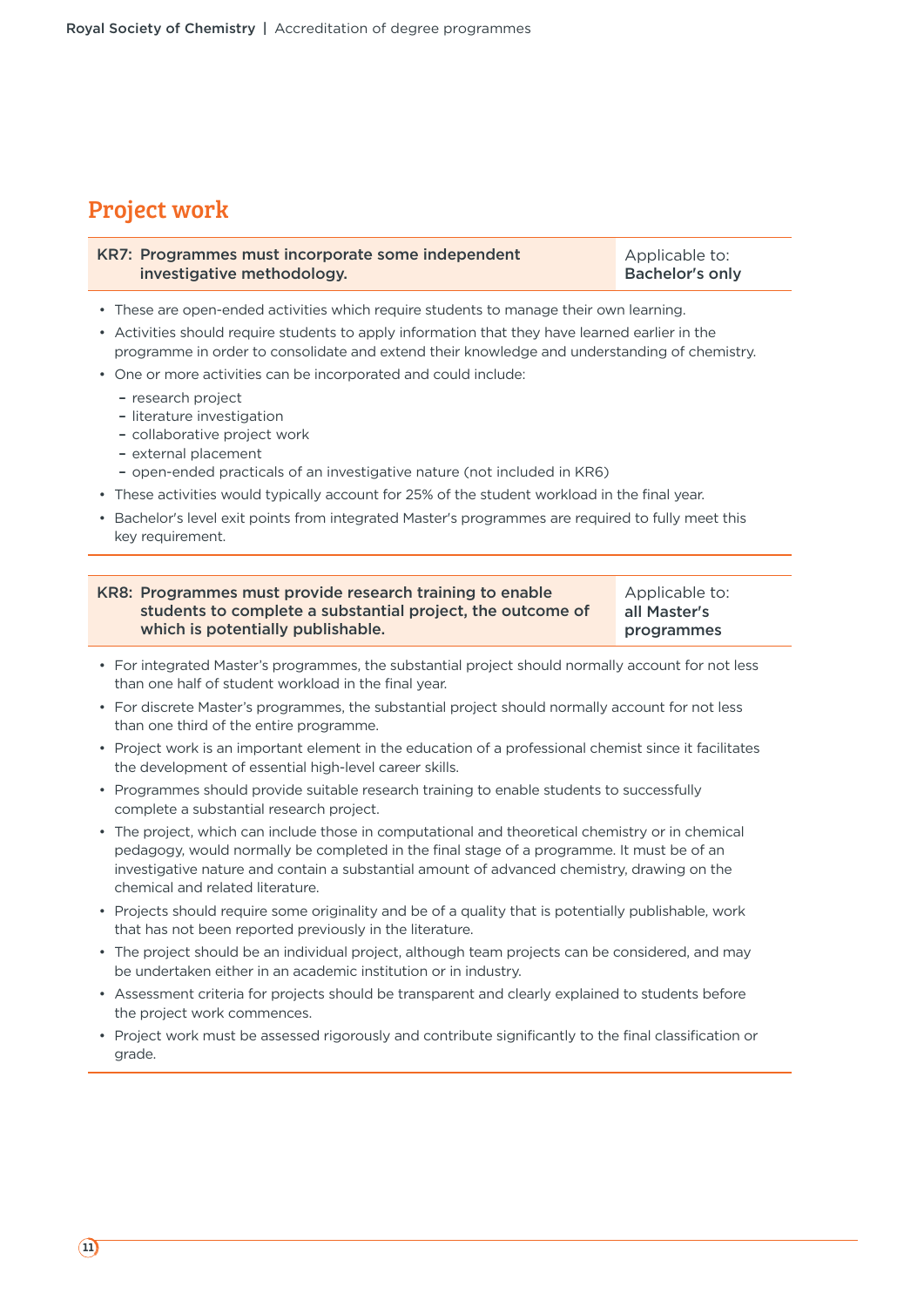### External placements

KR9: External placements must be subject to assessment against explicit and demanding criteria with universities retaining control and supervision of their students. Applicable to: all relevant programmes

- Many chemical science programmes incorporate a placement either in industry or at university in a different country. For purposes of accreditation, placements need to be carefully selected on the basis of an agreed programme of work acceptable to both the home university and the external partner.
- Placements should be subject to assessment against explicit and demanding criteria and make an appropriate contribution to the final degree classification or grade.
- Industrial placements will usually involve both a major work-related assignment and elements of guided study when incorporated in integrated Master's programmes.
- The guided study component would normally be broadly based in chemistry with content and level of learning outcomes comparable with respective studies at the university.
- Typically, for a placement lasting one academic year, guided study would form around one quarter of learning activity/credit. Industrial partners should be made aware of the need for guided study and allow students to be released from work to complete their studies.
- Universities are encouraged to make best use of technology to ensure that students are provided with quality distance learning materials and can readily access support from the university.
- Placements at a university in a different country can follow a similar format to placements in industry, although alternatively and possibly more commonly, students will study courses provided by the partner university. Such courses must be of a comparable level of outcome to those at the home university.
- Students returning to their home university after a placement must be suitably prepared to continue their chemical science studies at the appropriate level.
- The Royal Society of Chemistry recognises that some universities offer placement opportunities that extend the length of study normally associated with a degree programme. While these may be credit rated, they tend not to contribute to the final classification or grade of the degree awarded. Such programmes allow students to focus more on the placement experience and do not necessarily lend themselves towards a guided study component.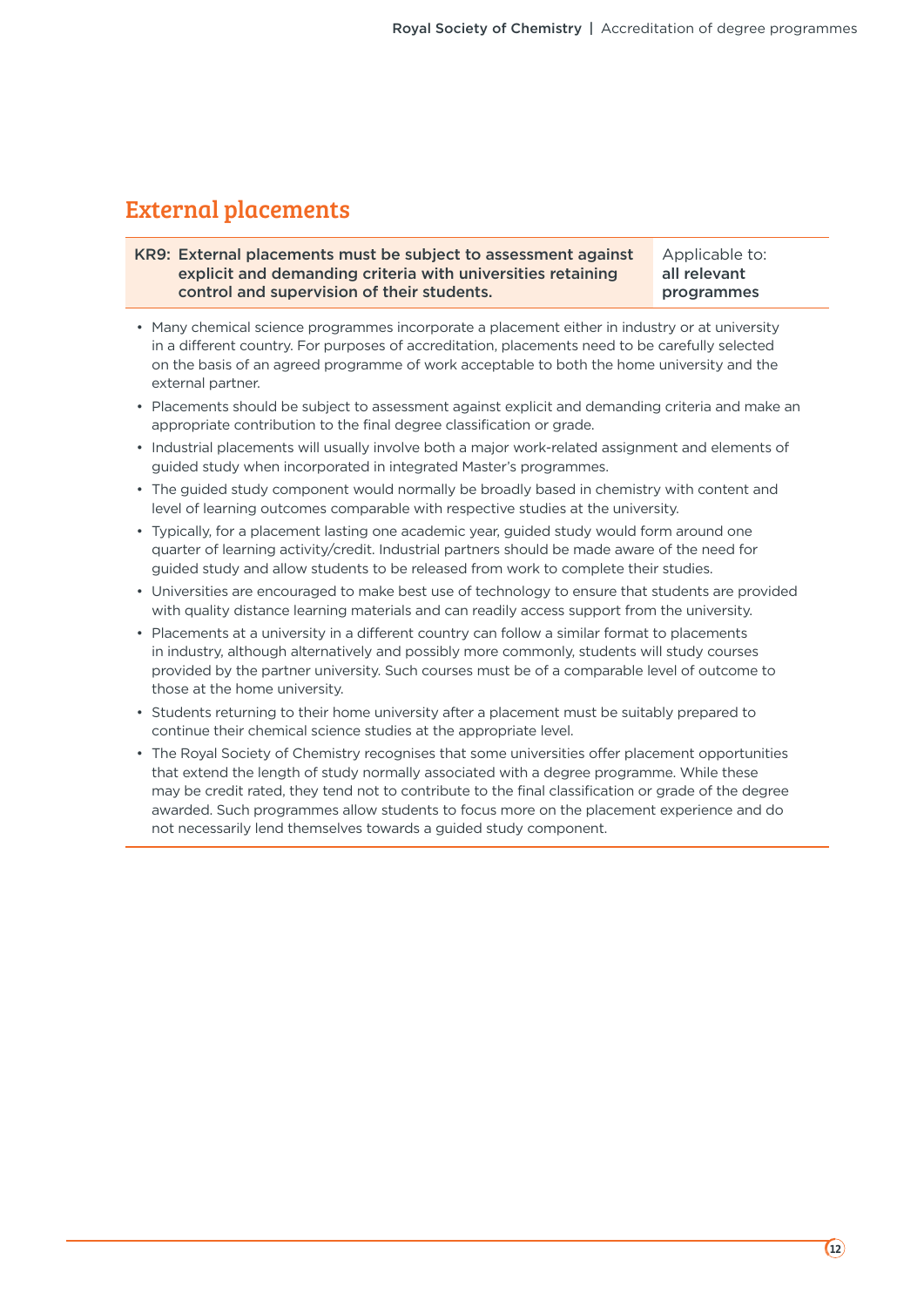### Professional skills

| KR10: Programmes must develop a broad range of transferable key | Applicable to:          |
|-----------------------------------------------------------------|-------------------------|
| skills.                                                         | i) Bachelor's           |
|                                                                 | ii) Integrated Master's |

- Transferable skills development is an essential feature of all degree programmes.
- Requisite transferable skills cross-reference to generic skills outlined in the QAA chemistry Subject Benchmark Statement at Bachelor's level (see appendix C for an example of a skills matrix). These should incorporate:
	- communication skills
	- scientific writing, data presentation, referencing literature
	- problem solving skills relating to qualitative and quantitative information
	- numeracy and mathematical skills
	- ethical responsibilities
	- sourcing of information
	- information technology and data processing
	- teamworking
	- time management and organisational skills
	- personal development awareness
	- business skills
- Programmes should promote a sense of proper scientific conduct and ethical responsibility.
- Collectively, students' generic skills should provide a basis to undertake further training of a professional nature.
- Students' competence in the application of transferable skills must be assessed and appropriately weighted.

| KR11: Programmes must develop the professional skills for those | Applicable to: |  |  |
|-----------------------------------------------------------------|----------------|--|--|
| intending to practice chemical science as a profession.         | all Master's   |  |  |
|                                                                 | programmes     |  |  |

- Professional skills development is an essential feature of all Master's programmes and relates directly to employability as a professional chemist.
- Requisite professional skills cross-reference to generic skills outlined in the chemistry Subject Benchmark Statement at Master's level (see appendix C for an example of a skills matrix). These incorporate independent learning ability, self-direction and originality, and the ability to exercise initiative and personal responsibility along with:
	- problem solving including demonstration of self-direction and originality
	- critical thinking skills within data analysis and experiment design
	- learning skills required for professional development
	- communication and interaction with other disciplinary areas
	- decision making in unpredictable situations
- Programmes should provide the independent learning ability for continuing professional development and progression to Chartered Chemist through subsequent work practice.
- Students' competence in the application of professional skills should be assessed.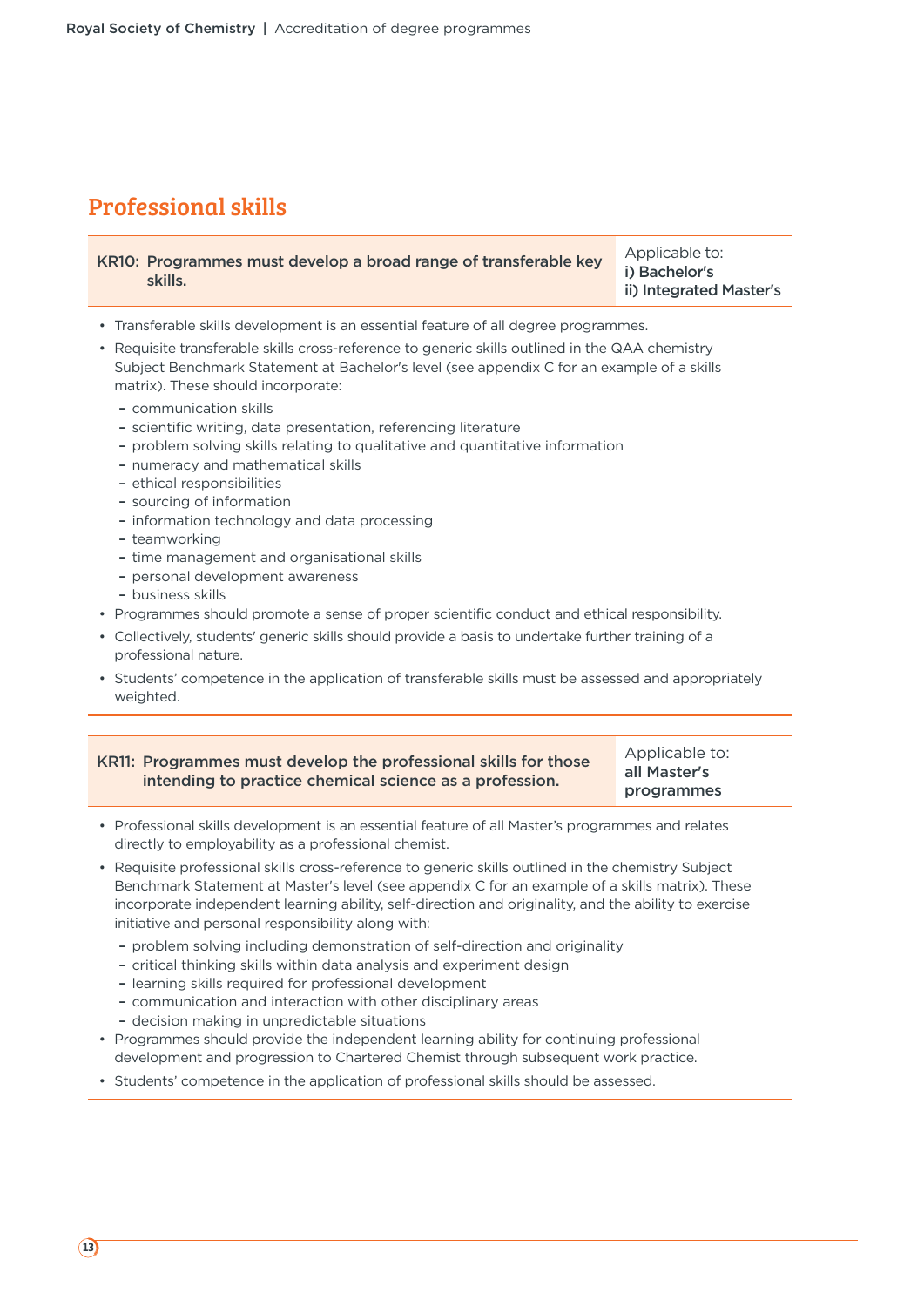### Assessment

#### KR12: Assessment should be varied, appropriate and rigorous, and require students to apply their knowledge and solve problems.

Applicable to: all programmes

- Universities are encouraged to use a wide range of assessment techniques matched to particular aspects of the programme which have been carefully designed and applied to ensure validity and reliability as discriminators.
- Programmes should seek to ensure students are encouraged to:
	- complete various forms of in-course assessment with particular, but not exclusive, evaluation of practical competence
	- apply their understanding of earlier fundamental principles at advanced stages of the programme
	- complete assessments in a diverse range of topics
	- demonstrate their problem solving abilities
	- critically analyse information, construct synopses, and devise solutions
	- deal with topics expansively using reason and argument
- An appropriate proportion of marks linked to key concepts should be assigned on the basis of formal examination conducted under controlled conditions. Such examinations can be open or closed book.
- Progression to subsequent stages of a programme should only be possible when a minimum competence has been demonstrated in prerequisite areas.
- Universities must demonstrate that assessment of project work is rigorous and conducted against clear criteria.
- For Master's programmes, assessment of the project work is central to determining whether or not a programme has provided the subject knowledge, abilities and skills associated with Master's level learning outcomes and hence the basis for professional practice in the chemical sciences.
- The final grading of an award should be substantially weighted to student performance in the final stages of their programme, but should not rely exclusively on it.
- Links between all assessment and learning outcomes should be evident, and associated quality assurance should be robust.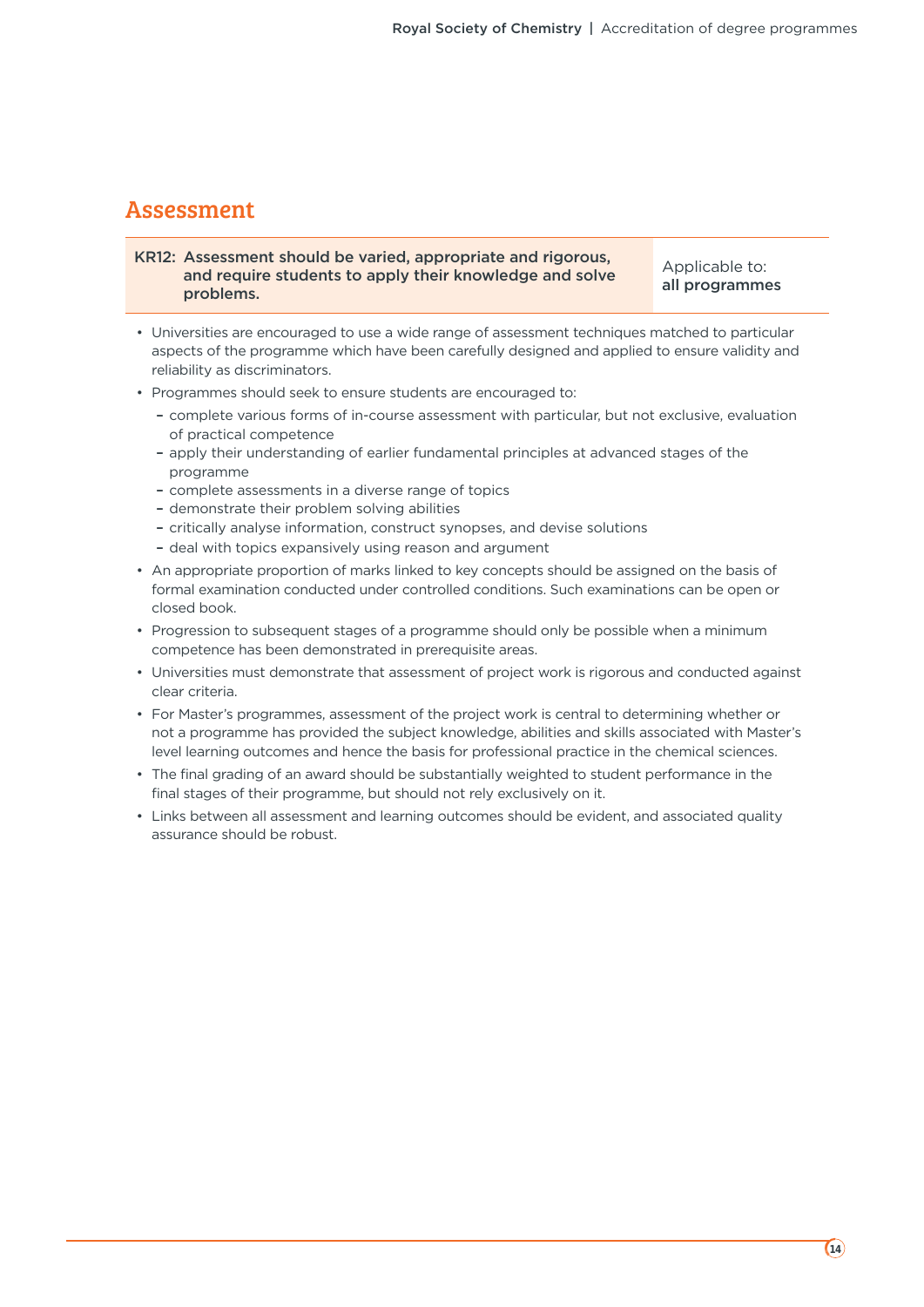### Programme title

#### KR13: The title of a programme should be indicative of content and address the assumptions an employer will make on the graduates' abilities based on the title. Applicable to: all programmes

• When selecting programmes, students will often equate their career aspirations to the title. Similarly an employer of chemists will have preconceptions about graduates from a programme based on title. The title of a programme should be indicative of the content and it should follow that the subject knowledge, abilities and skills provided to successful students are directly relevant to the title.

- The Royal Society of Chemistry's general expectations are:
	- Programmes titled simply 'Chemistry' provide a balanced programme across the discipline. The substantial project can be any chemistry topic.
	- Programmes with titles such as 'Chemistry with medicinal chemistry' or 'Chemistry with analytical chemistry' imply a balanced programme with a specialism in a particular area of chemical science.
		- » Bachelor's programmes should provide study in the specialism in the final year of study (see *KR4*).
		- » Master's programmes must contain taught material from the implied specialism at Master's level and require students to conduct their substantial project in an area of chemical science related to specialism (see *KR5* and *KR8*).
	- Programmes which combine studies in chemistry with those in another discipline such as 'Chemistry with French' and 'Chemistry with mathematics' denote a major/minor split.
		- » Generally the minor subject would typically account for at least a quarter of the programme.
		- » For Master's programmes, chemistry studies should be taken to Master's level and form the substantial project.
- Broader chemical science degrees may be eligible for accreditation but must meet all key requirements. Stakeholders/employers expect a Royal Society of Chemistry accredited degree to retain a core breadth and depth of chemistry and practical aspects.

### Quality assurance

| KR14: Universities must have robust quality assurance    | Applicable to: |
|----------------------------------------------------------|----------------|
| mechanisms in place for all aspects of their programmes. | all programmes |

- A clear quality assurance framework should be in place and actively applied to ensure that outcome standards are appropriate, consistent and fair.
- QA processes must assure that:
	- programmes are adequately supported by learning resources
	- agreed specifications are followed
	- assessments are set at the appropriate standard
	- assessment processes are impartial and robust
	- successful students achieve the stated learning outcomes and are graded accordingly
	- students can progress fairly and effectively
	- content and assessments are regularly reviewed
	- feedback is obtained and considered from students
	- future stakeholder/employer input is sought on a regular basis through forums such as industrial advisory boards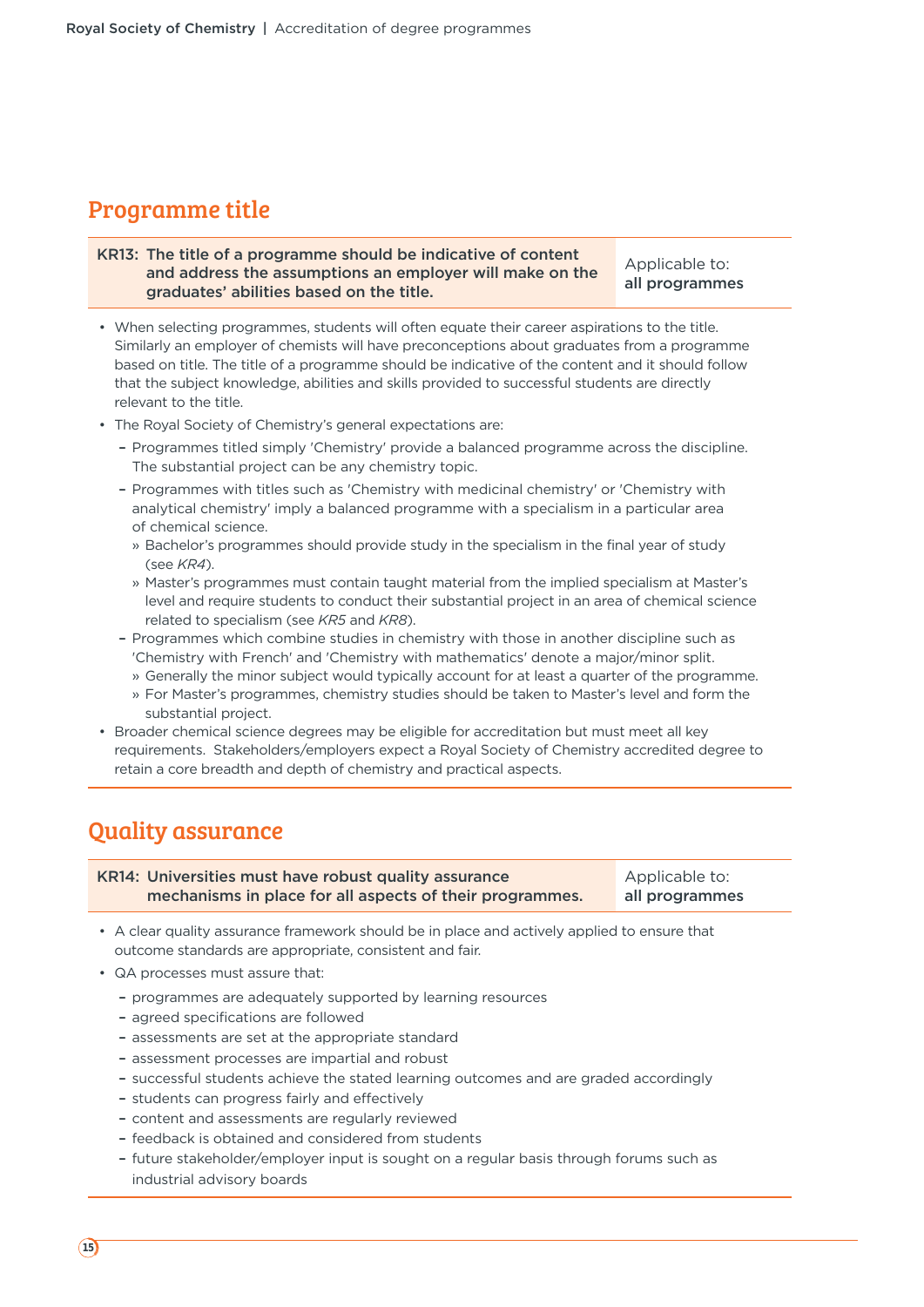#### KR15: Resources devoted to a programme should provide students with a suitably supportive environment, so enabling them to be successful in achieving the stated learning outcomes.

Applicable to: all programmes

- Universities are expected to provide evidence that students on an accredited programme are adequately supported by appropriate learning resources and support such as computing and communication facilities (access to software, internet and email) and suitable library provision, including appropriate accessibility to key textbooks, major online chemical databases and the primary chemical literature, such as a range of peer-reviewed journals.
- Lecture theatres and classrooms should have demonstration facilities, projection capabilities and internet access. Laboratories should adhere to strict safety guidelines and should house appropriate instrumentation for teaching and research, which should be up to date, high quality and properly maintained.
- Ultimately, adequate support is judged by whether or not the resources devoted to a programme provide students with a suitably supportive environment, so enabling them to be successful in achieving the stated learning outcomes.

#### KR16: The learning environment should provide staff and students with suitable academic development and wellbeing support mechanisms to meet the stated learning outcomes.

Applicable to: all programmes

- Royal Society of Chemistry accredited degree programmes must be delivered by an appropriate level of fully-qualified, full- and/or part-time staff (academic, administrative and technical) who are knowledgeable and suitably skilled in the areas they are teaching and able to set assessments to an appropriate standard.
- An environment of health and safety should be employed throughout the programme. This should be championed by staff and support staff so as to set an example.
- Appropriate professional development opportunities should be available to staff.
- The institution should promote and adopt a supportive, inclusive and diverse learning and teaching environment, and foster opportunities to widen participation.
- Suitable care for student wellbeing should be available to support students to ensure the optimal student experience.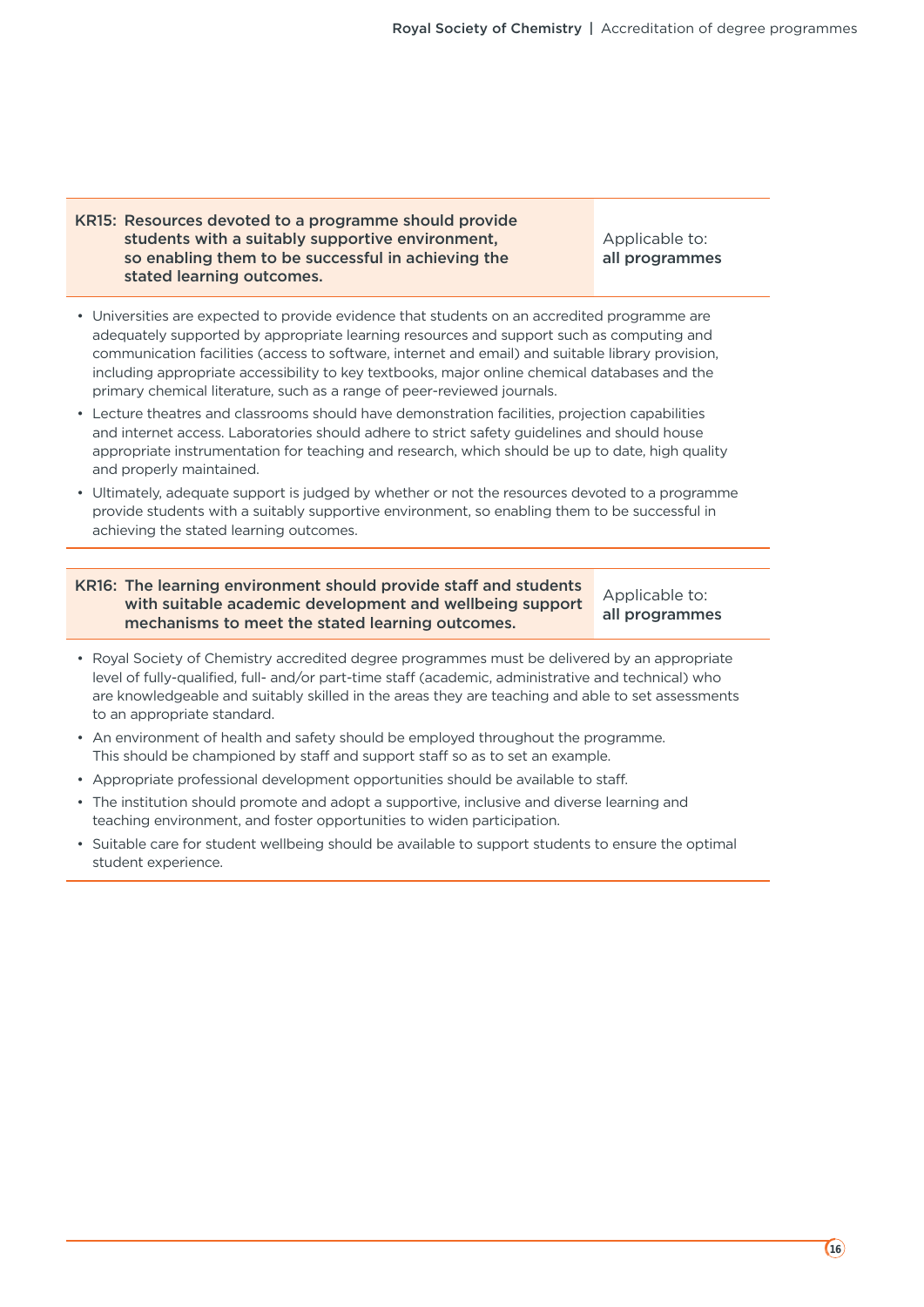### Part three: how to achieve accreditation

### Consultation

The first phase to achieving accreditation is to discuss your degree programmes with our professionally qualified staff. They can provide informed advice on your programme's potential for accreditation and help you to identify and collate information for your accreditation submission. Contact accreditation@rsc.org to start this conversation.

### Application

You must provide comprehensive information on your degree programmes so we can make a proper judgement on the programmes' quality. Preparing a submission can be the ratedetermining step in the accreditation process, so you should devote time and effort to completing the self-assessment form and organising the supplementary evidence, which should include:

- self evaluation form
	- detailed syllabus and module specifications

 exam papers and model answers for most recent year

| aboratory scripts/handbooks/experimental |
|------------------------------------------|
| details for all practicals               |

 selection of research projects across the breadth of the subject

 list of research project titles from the previous year

examples of problem solving coursework\*

external quality assurance reports

 admissions policy documentation, for discrete Master's courses only.

Our staff can help with this process and provide guidance on how to prepare your accreditation submission. We can receive all the documentation electronically. Please ensure the documents are filed in a logical manner and keep file paths and names as short as possible, such as shown on the right.

 $\Box$  RSC accreditation application  $\mathbb D$  Application forms  $\Box$  Coursework examples **I** Year 1 **N** Year 2 Year 3 **N** Year 4  $\Box$  Exams and model answers Ⅱ Year 1 **N** Year 2 **D** Year 3 **N** Year 4 **N** Placement info  $\blacksquare$  Practical schedules **IT** Year 1 **N** Year 2 **N** Year 3 Year 4 **Project titles and marking criteria**  $\mathbb D$  QA or external examiners reports and responses  $\Box$  Syllabus and module details **N** Year 1 Sear 2 **N** Year 3 **N** Year 4

\*Coursework or continuous assessment outside of formal examinations.

 $(17)$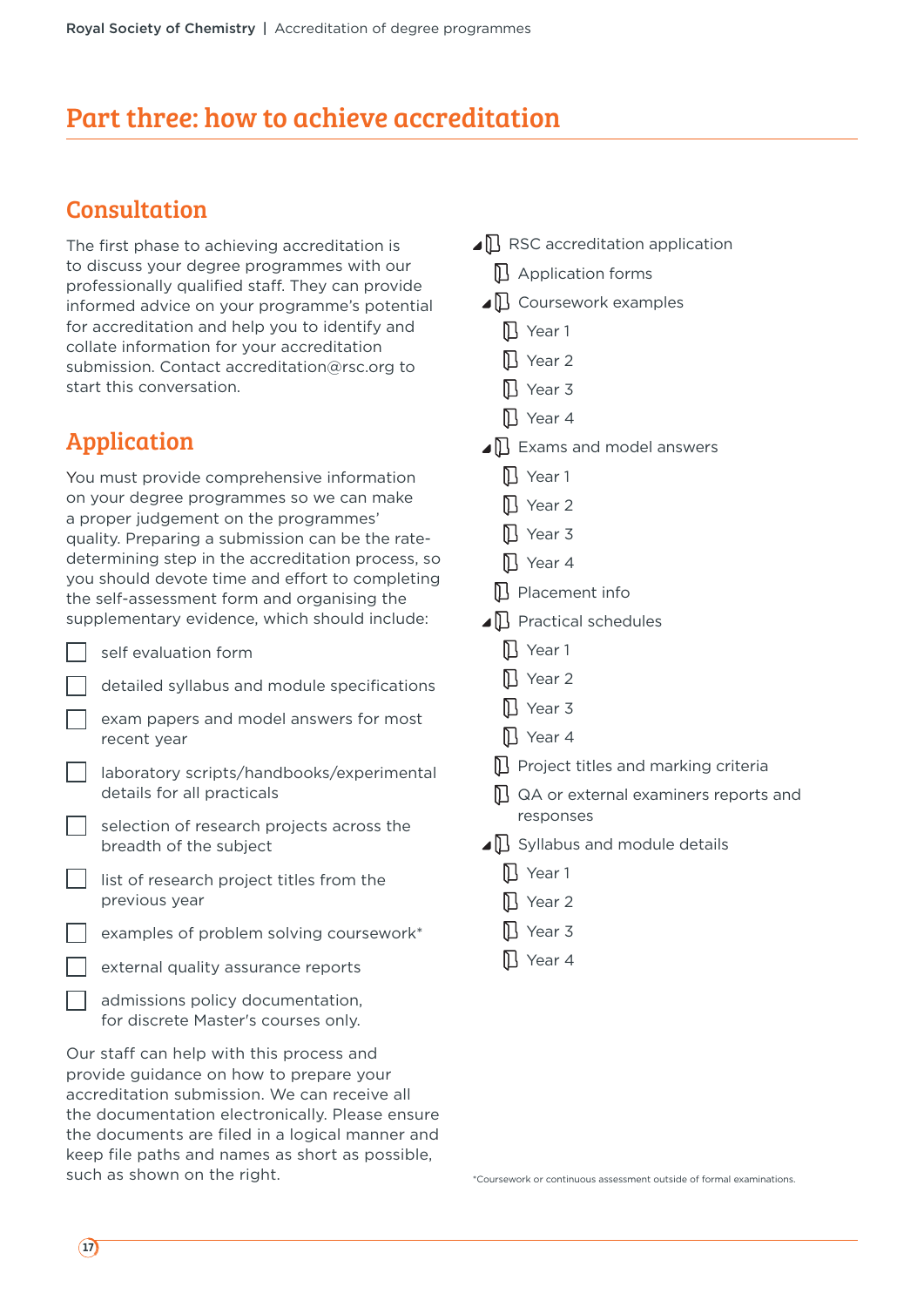### Review

Once you've collected all the information, submit your application. We distribute the documentation to members of the Committee for Accreditation and Validation (CAV) for detailed initial consideration against the key requirements. The feedback of this initial review will form the basis of the site visit (see below).

### Department visit

The department visit is a key feature of the accreditation process and is designed to help the committee make its judgement. It provides a valuable opportunity for us to discuss the features of the programmes with your staff and with students and to check out the infrastructure and resources devoted to delivery.

We would expect senior staff from your department to be available to meet the assessors at some point. A meeting with some current students over lunch to discuss their learning experiences is an essential feature of the visit and we will also need to meet with QA representatives from your university.

The visit is across one day, and involves a team of trained peer assessors (2–3 committee members who are experts in the field of HE teaching) and a member of our professionally qualified staff.

Once we have received comments from the assessors we will contact you with a proposed agenda and any further documentation we would like to see during the visit. These will be sent approximately one week before the visit.

A typical one-day itinerary is shown overleaf. This is simply an example: the scale and duration of a visit will vary.

Any issues can be resolved and clarifications made. If anything has been left out of the documentation, this can be discussed in person. Ultimately having a department visit allows the accreditation committee to speed up its decision making processes.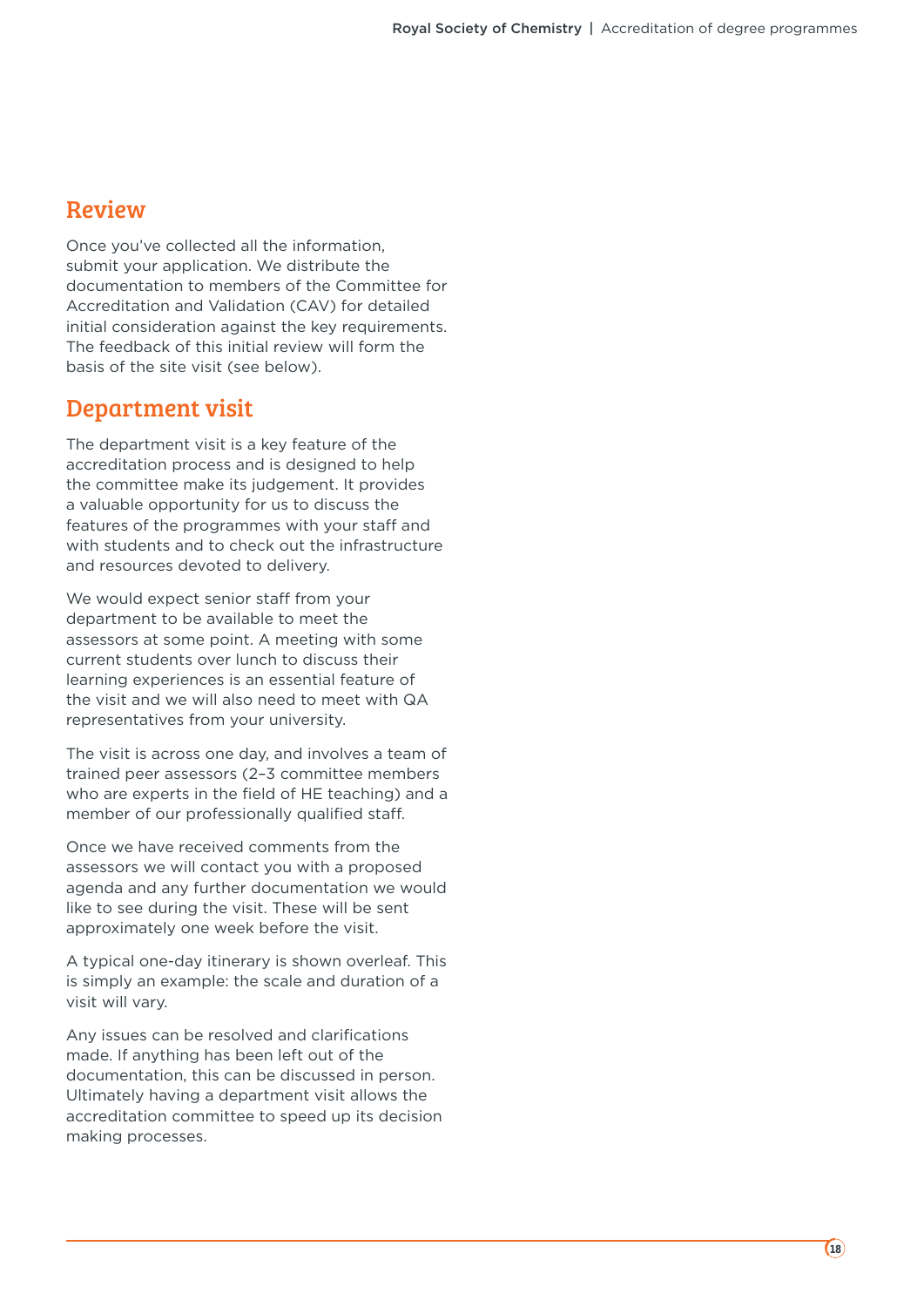### Example of a department visit agenda

#### 9.30 Arrival and greeting with head of department

This initial meeting allows introductions to be made and gives the department an opportunity to outline their overarching aims and objectives.

#### 10.00 Private meeting of visiting team and review of additional materials

This meeting enables the Royal Society of Chemistry's visiting team to review the preliminary comments (identifying the specific areas for clarification or discussion) and to agree its primary objectives for the visit. Any material that has been requested prior to the campus visit should be made available to the team including the requested project reports.

#### 10.30 Tour of facilities

The tour allows the visiting team to determine whether the learning resources available to support the programme are appropriate. The tour must include teaching laboratories and may include the library, IT facilities and any other specialist teaching areas or learning resources.

#### 11.30 Meeting with QA department or departmental representatives responsible for this (international universities only)

This meeting focuses on the quality assurance the institution has in place and will involve discussions around how quality assurance is maintained in their programme.

#### 12.30 Lunch meeting with students

This meeting allows the team to listen to the views of students and to gauge their experience of studying at the university. Ideally the meeting would include around 8-10 students from various year groups. If more than this number wish to attend, they are welcome to do so.

#### 13.30 Meeting with programme team (head of department, head of teaching, heads of sections or programme leaders)

This meeting focuses on the specific areas for clarification or discussion. It involves a wide-ranging discussion on particular aspects of the programmes and is likely to drill down to more specific detail.

#### 15.00 Private meeting of visiting team

This meeting enables the visiting team to review the day, to ensure that its objectives have been satisfied, and to prepare some provisional feedback.

#### 15.30 Feedback meeting – outline of next steps

Some informal feedback is given on the department visit. However, no decision can be given on accreditation at this stage. The remaining stages of the process, together with a timescale for an accreditation outcome, are outlined.

#### 16.00 Seminar from the visiting assessors (international universities only)

An opportunity for students and staff at the university to hear from the visiting assessors about their research as well as learn more about what the Royal Society of Chemistry has to offer.

We prefer to keep the department visit relatively informal so that any aspects of the programme can be discussed openly. We don't publish visit reports, but use them to inform CAV.

 $(19)$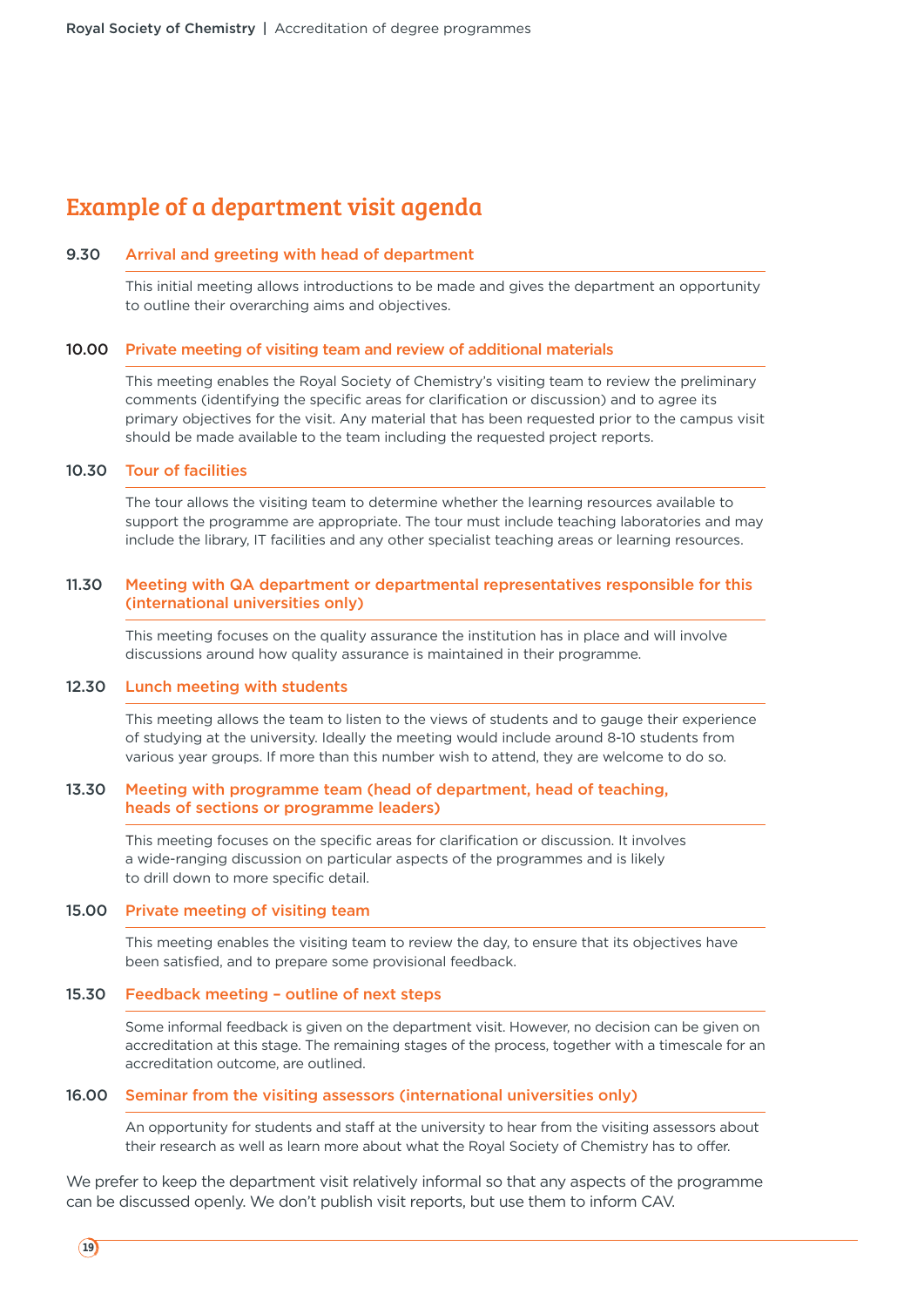### Judgement

After the department visit has taken place, your submission is formally considered at the next available meeting of CAV. Meetings are usually in March, June and December of each year.

The committee's final decision is based on its review of the submitted documentation and the department visit report. If the committee are confident that you have satisfied all the key requirements, accreditation is granted.

After the meeting you will receive a letter outlining the terms of accreditation together with a feedback document. The feedback document may contain up to five general components.

### 1. Evident strengths

We value good practices in teaching and learning and are keen to make sure that people involved in such activities are acknowledged for their commitment to students' learning experiences. If appropriate we will promote and share good practice through our networks and published materials.

#### 2. Prerequisites

These prerequisites are necessary before we grant accreditation. If you have followed all previous consultation during the submission process, it is unlikely any prerequisites will be on the feedback form.

### 3. Requirements

In some instances, we will specify a condition for accreditation. It would normally need a change to your programme. You must make this change to maintain your programme's accredited status. We normally give a timescale for these changes, which is typically 12 months.

#### 4. Recommendations

These are continuous enhancement features which you should make during the accreditation period (five years). They may involve more significant changes and you may need to review your specifications, procedures and practices.

We expect that, when programmes are submitted for re-accreditation after five years, the committee's recommendations will have been addressed.

#### 5. Suggestions

Committee members often identify features that might be enhanced through alternative approaches. These are given to you as constructive suggestions. We hope that they will stimulate initiatives for programme development. You are not obliged to act on suggestions to keep your accreditation.

### Confirmation

Universities with accredited degree programmes receive an embossed certificate of accreditation, which you should display prominently to your students and other stakeholders. You should consider publicising your achievement in internal publications, websites, marketing material and local media. We can help with media communications if needed.

You can use our accredited degree logo on your course marketing information, such as websites and advertising material, or even on your degree certificates. Our logo is an internationally recognised mark of a high quality organisation. When using the logo, you must follow the guidelines at all times, which will be sent alongside the logo.

We publish a list of accredited degree programmes on our website which allows students to find where quality chemical education exists with minimal effort. The list includes web links to university websites, helping potential students to make direct contact with admissions tutors.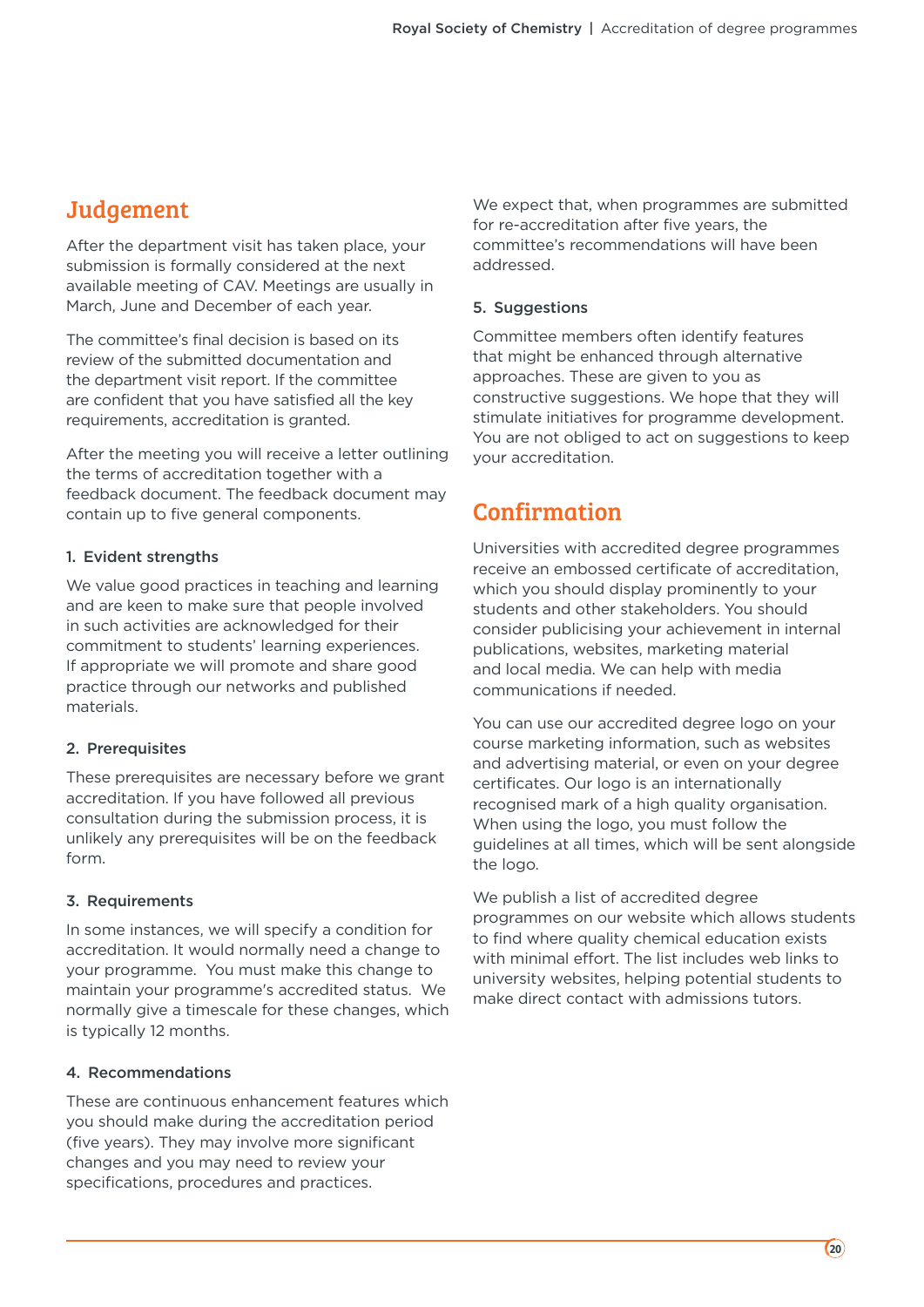### Working together

Royal Society of Chemistry accreditation should be seen as a part of a wider engagement with an organisation which is committed to the promotion and advancement of the chemical sciences.

#### Membership

We are keen to engage with those studying chemistry whether on accredited degree programmes or as research postgraduates. We actively promote Royal Society of Chemistry membership to students at discounted subscription rates. Students will be made aware of the professionalism of being associated with us, of how to develop into a fully competent professional chemical scientist and achieve Chartered Chemist (CChem) status.

In addition to a wide range of membership benefits, we have developed a network of student chemical societies and aim to encourage communication and enhance interactions for aspiring chemical scientists. For example, we advise and support student chemical societies in staging events for students at their university. We also provide a range of travel grants for students wishing to further their knowledge of chemistry.

Academic staff are encouraged to join us. Through their contribution to the profession, many leading faculty members will be eligible to become Fellows (FRSC) which is our senior membership category. Others can join as Members (MRSC) and may wish to become chartered. Irrespective of membership category, a wide range of membership benefits are

#### available.

#### Influence policy

Association with us provides access to specialist networks and an ability to influence policy in education, science and professional practice. In education, we constantly work to promote good practice in teaching and stimulate the interest of young people in studying chemical science. In science, we are committed to shaping the future direction of the chemical sciences. In professional practice, we set and provide guidance on standards of professional conduct and make sure that practising chemical scientists maintain a contemporary interest in their chosen profession.

#### Publishing

We are one of the world's leading scientific publishers, offering an exceptional range of peer-reviewed journals, magazines, books, databases and publishing services to the chemical science community. Universities with accredited programmes will already have some association with us. Enhancement of this relationship is our goal and we hope that faculty members will publish their best work in our high impact journals.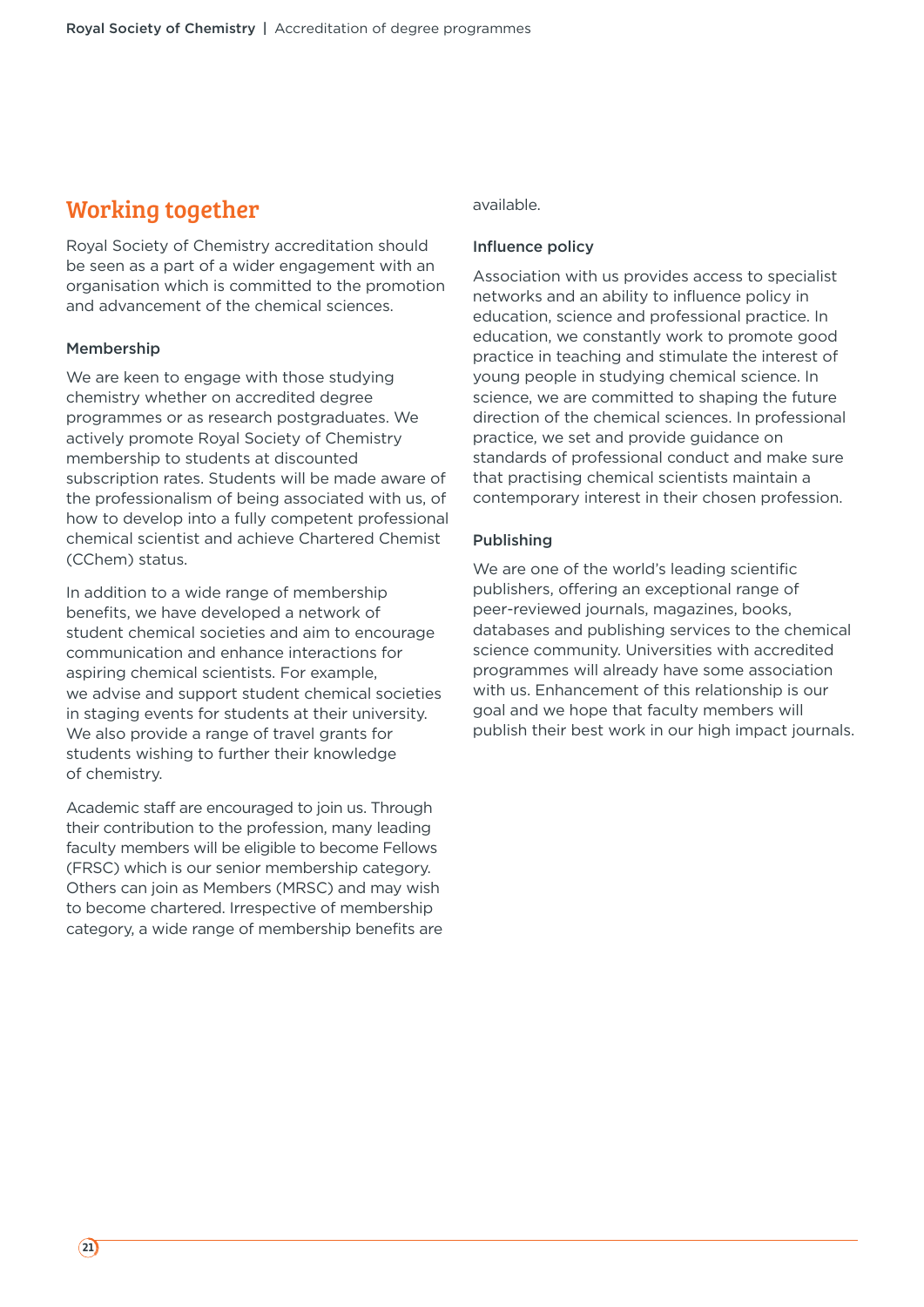### Appendices

### Appendix A: threshold questions

- A1 (a) A mixture of Al<sub>2</sub>O<sub>3(s)</sub> and CuO<sub>(s)</sub> weighing 18.371 mg was heated under H<sub>2</sub> in a thermogravimetric analysis experiment. Under these conditions CuO is reduced to Cu but  $AI<sub>2</sub>O<sub>3</sub>$  does not react. When all of the CuO had been reduced the final mass was 17.462 mg. Calculate the mass percentage of CuO in the original mixture.
	- (b) An atomic absorption experiment was carried out using mixed solutions containing  $Fe<sup>2+</sup>$  and Mn<sup>2+</sup> ions. A standard mixture containing 2.00 mg dm<sup>-3</sup> Mn and 2.00 mg dm<sup>-3</sup> Fe was analysed and gave an intensity ratio of 1.10:1 for the lines arising from Mn and Fe respectively. A mixture of 5.00  $cm<sup>3</sup>$  of a solution containing an unknown concentration of Fe and 5.00 cm<sup>3</sup> of a 2.00 mg dm<sup>-3</sup> standard solution of Mn was made up. This gave an absorbance of 0.128 arising from Mn and of 0.185 arising from Fe. Calculate the concentration of Fe in the unknown solution.
- A2 (a) The complex  $K_{4}[Fe(CN)_{6}]$  is diamagnetic whereas  $[Fe(H_{2}O)_{6}]Cl_{2}$  is paramagnetic.
	- (i) Give the oxidation state and the number of metal *d* electrons in EACH of the complexes.
	- (ii) For EACH complex: draw the crystal field splitting diagram inserting the metal *d* electrons and clearly indicate whether EACH complex is low spin or high spin.
	- (b) When conc. HCl is added to a pink solution of  $[Co(H, O)]^{2+}$  the deep blue species  $[CoCl<sub>4</sub>]<sup>2-</sup>$  is formed.
		- (i) Sketch the crystal field splitting diagram for the  $[CoCl<sub>4</sub>]<sup>2</sup>$  complex and calculate the crystal field splitting energy in terms of the appropriate splitting parameter.
		- (ii) Explain why the complex  $[CoCl_{n}]^{2}$  is formed rather than  $[CoCl_{n}]^{4}$ .
- A3 (a) Comment on the values for the following bond enthalpies which relate to the hydrogen-bonds, between, and covalent bonds within, the molecules  $H_2O$  and  $H_2S$ :

| Molecule         | Hydrogen Bond (EHE; $E = O$ or S) Covalent Bond (E-H; $E = O$ or S)<br>Bond Enthalpy / kJ mol <sup>-1</sup> | Bond Enthalpy / kJ mol <sup>-1</sup> |
|------------------|-------------------------------------------------------------------------------------------------------------|--------------------------------------|
| H <sub>2</sub> O | 20                                                                                                          | 463                                  |
| $H_{2}S$         | ∽                                                                                                           | 338                                  |

- (b) Explain how these bond enthalpies affect:
	- (i) the melting and boiling points;
	- (ii) the standard enthalpies of formation of  $H_2O$  and  $H_2S$ .
- (c) Explain what is meant by the term ɡ*-hydrogen elimination reaction* as illustrated by an ethyl (CH<sub>3</sub>CH<sub>2</sub>-) group coordinated to a metal centre. Sketch a plausible mechanism for such a reaction and state what the products would be.
- (d) Briefly describe an experiment that would support the mechanism that you propose in (c) above.
- (e) Explain why the following alkyl groups when coordinated to a metal centre would be relatively inert to β-hydrogen elimination:
	- (i) Phenyl  $(C_{\epsilon}H_{\epsilon}^{-})$ ;
	- (ii) Benzyl  $(C_eH_4CH_2)$ ;
	- (iii) *Neo* pentyl ((CH<sub>z</sub>)<sub>z</sub>CCH<sub>2</sub>-).

 $(22)$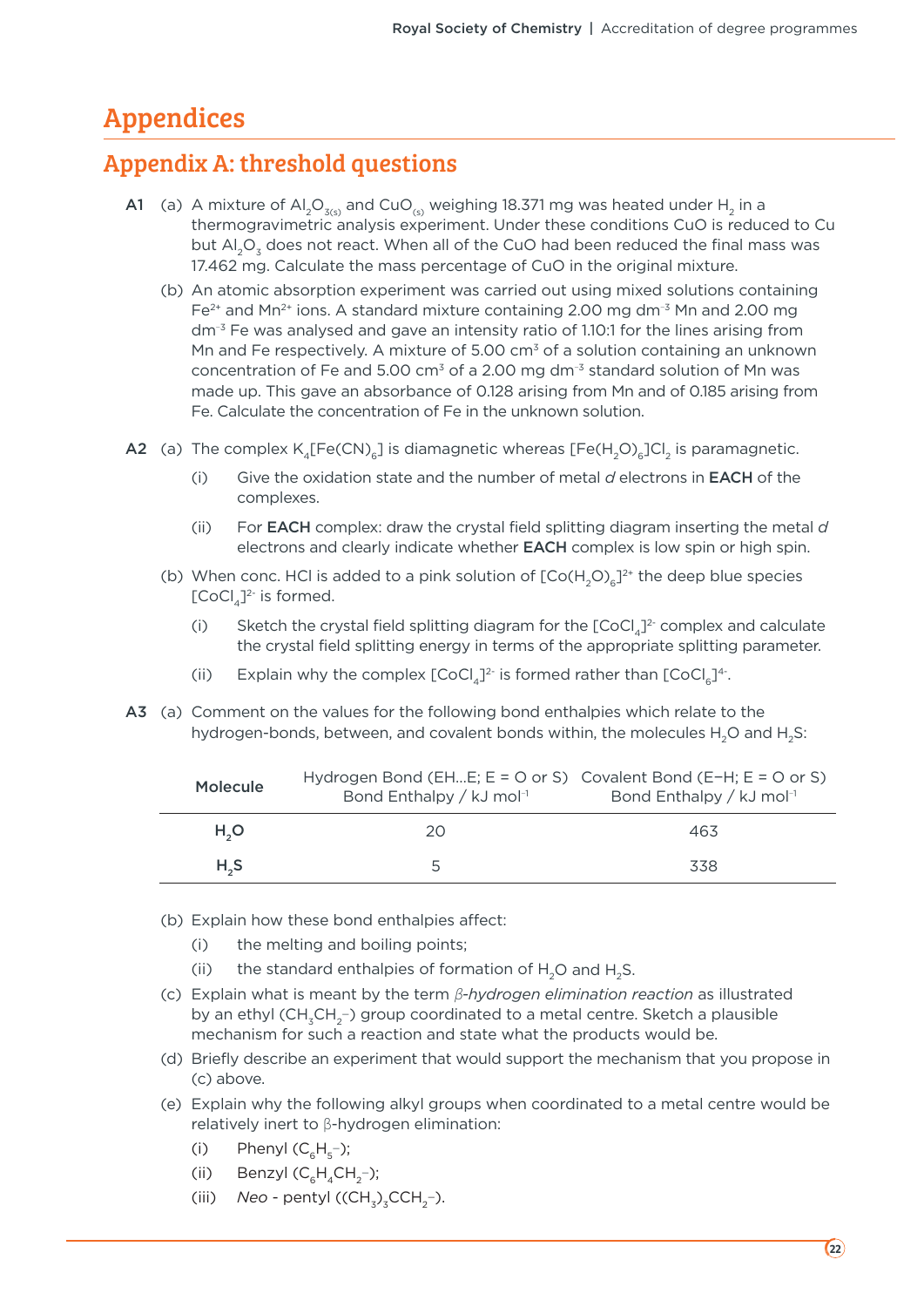| Complex                 | Colour | $\Delta C$ cm <sup>-1</sup> | $\mu_{\text{eff}}$ /BM |
|-------------------------|--------|-----------------------------|------------------------|
| $[Cr(H, O)6]^{3+}$      | Violet | 17,400                      | 3.84                   |
| $[Cr(NH_{7})_{6}]^{3+}$ | Yellow | 21,550                      | 3.77                   |
| $[Cr(CN)6]^{3-}$        | Yellow | 26,700                      | 3.87                   |

#### A4 (a) The table below shows some data for a series of octahedral chromium(III) complexes:

- (i) Explain why the value of  $\Delta$  increases down the series for the complex ions and how this relates to the colours of the complexes.
- (ii) Determine the total number of *d* electrons in the complex ions and use the magnetic moment to confirm that these electrons are all unpaired.
- (iii) Calculate the value of the crystal field stabilisation energy (CFSE) for the  $[Cr(CN)<sub>6</sub>]^{3-}$  complex ion.
- (b) (i) Explain what is meant by the 18 electron rule as applied to transition metal complexes and describe which types of complexes tend to obey the rule. In your answer state which bonding molecular orbitals are involved in a typical transition metal complex which obeys the 18 electron rule.
	- (ii) Which of the following complexes obey the 18 electron rule? Show your workings.

 $[Cr(CO)<sub>6</sub>]$  (cp = C<sub>5</sub>H<sub>5</sub>)

 $[V(CO)<sub>c</sub>]$ 

 $[Pd(Me)_{2}(PMe_{3})_{2}]$ 

 $[Fe(cp)]$ 

 (iii) Explain the change in Cr-C bond length observed on replacing three carbonyl (CO) ligands in Cr(CO)<sub>6</sub> with a diethylenetriamine ligand (HN(CH<sub>2</sub>CH<sub>2</sub>NH<sub>2</sub>)<sub>2</sub>)



 $NH<sub>2</sub>$  diethylenetriamine

- )

(iv) It has been observed that the hydrolysis of  $[Cr(NH<sub>3</sub>)<sub>6</sub>]^{3+}$  proceeds faster when the solution is exposed to UV light. Explain, with reference to the molecular orbital diagram for the complex, why UV light accelerates this reaction.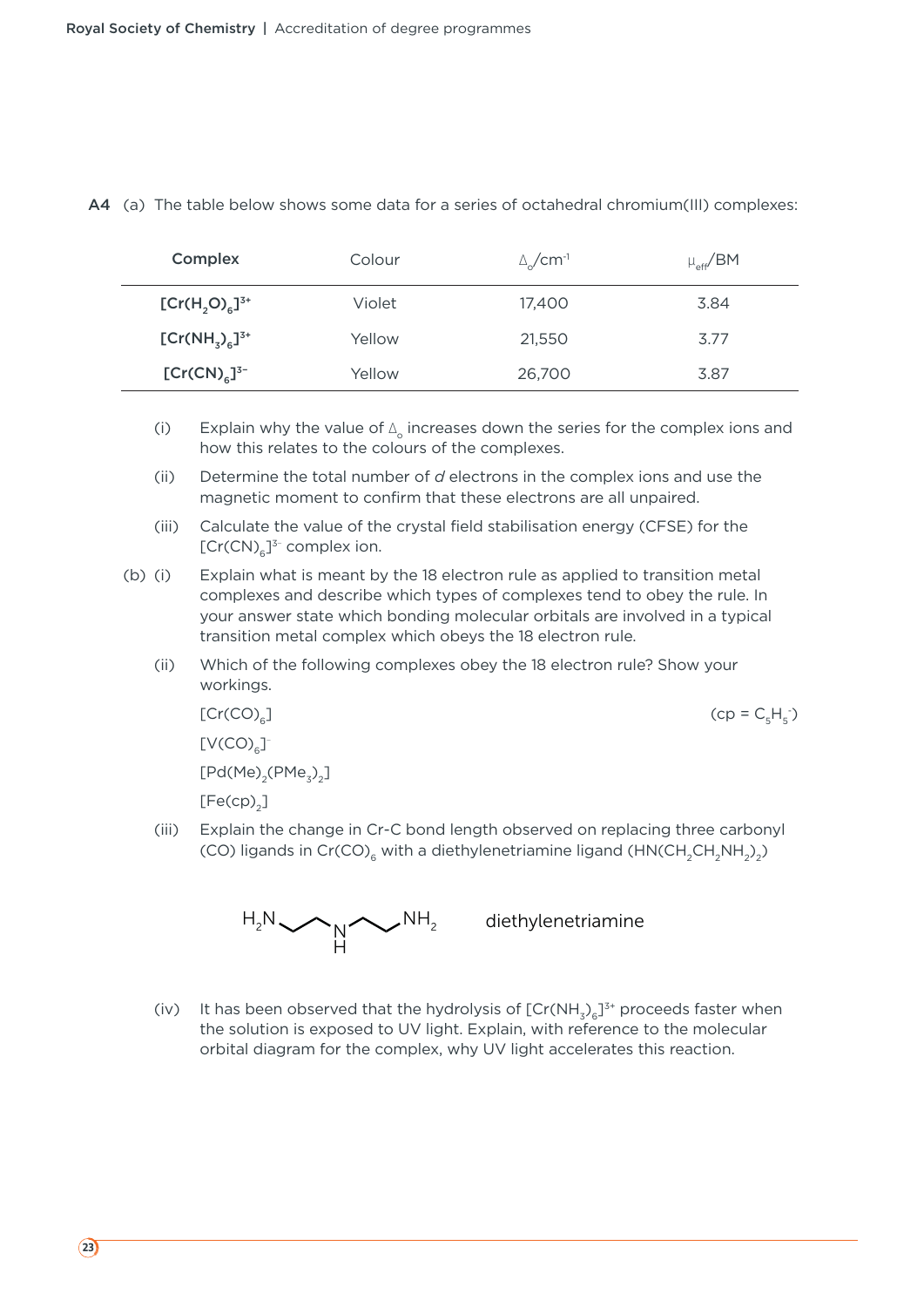#### A5 Answer TWO questions:

- (a) Giving full mechanistic details predict the major product from FOUR of the following reaction sequences.
	- (i)

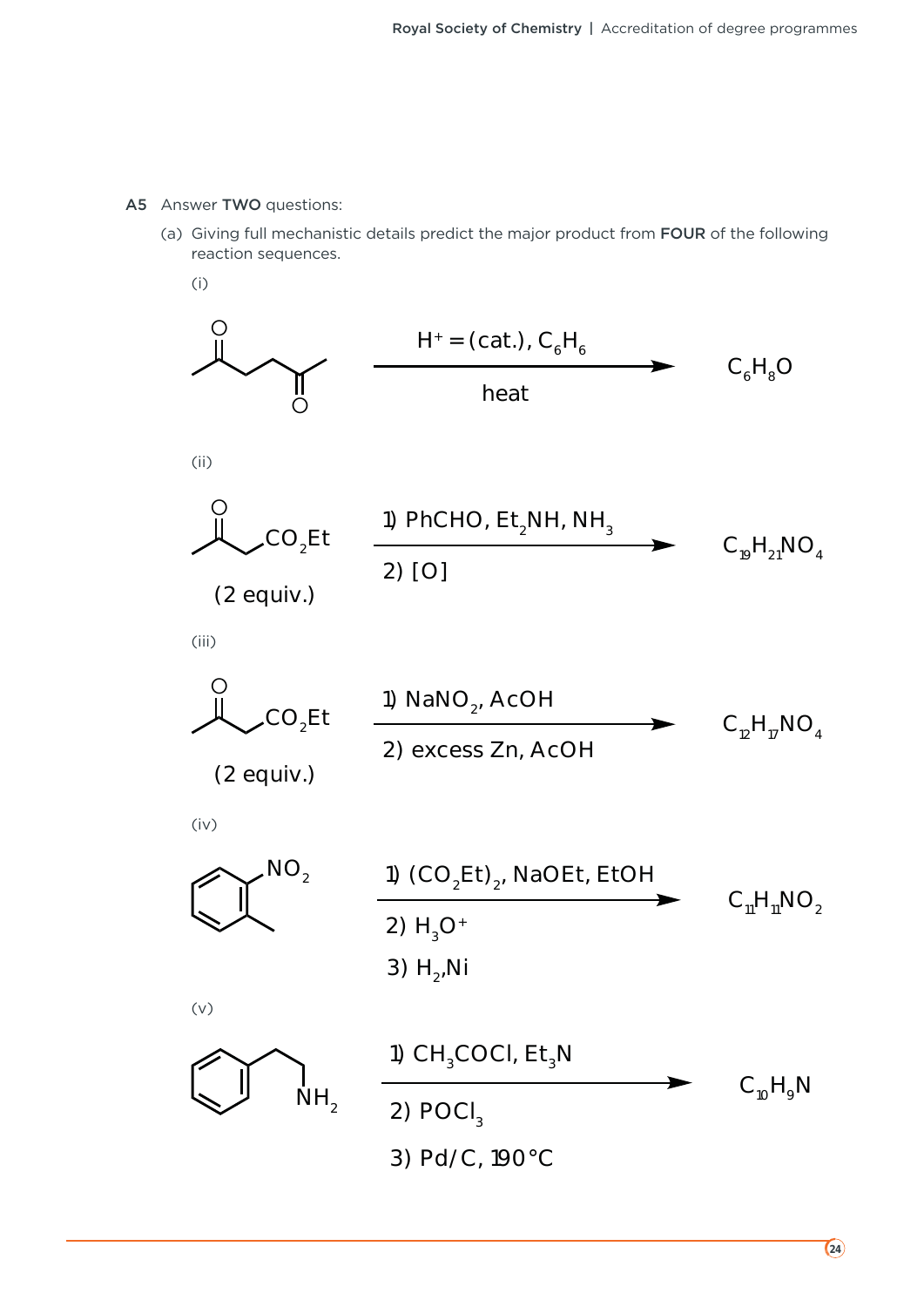A6 (a) Describe the requirements of analytical techniques that can be used with:

- (i) stopped flow;
- (ii) continuous flow;
- (iii) quenching experiments.

 Give ONE example of an analytical technique that could be used in EACH of the above cases.

- (b) An aqueous solution of the enzyme lysozyme spontaneously and irreversibly assembles into microscopic fibres in aqueous solution, when mixed with dithiothreitol (DTT). These fibres continue to grow so long as the concentration of lysozyme is above 10 mM. The shape and size of the fibres changes with time, and is to be determined using transmission electron microscopy (TEM). Sample preparation for TEM takes several hours and the sample cannot be recovered after analysis.
	- (i) Describe an experiment based on the most appropriate technique in part (a) that you would use to investigate the kinetics of fibril growth, which should show how the shape and size of the fibres changes in solution during the first hour after addition of DTT.
	- (ii) Discuss whether or not the experiment as you have described it would also be suitable to investigate changes occurring during the first 0.1-1 s. If not, explain why not, and suggest suitable modifications to your experiment.

Use diagrams where appropriate to help explain your answers.

- A7 Answer three of parts (a) to (d).
	- (a) Starting from dibenzyl malonate suggest a synthesis for two of the compounds below. Include reagents and mechanisms in the answer.



- (b) Answer all parts.
	- (i) Predict the product from the reaction below.

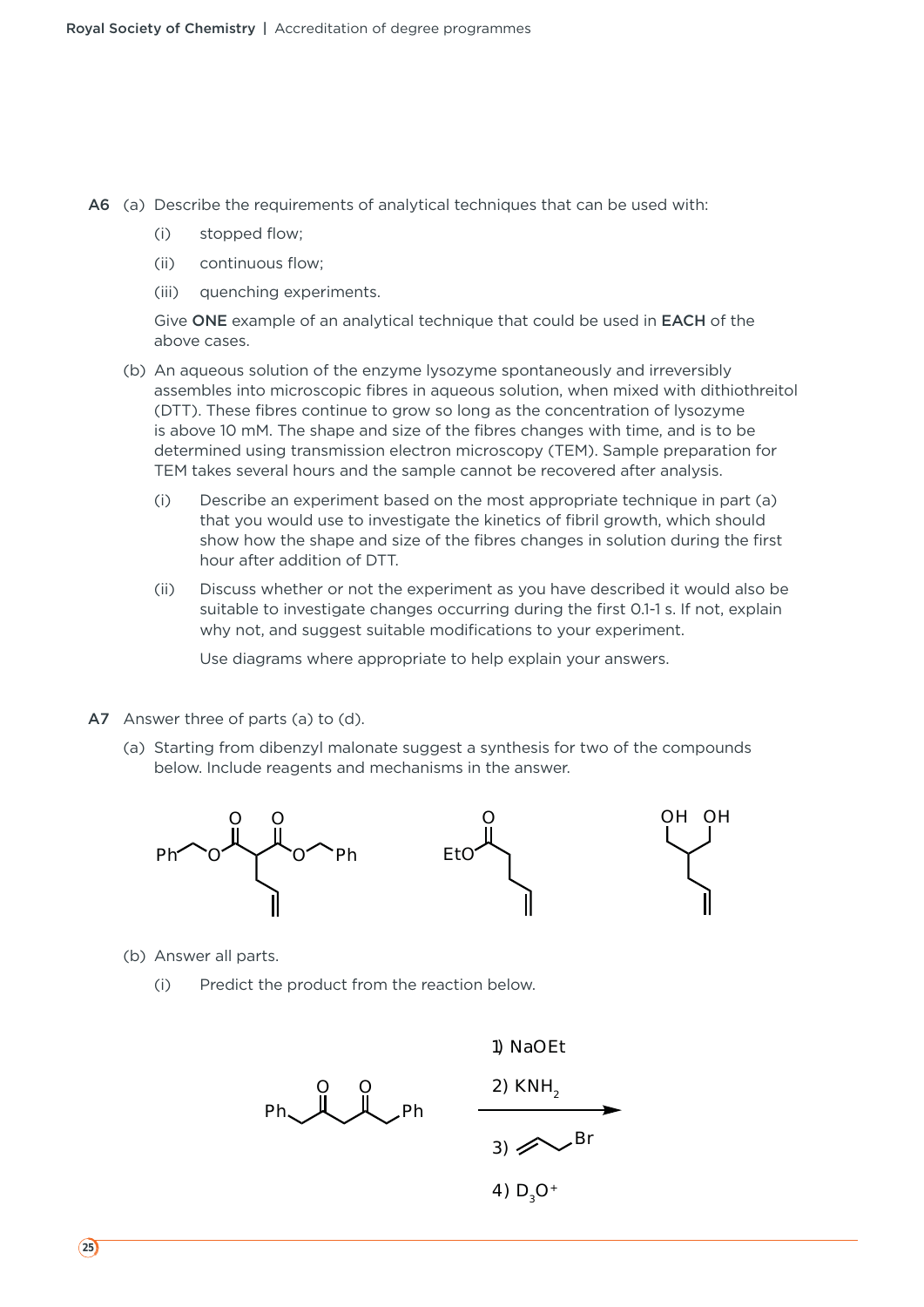- (b) Answer all parts.
	- (i) Predict the product from the reaction below.



- (ii) Suggest what product would be formed if the sequence of reagents were changed to: 1. NaOEt,
	- 2. Allyl bromide,
	- 3. KNH<sub>2</sub>,
	- 4.  $D_5O^+$ .
- (iii) Give another example where adding reagents in the correct sequence is vital to a successful reaction.
- (c) Answer all parts. The reaction of tricarbonyl compound A with base leads to only one product B despite several conceivable outcomes.



- (i) Draw mechanisms to explain how B is formed.
- (ii) Draw two other conceivable products from the reaction.
- (iii) Explain why neither of these two products are formed.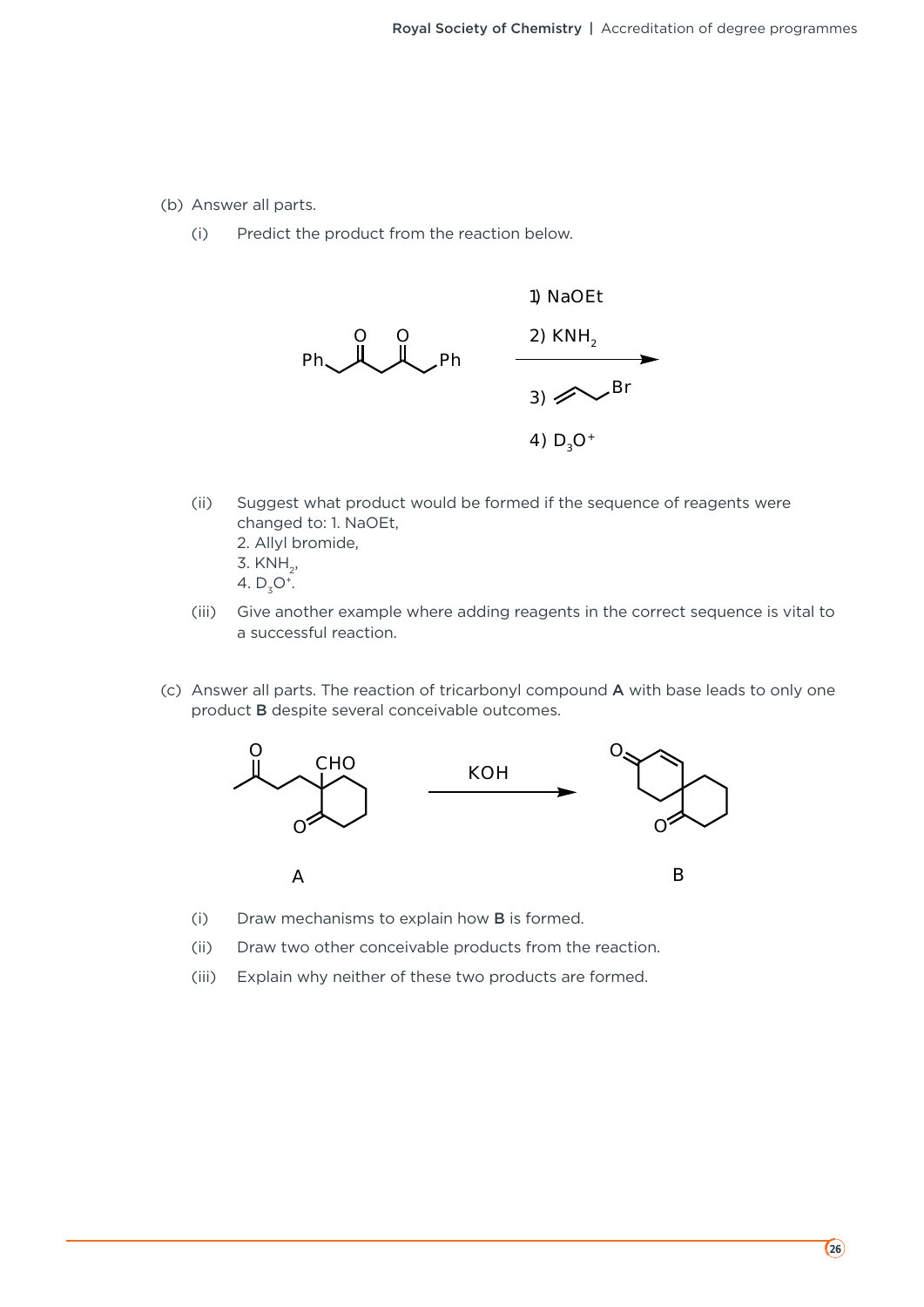- (d) Answer all parts.
	- (i) Suggest two different retrosyntheses for the diketone below. The two methods should feature the formation of carbon-carbon bonds. Each starting material should not contain more than five carbon atoms (although more carbon atoms may be introduced with reagents). Hint: cyclopentane is an inexpensive and readily available starting material.



- (ii) Draw out the synthesis based on one of your retrosynthetic analyses. Highlight and explain any modifications you make from that analysis. Mechanisms are not required.
- (iii) Highlight an element of control (chemo- or regio-selection) achieved in your synthesis.
- A8 Answer all parts.
	- (a) The kinetic theory of gases predicts that the diffusion coefficient is given by:

$$
D = \frac{1}{3}\lambda \overline{c} \quad \text{with} \quad \lambda = k_{\text{B}}T / (\sqrt{2}\sigma p)
$$

- (i) Identify all symbols in the two equations above and derive the S.I. units for  $\lambda$ .
- (ii) Calculate *D* when  $\overline{c}$  = 500 m s<sup>-1</sup>, *T* = 300 K, *p* = 1 bar, and  $\sigma$  = 0.4 nm<sup>2</sup>.
- (iii) Give an equation for the matter flux *J* arising from a concentration gradient. Calculate *J* (expressed in mol m<sup>-2</sup> s<sup>-1</sup>) when a pressure gradient of 0.1 bar m<sup>-1</sup> is imposed for a gas with  $D = 10^{-5}$  m<sup>2</sup> s<sup>-1</sup> and  $T = 300$  K.
- (iv) Describe briefly how gases and liquid differ.
- (b) The Gibbs free energy change on formation of a liquid droplet from a supersaturated vapour is given by:

$$
\Delta G = 4\pi r^2 \gamma + \frac{4\pi r^3}{3V_1} \Delta \mu \quad (1)
$$

- (i) Identify all symbols in Eq. 1. What are the physical origins of the two terms on the right-hand side of this equation?
- (ii) Starting from Eq. 1, show that the critical radius for nucleation is given by:

$$
r_{\rm c} = -2\gamma V_{\rm r}/\Delta\mu
$$

Derive an expression for the Gibbs free energy of the critical nucleus.

- (iii) Estimate the critical radius for nucleation of a water droplet from the bulk vapour when  $\Delta \mu$  = -1500 J mol<sup>-1</sup>, given that  $\gamma$  = 72.8 mN m<sup>-1</sup>.
- (iv) The same liquid forms a droplet against a solid surface. Assume that the interfacial energies between vapour and solid and between liquid and solid are the same, and that the droplet is hemispherical. Suggest why this implies the same critical radius as in part (ii). What is the Gibbs free energy of the critical nucleus in this case? Discuss whether nucleation will occur faster in the bulk vapour or against the solid surface.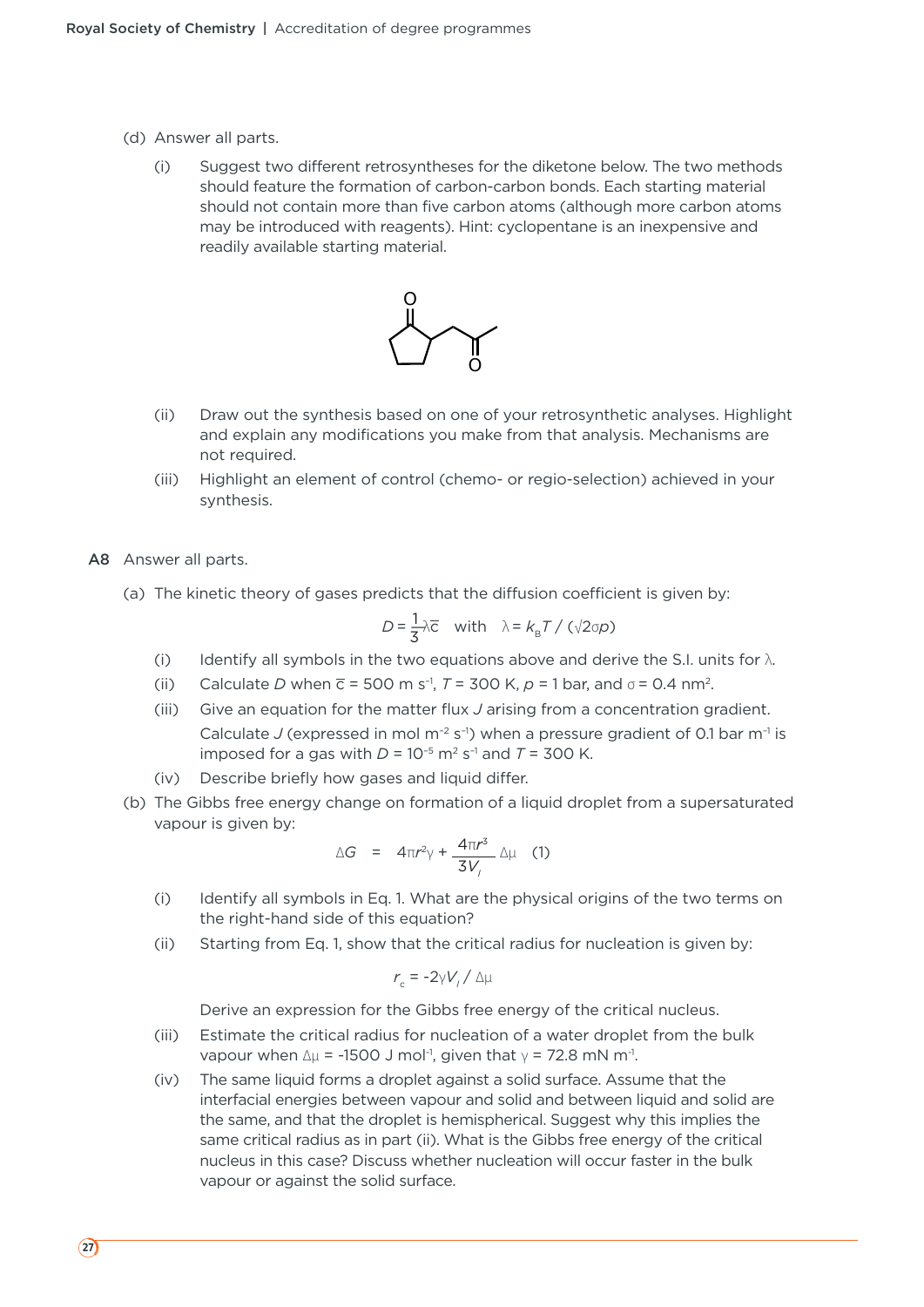- (c) Consider a polymer chain with *N* monomers of size *a* squeezed in a tube of size *D* filled with a good solvent.
	- (i) What is a good solvent?
	- (ii) The structure of the polymer chain in the tube may be considered as freelylinked, densely-packed "blobs", with *g* monomers in each blob. How does *g* depend on *D*?
	- (iii) What would be the size of the polymer chain along the tube?
- A9 Answer three of parts (a) to (d).
	- (a) Answer all parts.
		- (i) The figure below shows a mass spectrum with typical features labelled  $A$  to  $D$ and where E and F are axis labels. Identify each feature.



- (ii) Define the terms *nominal mass*, *isotopic mass* and *accurate mass*.
- (iii) The accurate mass of an analyte with the formula  $C_{10}H_7ClO_2$  was measured at *m/z* 194.0142. Using the isotopic masses in the table, calculate the mass measurement error in parts per million (ppm).

| <b>Exact Mass</b> |
|-------------------|
| 1.0078            |
| 12.0000           |
| 15.9949           |
| 34.9689           |
|                   |

 (b) An ion of mass *m* and charge *z* is extracted into a time-of-flight (TOF) mass analyser of length *d* by potential  $V_{\scriptscriptstyle \stackrel{.}{a}}$ . Given that the resulting potential energy of the ion is given by  $E_{\rm p}$  =  $zeV_{\rm a}$  and assuming that the potential energy is all converted to kinetic energy, derive an expression for the time-of-flight, *t*, in terms of the *mass to charge ratio (m/z)* of the ion. (*e* is the charge on the electron.)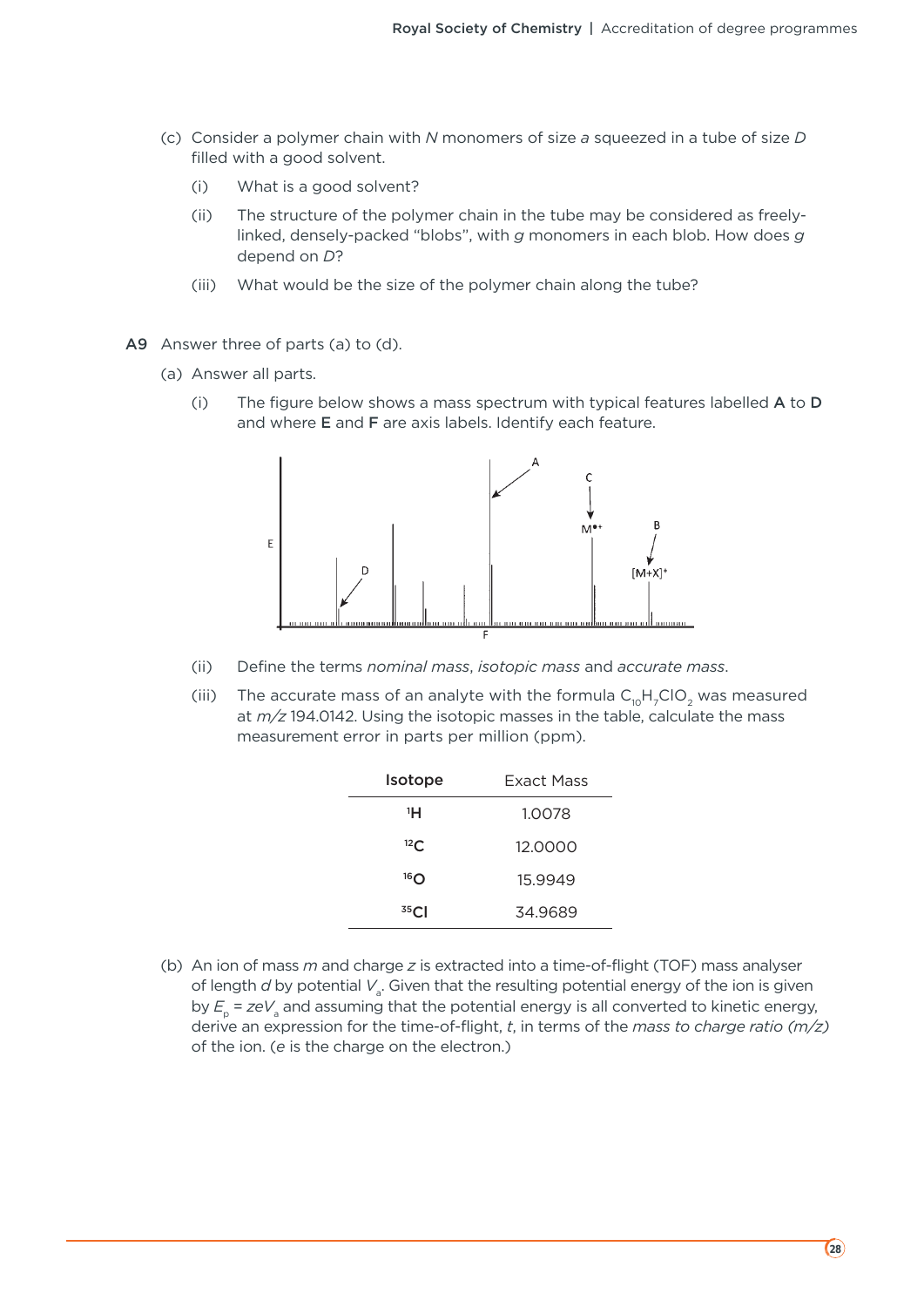- (c) Answer both parts.
	- (i) The figure below is a simplified electron ionisation (EI) mass spectrum of a branched alkane. Determine the structure of the alkane and explain your reasoning.



- (ii) Explain why *m/z* 113 is the most abundant ion and *m/z* 183 is the least abundant.
- (d) Answer all parts.
	- (i) Explain why tandem mass spectrometry (MS/MS) produces greater structural information than when using electrospray ionisation (ESI) MS alone.
	- (ii) Draw two possible mechanisms for the loss of water from an alcohol in ESI-MS/ MS.
	- (iii) McLafferty rearrangements are commonly observed in ESI-MS/MS. Draw two general McLafferty rearrangements occurring for two different functional groups.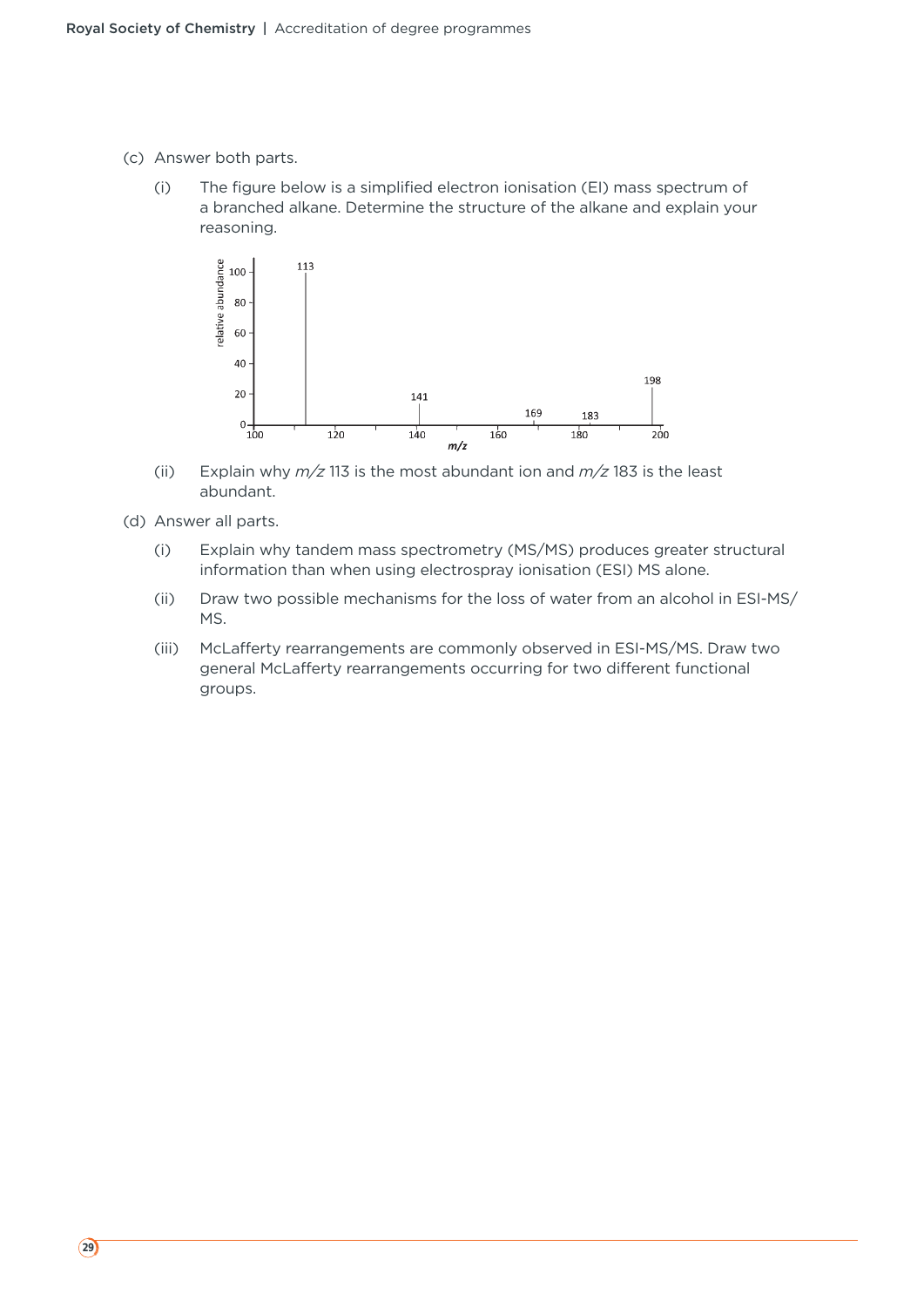A10 Answer all parts of this question.

 (a) Under a given set of conditions, the efficiency of a chromatography column can be expressed in terms of the number of theoretical plates, N, using either of the following equations:

$$
N = 16(R_t/W_b)^2
$$
  

$$
N = 5.54(R_t/W_{h/2})^2
$$

 Define the major terms in the above equations and, from peak A in the chromatogram below, estimate values for N using both equations above. Compare the values obtained for N and indicate, with reasons, which of them is likely to be the more accurate.



(b) The van Deemter equation is given below:

$$
H = A + B/u + Cu
$$

Provide concise definitions of the terms H, A, B, C and u and explain how H is related to N above.

- (c) Sketch a typical van Deemter plot as defined by the equation in part (b) and explain what useful chromatographic information can be obtained from analysis of such a van Deemter plot.
- (d) Describe the construction and operation of two types of detectors commonly used in gas chromatography. Your answer should mention the advantages and disadvantages of the GC detectors selected.
- (e) The GC analysis of a standard solution containing compounds X (22.5 mg), Y (26.5 mg) and an internal standard Z (25.5 mg) gave a chromatogram with relative peak areas of 495, 570 and 495 respectively. Following the addition of the internal standard Z (23.5 mg) to a 25 cm<sup>-3</sup> sample of a solution containing unknown quantities of compounds  $X$ and Y, the gas chromatogram of the resulting solution contained peaks corresponding to X, Y and Z with relative areas 265, 375 and 310 respectively. What are the concentrations of compounds X and Y expressed in mg cm-3.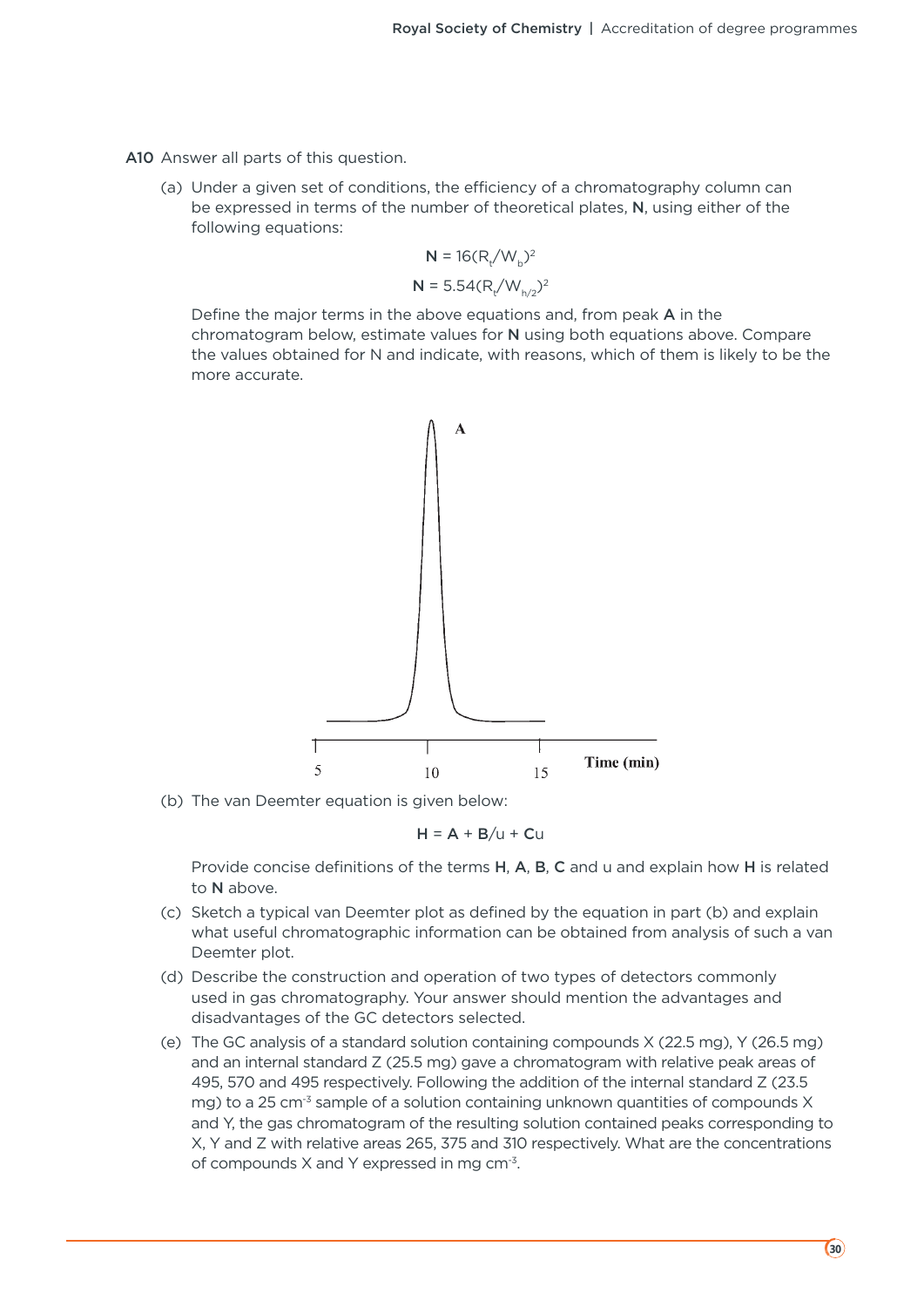A11 (a) Determine the concentration of fluoride in a mouthwash considering that:

- (i) measurement of 20 ml of mouthwash diluted with 20 ml of TISAB (Total Ionic Strength Adjustment Buffer) with a calomel/fluoride ISE gave a reading of -0.069V.
- (ii) after adding 5 ml of 0.0500 M sodium fluoride and 5 ml of TISAB the reading was -0.0771. (assume T = 298.15 K)
- (b) Briefly describe the function of the membrane in a membrane electrode and one potential source of error.
- (c) Describe the experimental difference between DC Polarography, Normal Pulse Polarography and Differential Pulse Polarography.
- (d)  $\alpha$ -Benzoinoxime (cupron) is a precipitating agent for copper. In a solution consisting of 0.1 M NH<sub>4</sub>Cl and 0.05M NH<sub>3</sub> (pH=9), copper is reduced stepwise, giving polarographic waves at -0.2 and -0.5 V versus SCE and cupron gives a wave with  $E_{1/2}$  = -1.6 V. Sketch the curves relative to the amperometric titration of copper by cupron at applied potentials of -1.0 V and -1.7 V versus SCE.

$$
E = E^{\circ} + \frac{0.0592}{n} \log \frac{a_{A}^{a}}{a_{B}^{b}}
$$

$$
E_{cell} = K - \frac{0.0592}{n} \log [A^{-}]
$$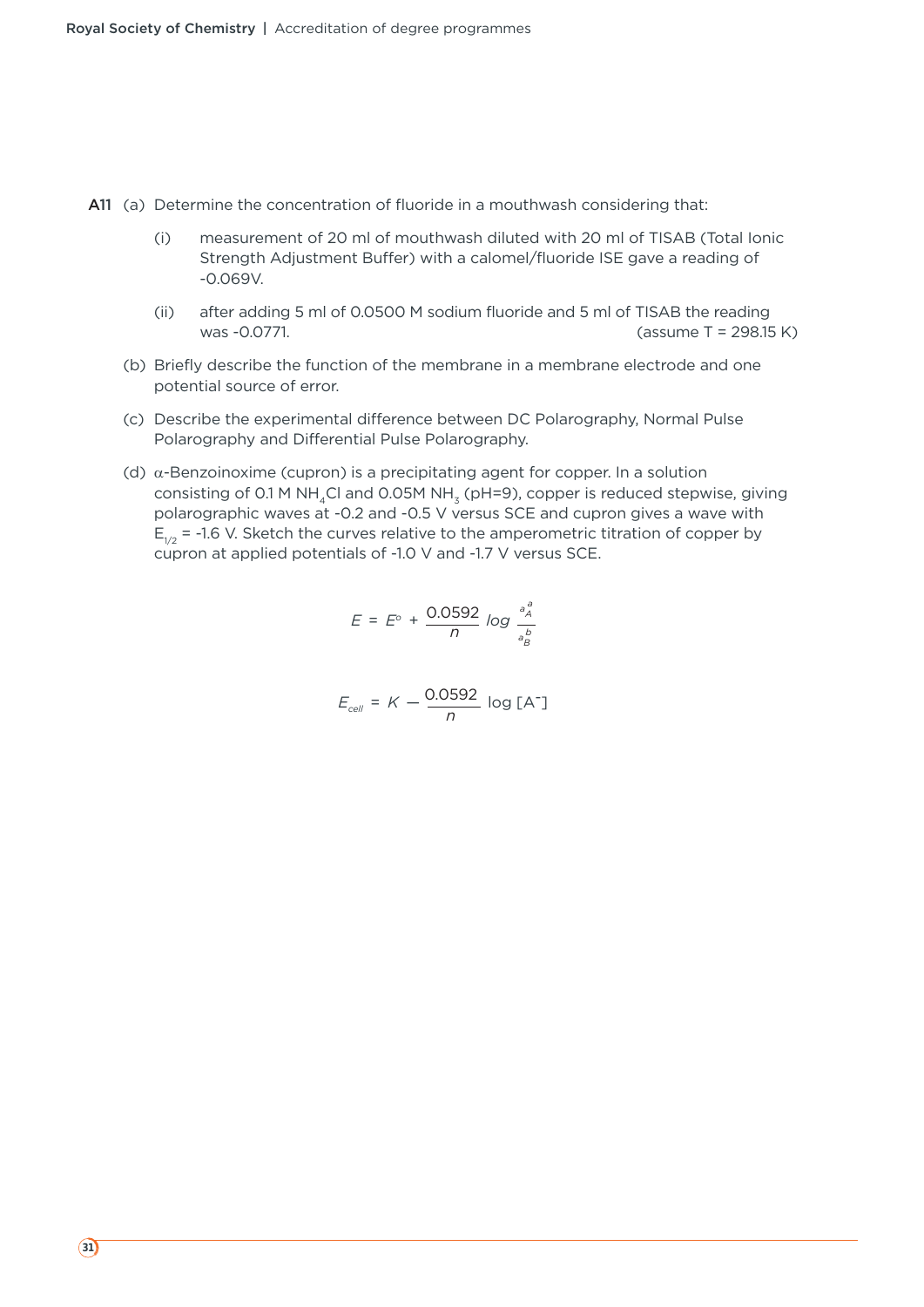A12 (a) What is meant in symmetry by the term *Principal Axis*?

Draw structures and identify the Principal Axes of each of the following:

- $(ii)$  SF<sub>6</sub>
- $(ii)$  SeF<sub>5</sub>
	- (b) Describe the procedure for the assignment of a chemical species to a particular symmetry point group.
	- (c) Assign each of the following species to a point group, in each case explaining your reasoning.
- $(i)$  AsF<sub>4</sub>
	- (ii) cyclohexane (chair conformation)
	- (iii) OCN-
	- (d) Give the definition of a 'node', as used in molecular orbital theory. State how  $\sigma$ -,  $\pi$ and  $\delta$ -molecular orbitals are distinguished in terms of the number and position of the nodes present in these species.

By taking linear combinations of the appropriate **d-orbitals** draw an example of (i) a  $\sigma_{\rm u}^*$ , (ii) a  $\pi_{\rm u}$ , and (iii) a  $\delta_{\rm u}^*$  molecular orbital. In each case show clearly the presence of any nodes.

(Remember, by convention the internuclear axis lies along the z-direction)

 (e) Below is an incomplete energy level diagram for the heterodiatomic molecule H-F. Copy this diagram into your answer booklet.



- (i) Complete the energy level diagram by adding the appropriate number of electrons. Would you expect H-F to be paramagnetic?
- (ii) Draw shorthand representations of the *occupied* molecular orbitals of H-F and assign each a symmetry label.
- (iii) xplain how the distribution of electron density in the occupied molecular orbitals of H-F is consistent with the idea of polar covalent bonding in this molecule.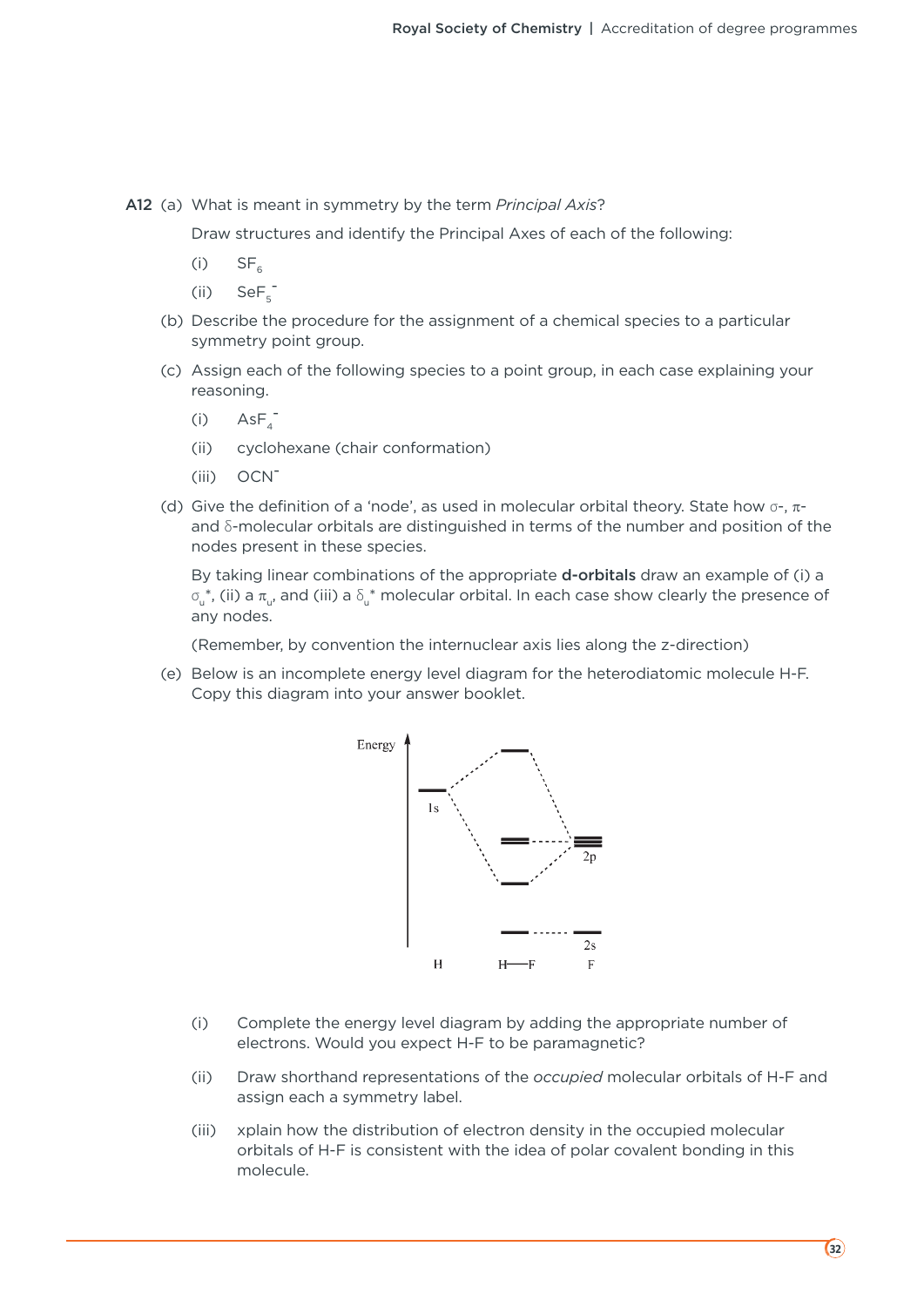



(i) Give the organic product formed in the following Heck reaction:

$$
\bigcup_{\text{NP}} \bigcup_{\text{Br}} \bigcup_{\text{Br}} \bigcap_{\text{Br}} \bigcap_{\text{Ph}} \bigcap_{\text{100°C} \text{/} \text{NEt}_3} \bigcap_{\text{100°C} \text{/} \text{NEt}_3}
$$

- (ii) What type of phosphine is used in the Heck reaction? Give a reason for this choice.
- (iii) Draw the structures of Intermediates A and B and give the fundamental organometallic reaction steps involved in their formation. Show how the structures of A and B determine the selectivity of the overall reaction.
- (iv) The following substrates are not suitable for the Heck reaction.

(a)  $Ph-Cl$  (b)  $Et-Br$  (c)  $MeHC=CMe<sub>2</sub>$ 

 By considering the individual steps involved in this process, suggest a reason why the Heck reaction is less efficient in each of these cases.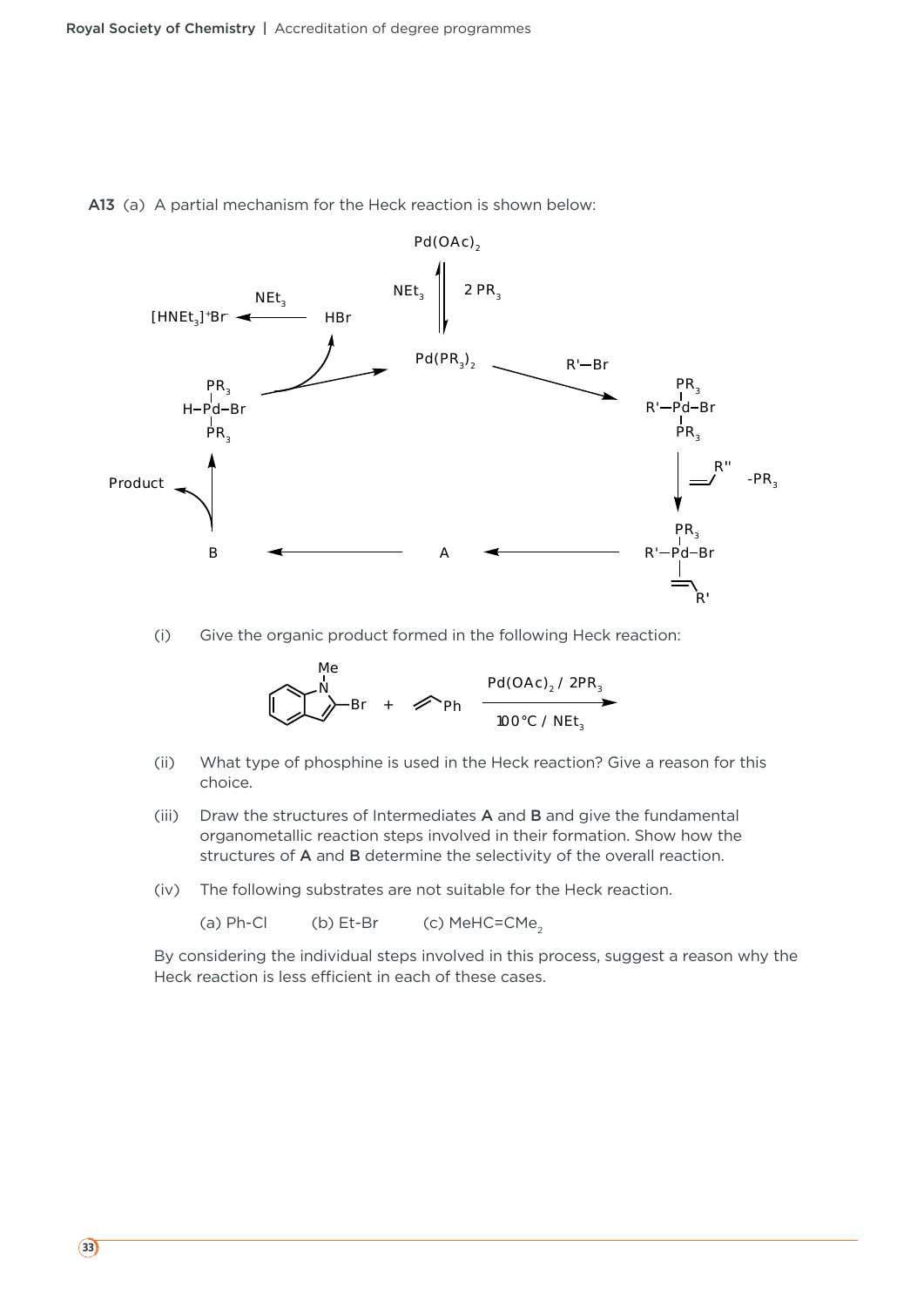(b) Calculate the magnitude (in Tesla) of the applied magnetic field for an NMR spectrometer operating at 1000 MHz for 1 H.

$$
\frac{\Delta E}{h} = \frac{g\beta NB_z}{h}
$$

(where  $g = 5.585$ ,  $\beta$ <sub>N</sub> = 5.05 x 10<sup>-27</sup> J T<sup>-1</sup> and  $h = 6.63$  x 10<sup>-34</sup> J Hz<sup>-1</sup>)

 (c) (i) Tin has a number of naturally occurring isotopes. Data for three of them are tabulated below. Giving one reason, identify which is the most favourable nucleus for NMR spectroscopy.

| <b>Isotope</b> | Natural Abundance (%) | Spin          | Receptivity |
|----------------|-----------------------|---------------|-------------|
| $115$ Sn       | 0.36                  | $\frac{1}{2}$ | 0.693       |
| $117$ Sn       | 7.68                  | ⅓             | 19.54       |
| $119$ Sn       | 8.58                  | $\frac{1}{2}$ | 25.2        |

- (ii) A fourth naturally occurring isotope, 120Sn, has a high natural abundance (32.59%) but cannot be used in NMR spectroscopy. Suggest a likely reason for this.
- (d) What is meant by the following terms:
	- (i) Relaxation Delay;
	- (ii) Free Induction Decay;
	- (iii) Exchange Spectroscopy.
- (e) (i) The following figure shows the <sup>27</sup>Al NMR spectrum of NaAlH<sub>4</sub>. Interpret this spectrum, explaining the origins of the observed splittings and their relative intensities.



 (ii) Isotope 27Al has *I=5/2*. Describe an effect that this value of *I* may have on the appearance of the 27Al spectrum.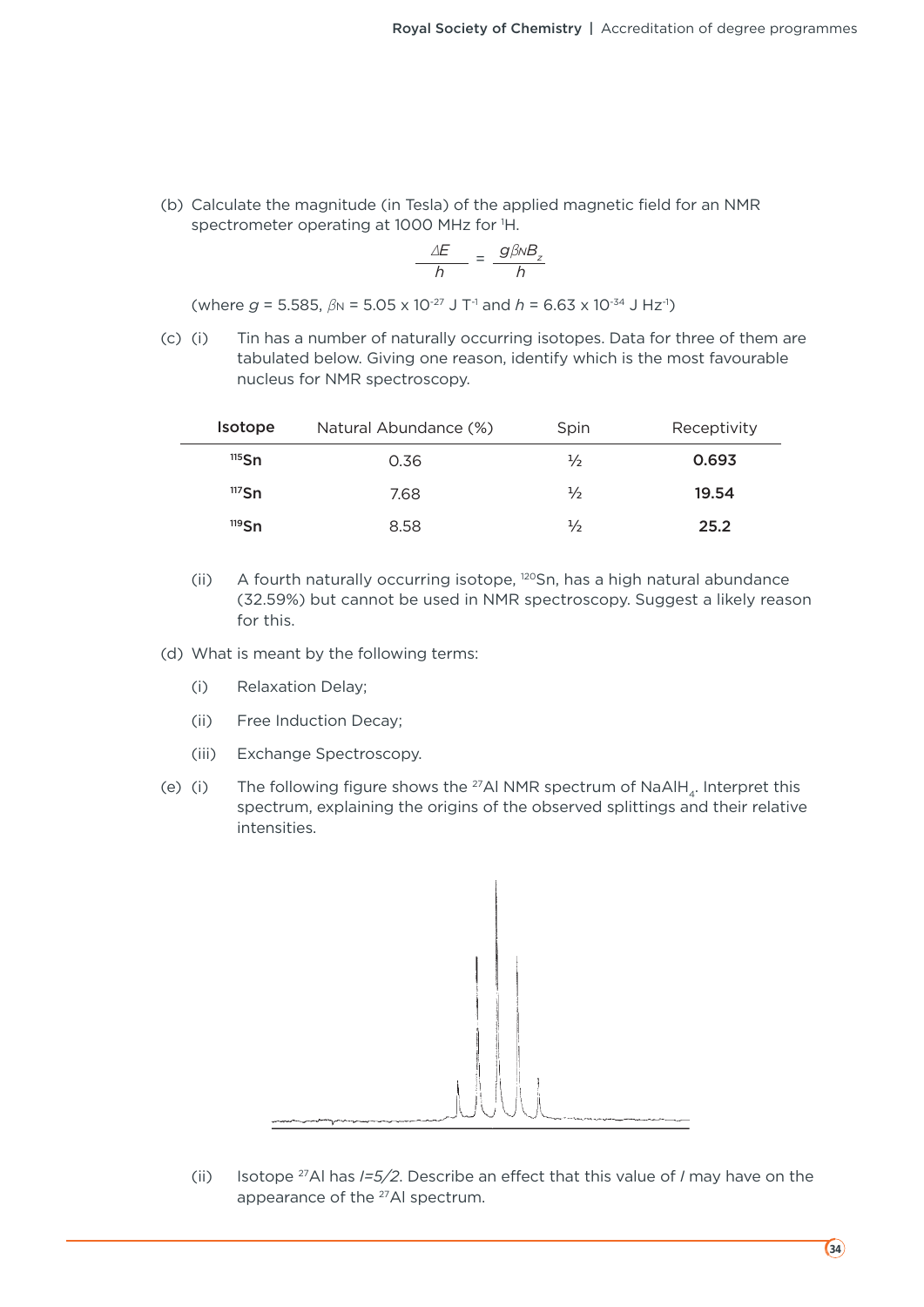A14 (a) Name the following heterocycles:



 (b) Explain why 5-azaindole is a weak base and easily protonated in water, whereas indole is not.



- (c) Why is it much more difficult for pyridine to undergo electrophilic aromatic substitution than benzene?
- (d) The Friedel-Crafts acylation of pyrrole with trichloroacetyl chloride (Cl<sub>z</sub>CCOCl) proceeds at room temperature and yields a single isomer.
	- (i) Identify the product of this reaction. Using resonance structures of the intermediates involved, justify why only one isomer is formed.
	- (ii) The subsequent nitration of the product from i. with  $HNO<sub>3</sub>$  gives  $C<sub>6</sub>H<sub>3</sub>Cl<sub>3</sub>N<sub>2</sub>O<sub>3</sub>$ , again as a single isomer. Suggest the structure of this product.
- (e) Identify the products  $A C$  in the reaction scheme below.



- (f) Propose a structure for the heterocyclic product,  $C_{18}H_{21}NO_{4}$ , from the reaction of ammonia, phenylacetaldehyde (PhCH<sub>2</sub>CH=O) and two mole equivalents of methyl acetoacetate. Suggest suitable reagents to convert it into a pyridine.
- (g) Suggest plausible curly arrow mechanisms for the following transformations.

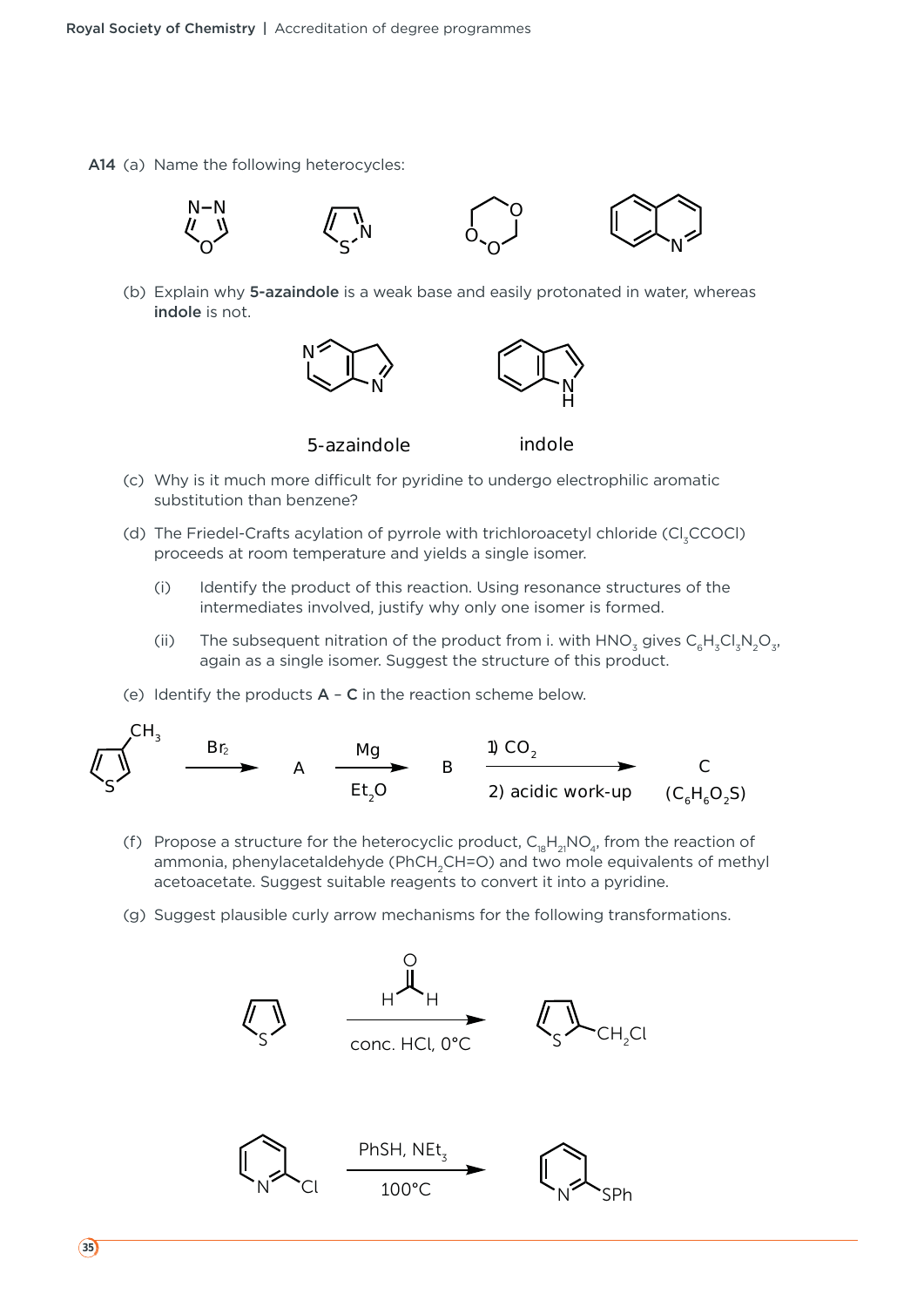### Appendices

### Appendix B: depth questions

- B1 Answer ALL parts (a), (b) and (c).
	- (a) (i) Describe the origin of the X-ray radiation described as Cu K $\alpha$  in terms of the electronic transitions involved.
		- (ii) A substance known to have a cubic unit cell gives reflections with Cu K $\alpha$ radiation (1.54 Å) at glancing angles 20.06°, 24.61°, 43.17° and 50.31°. The reflection at 43.17° is known to be due to the (221) planes. Index the other reflections and determine the unit cell parameter, *a*.
	- (b) (i) What are the essential conditions for laser action?
		- (ii) Draw and label the energy level diagram for a ruby laser.
		- (iii) How many energy levels are essential for laser action in this laser, and how are the conditions necessary for laser action achieved with this system?
		- (iv) Why is it not possible to populate the  ${}^{2}E$  level in the ruby laser directly from the ground state?
		- (v) Why is the ruby laser almost always used as a pulsed laser and not a continuous laser?
	- (c) State in words what is meant, in statistical thermodynamics, by a *partition function*. Write down an expression showing how a typical molecular partition function is commonly factorized into four terms, each involving a different kind of energy. State what molecular properties determine the values of each term. (For example, one factor is  $q_{\text{trans}}$ , a term which relates to translational motion, whose value is determined by the molecular mass).
- B2 Answer BOTH parts (a) and (b).
	- (a) The Debye equation is:

$$
\frac{\left(\varepsilon_{r} - 1}{\varepsilon_{r} + 2}\right) = \frac{M}{\rho} \frac{N_{\alpha}A}{3\varepsilon_{0}} + \left(\frac{\mu^{2}}{3kT}\right)
$$

The left hand side is called the molar polarisation, P<sub>m</sub>.

- (i) Describe the physical significance of the two separate terms on the right hand side of the Debye equation.
- (ii) Suggest molecular examples in which you would expect either the first or the second of the two terms to dominate.
- (iii) State the effect of increasing temperature on  $P_m$ , and suggest a physical reason for it.
- (iv) Suggest a means of determining the static relative permittivity,  $\varepsilon_{\vec{r}}$ .
	- (b) The static optical and dielectric characteristics of a pure molecular liquid were measured at 295 K. The refractive index, *n*, was determined as 1.45 and the static relative permittivity, ε<sub>r</sub>, as 18. Given the formula weight of the molecules as *M* = 128 g mol<sup>-1</sup> and the liquid density, p= 0.9 g cm<sup>-3</sup>, calculate the polarisability of the molecule and its dipole moment.

$$
\varepsilon_{0} = 8.85 \times 10^{-12} \text{ J}^{-1} \text{ C}^{2} \text{ m}^{-1}
$$

 $N_{\rm a}$  = 6.02 × 10<sup>23</sup> mol<sup>-1</sup>,

 $k$  = 1.38  $\times$  10<sup>-23</sup> J K<sup>-1</sup> mol<sup>-1</sup>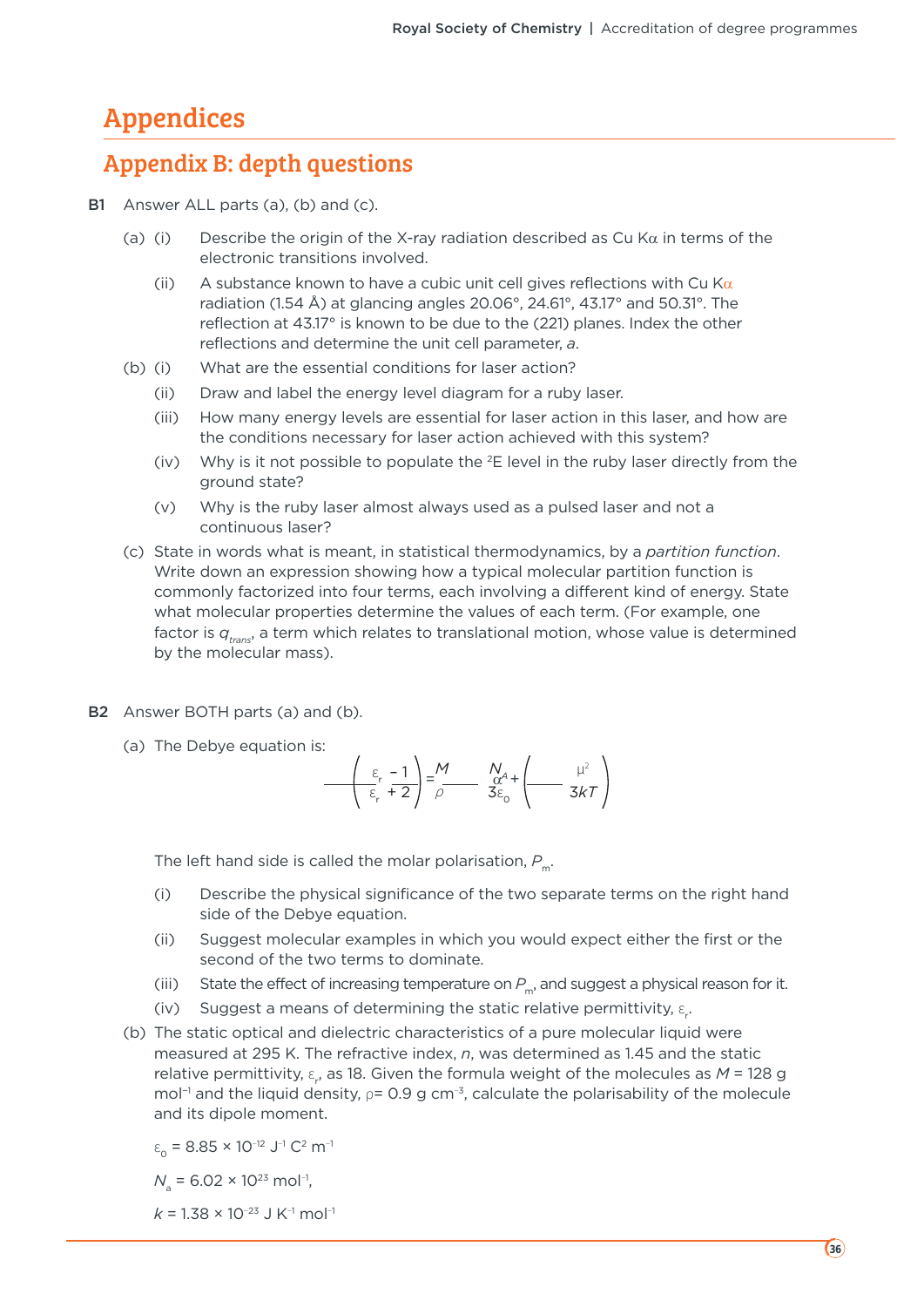B3 Answer BOTH questions.

- (a) (i) In transition-metal complexes, ligand-to -metal charge-transfer (LMCT) and metal-to-ligand charge-transfer (MLCT) transitions have different requirements for the ligand orbitals.
	- Distinguish between these requirements
	- The four ligands below are important in bioinorganic chemistry. Identify the type of CT transition expected for each of them:

CO

 $CN<sup>-</sup>$ 

Cysteinate =  $[RCH_2S]$ <sup>-</sup>

tyrosinate =  $[RCH_{2}C_{6}H_{4}O]^{-}$ 

- (ii) By considering the electron configurations of the metal and the ligands, show that the purple colour of  $MnO<sub>4</sub>$  must be associated with an LMCT transition.
- (iii) In addition to their LMCT bands, FeO<sub>4</sub><sup>2</sup> and MnO<sub>4</sub><sup>2</sup> show absorption bands with low word absorption coefficients (ca. 10 m<sup>2</sup> mol<sup>-1</sup>), as listed below. In contrast,  $CrO<sub>4</sub><sup>2</sup>$  shows no such bands.

 $FeO_4^2$ <sup>2</sup>  $\lambda_{\text{max}}$  = 790, 550, 340 nm

 $MnO<sub>4</sub><sup>2-</sup> \lambda<sub>max</sub> = 830 nm$ 

 For each of these three tetrahedral doubly charged ions, draw a labelled *d*-orbital splitting diagram and show the corresponding ground state electron configuration.

- Using your diagram, account for the 830 nm absorption band of MnO $_4^2$  and calculate  $\Delta_{\mathrm{t}}$  in units of cm<sup>-1</sup>.
- An explanation of the three absorption bands of  $\text{FeO}_4^{2}$  requires consideration of the ground and excited electronic states (terms). Explain how elecxtronic states differ from electron configurations with the aid of this example, and explain qualitatively why the spectrum contains more than one spin-allowed *d-d* band.
- (b) (i)  $[Ru(bpy),]^{2+}$  has an MLCT absorption band at 450mm and an emission maximum at 600 nm. Describe the difference in recording methods between an emission spectrum and an excitation spectrum. Explain how an excitation spectrum of  $[Ru(bpy)_3]^{2+}$  would be recorded and predict what would be observed.

$$
hyp = \left\langle \bigotimes_{i=1}^{n} \bigotimes_{j=1}^{n} \bigotimes_{j=1}^{n} \bigotimes_{j=1}^{n} \bigotimes_{j=1}^{n} \bigotimes_{j=1}^{n} \bigotimes_{j=1}^{n} \bigotimes_{j=1}^{n} \bigotimes_{j=1}^{n} \bigotimes_{j=1}^{n} \bigotimes_{j=1}^{n} \bigotimes_{j=1}^{n} \bigotimes_{j=1}^{n} \bigotimes_{j=1}^{n} \bigotimes_{j=1}^{n} \bigotimes_{j=1}^{n} \bigotimes_{j=1}^{n} \bigotimes_{j=1}^{n} \bigotimes_{j=1}^{n} \bigotimes_{j=1}^{n} \bigotimes_{j=1}^{n} \bigotimes_{j=1}^{n} \bigotimes_{j=1}^{n} \bigotimes_{j=1}^{n} \bigotimes_{j=1}^{n} \bigotimes_{j=1}^{n} \bigotimes_{j=1}^{n} \bigotimes_{j=1}^{n} \bigotimes_{j=1}^{n} \bigotimes_{j=1}^{n} \bigotimes_{j=1}^{n} \bigotimes_{j=1}^{n} \bigotimes_{j=1}^{n} \bigotimes_{j=1}^{n} \bigotimes_{j=1}^{n} \bigotimes_{j=1}^{n} \bigotimes_{j=1}^{n} \bigotimes_{j=1}^{n} \bigotimes_{j=1}^{n} \bigotimes_{j=1}^{n} \bigotimes_{j=1}^{n} \bigotimes_{j=1}^{n} \bigotimes_{j=1}^{n} \bigotimes_{j=1}^{n} \bigotimes_{j=1}^{n} \bigotimes_{j=1}^{n} \bigotimes_{j=1}^{n} \bigotimes_{j=1}^{n} \bigotimes_{j=1}^{n} \bigotimes_{j=1}^{n} \bigotimes_{j=1}^{n} \bigotimes_{j=1}^{n} \bigotimes_{j=1}^{n} \bigotimes_{j=1}^{n} \bigotimes_{j=1}^{n} \bigotimes_{j=1}^{n} \bigotimes_{j=1}^{n} \bigotimes_{j=1}^{n} \bigotimes_{j=1}^{n} \bigotimes_{j=1}^{n} \bigotimes_{j=1}^{n} \bigotimes_{j=1}^{n} \bigotimes_{j=1}
$$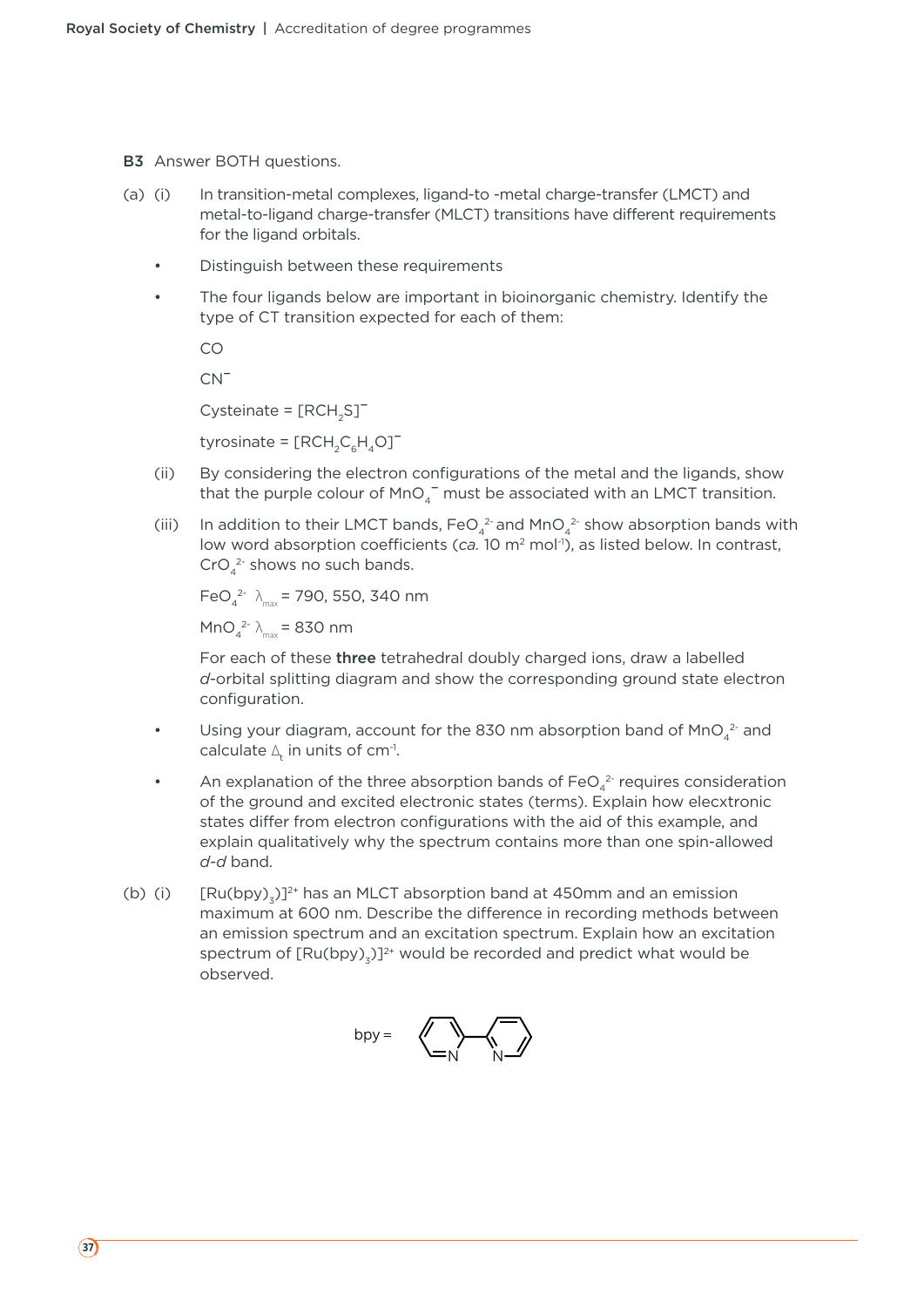(ii) Irradiation of an aqueous solution of  $[Ru(bpy)_z]^{2^+}$  in the presence of a Co(II) complex and a reducing agent X generates  $H_2$  according to the equation below. The hydrogen derives from water and the reaction is catalytic with respect to Ru and Co complexes.

$$
H^{+} + X \xrightarrow{\text{hv, [Ru(bpy)}_{3}]^{2^{+}}}_{\text{Co complex}} \gamma_{2}H_{2} + X^{+}
$$

 With the aid of this example and the data in part b(i), explain the role of the ruthenium complex as a photocatalyst and comment on the significance of the reaction.

B4 (a) In photosynthesis, the oxidation of water to dioxygen is catalysed by a tetranuclear manganese centre of PSII, for which the structure is shown in Figure 1.



#### Figure 1

- (i) Give a balanced half-equation for the light-induced oxidation of water to dioxygen. Identify two reasons why this oxidation is particularly challenging, indicating how they are overcome in nature.
- (ii) Suggest three reasons why manganese as opposed to copper is present in the reaction centre of PSII.
- (iii) Using the structure in Figure 1 and giving your reasons, assign the three peaks labelled A,B and C in the manganese EXAFS spectrum of PSII in solution shown in Figure 2.

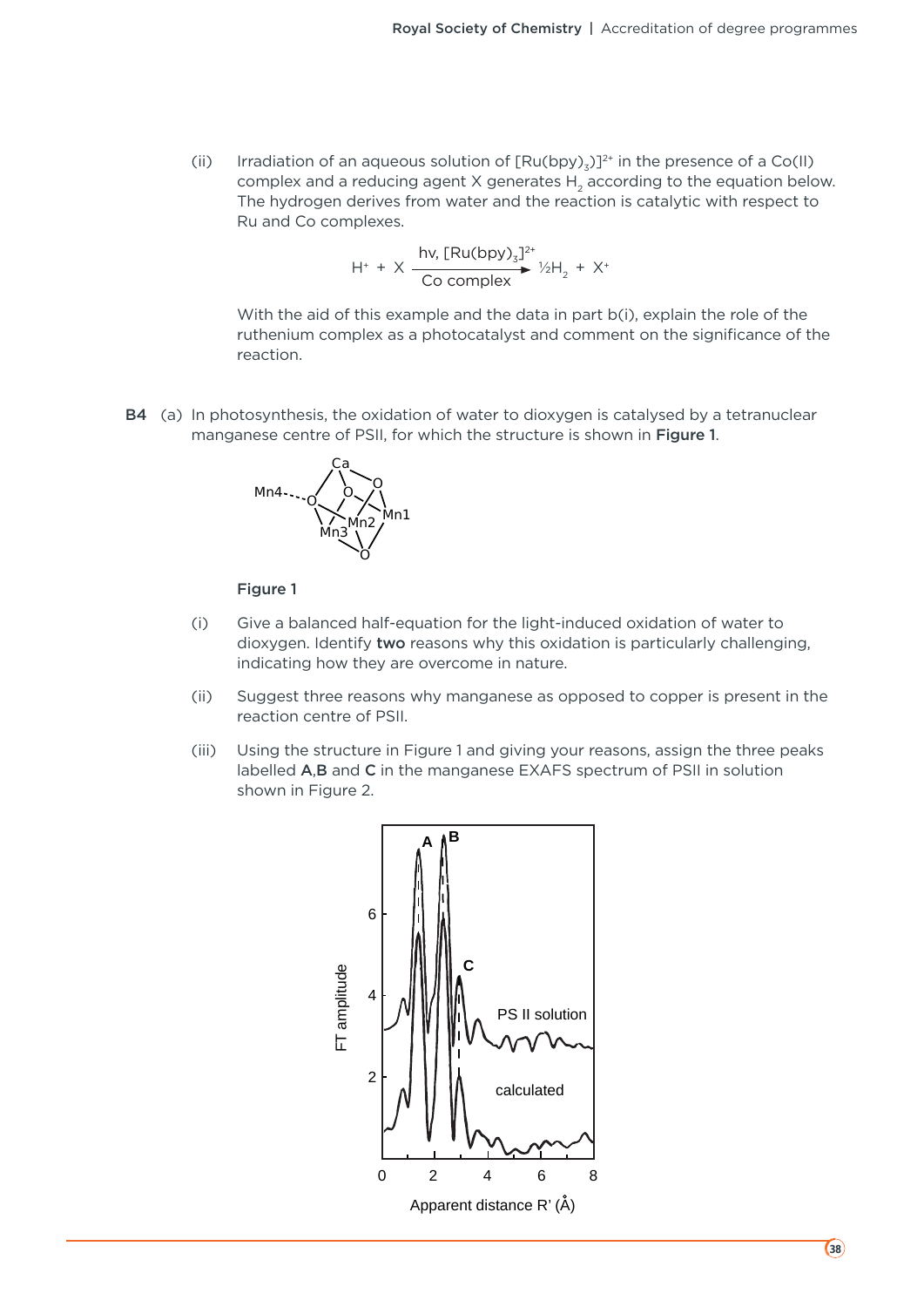(b) The O-O stretch vibration band positions of  $O_2$ ,  $O_2^-$  and  $H_2O_2$  are listed in Table 1 and may be used to interpret vibrational data from dioxygen-binding proteins.

#### Table 1

| Compound | $v_{\text{o-o}}$ / cm <sup>-1</sup> |
|----------|-------------------------------------|
| Ο,       | 1555                                |
| $O_2^-$  | 1107                                |
| $H_2O_2$ | 878                                 |
|          |                                     |

- (i) The O-O stretch vibration band of a hypothetical dioxygen-binding protein is observed at 1102 cm-1. By comparison with the values given in Table 1, assign a bond order to the bound dioxygen in the hypothetical protein and sketch a simplified MO diagram for the frontier orbitals.
- (ii) Excluding EXAFS and vibrational techniques, give one experimental method that could be used to obtain information about the metal centre in the hypothetical protein, explaining what information would be obtained.
- (iii) Identify the dioxygen transport proteins that contain each of the metaldioxygen units given in Table 2, and sketch the active site of the oxygenated form of each protein.

#### Table 2

| Metal dioxygen unit               | $v_{\text{O-O}}/$ cm <sup>-1</sup> |
|-----------------------------------|------------------------------------|
| Fe <sub>2</sub> (O <sub>2</sub> ) | 848                                |
| Cu <sub>2</sub> (O <sub>2</sub> ) | 730                                |
| Fe(O <sub>2</sub> )               | 1100                               |

- (iv) Explain why the  $v_{0-0}$  band at 730 cm<sup>-1</sup> observed for the Cu<sub>2</sub>(O<sub>2</sub>) unit is the lowest of the series given in Table 2.
- B5 (a) Marine sediments accumulated on the ocean floor can provide information about past climates and the age of the sea floor. They are complex mixtures, containing thousands of organic compounds, and are an analytical challenge for oceanographers.
	- (i) Identify two types of mass analysers that can be used to separate sediment compounds with the same *nominal* molecular weight but different molecular formulae.
	- (ii) For one of the analysers given in your answer to part  $(a)(i)$ , describe the method of ion introduction and separation.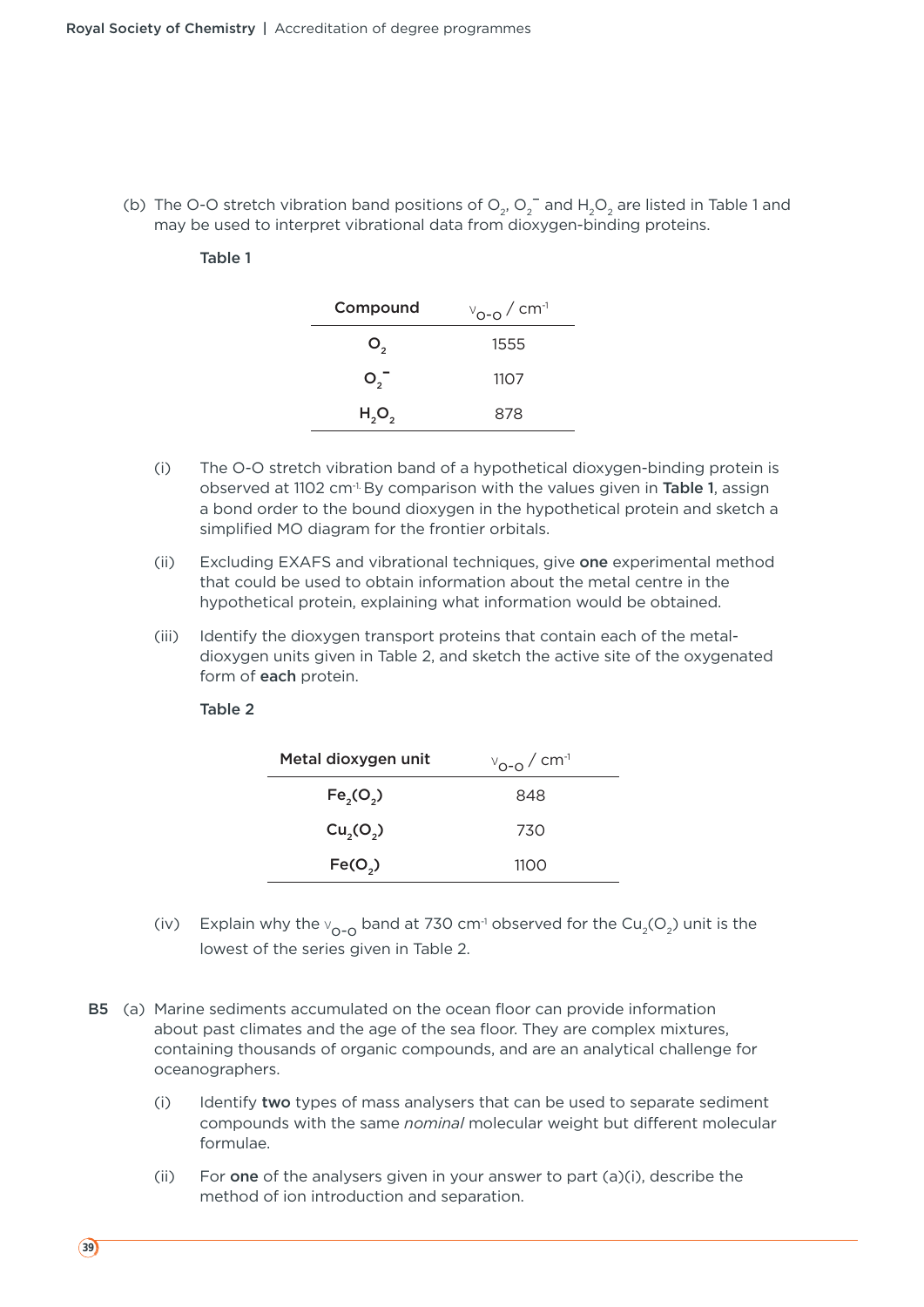(iii) Three compounds,  $A$ ,  $B$  and  $C$ , found in a Pacific Ocean sediment sample, were studied using a high resolution mass spectrometer with positive ionisation. Using the measured masses and the proposed protonated ion molecular formulae given in Table 1, calculate the average mass accuracy in ppm of this mass analyser.

Atomic masses:

C = 12.00000 Da

0 = 15.99492 Da

H = 1.00783 Da

N = 14.00307 Da

S = 31.97207 Da

#### Table 1

| Compound | <b>Measured Mass I Da</b> | Proposed Protonated<br>Ion Formula |
|----------|---------------------------|------------------------------------|
|          | 451.05222                 | $C_{19}H_{15}O_{13}$               |
|          | 451.20913                 | $C_{22}H_{31}O_8N_2$               |
|          | 451.23900                 | $C_{21}H_{39}O_8S$                 |

 (iv) Electrospray ionisation coupled to ion trap mass spectrometry was used to investigate the structure of compound A, and the positive ionisation mass spectrum obtained is shown in Figure 2. Considering the four peaks labelled in Figure 2, determine which peak is the protonated molecular ion and identify the three adducts present.

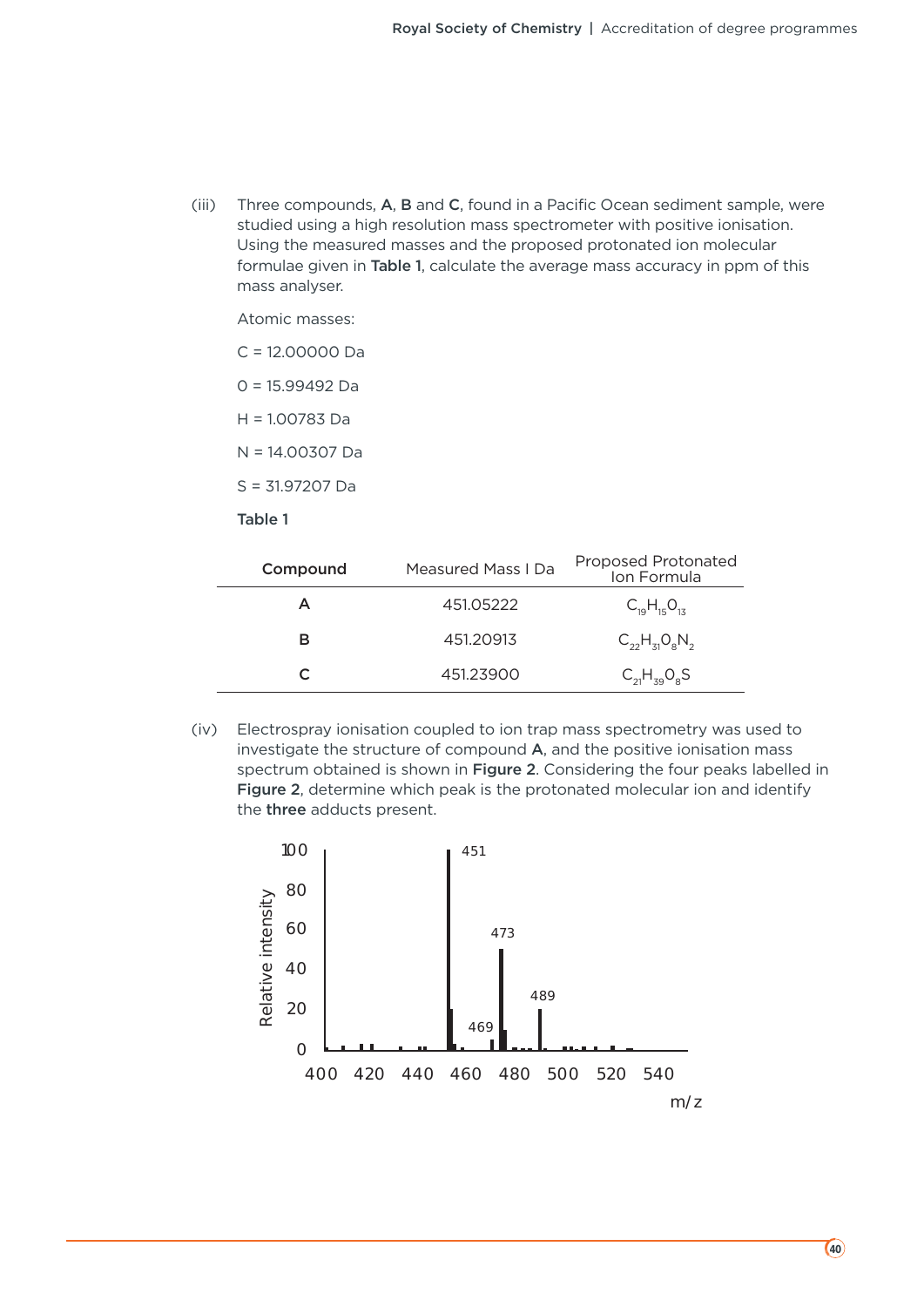- (v) The  $[M+H]^+$  ion of compound A was fragmented using collision induced dissociation, and [M-I8]+ and [M-42]+ ions were observed.
- Suggest possible structures for each of these neutral losses.
- Is the [M-42]<sup>+</sup> fragment ion of compound A an even electron or odd electron species?
- (b) A scientist working at a Regulatory Agency is given a river water sample that has been contaminated with an unknown pesticide.
	- (i) Giving your reasons, suggest a suitable mass spectrometric method to identify and quantify the pesticide in the water sample. Include in your answer a suitable ion source, mass analyser and separation technique (if appropriate).
	- (ii) The pesticide has also been released into the atmosphere and it has reacted to form a range of volatile organic compounds. An air sample has been collected and returned to the laboratory. Explain how you would modify the method you suggested in part (b)(i) to analyse this air sample.
	- (iii) Suggest a mass spectrometric method that could be used to analyse the volatile organic compounds in the atmosphere at the location of the contamination at high time resolution, and outline any limitations of your chosen method.
- B6 Answer ALL parts (a), (b) and (c).
- (a) Predict the <sup>1</sup>H and <sup>13</sup>C NMR spectra for compounds **7** and **8**, giving multiplicities and estimates of the coupling constants (for 1 H), chemical shifts and intensities. Also, for each compound predict the major bands in the infrared spectra in the region of  $4000 - 1500$  cm<sup>-1</sup>.



 (b) Suggest a method to both distinguish between, and confirm the identity of, compounds 9 and 10, based on the molecular ions generated by mass spectrometry.

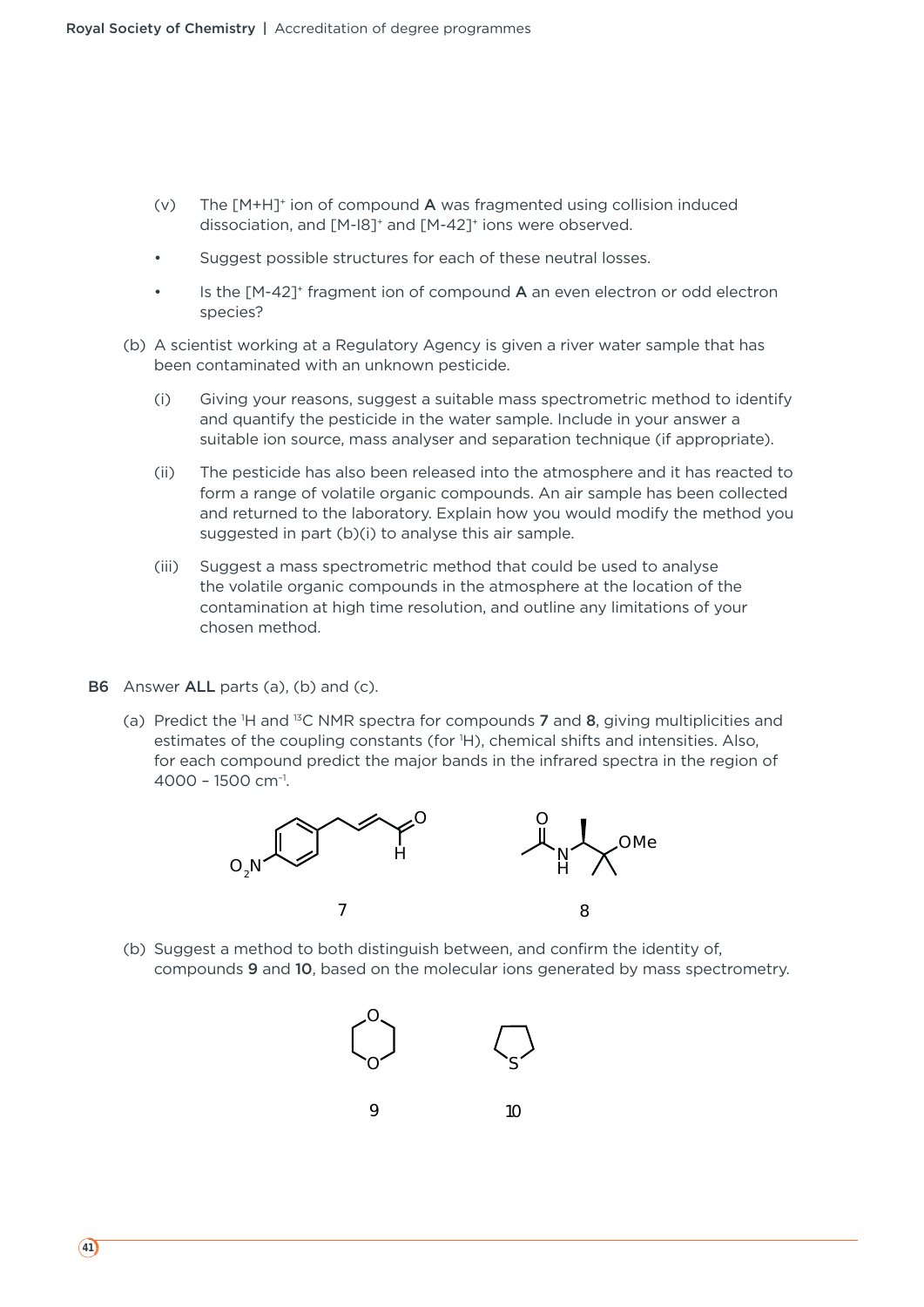(c) Identify the compound  $C_7H_{14}O$  from the following COSY spectrum. Illustrate all of the connectivities and show how these support the identity of the structure given. In the COSY spectrum, the diagonal runs from upper left to lower right.

The spectrum was recorded in CDCl<sub>3</sub> at 300 MHz. The integers indicate the number of hydrogen atoms associated with each multiplet.

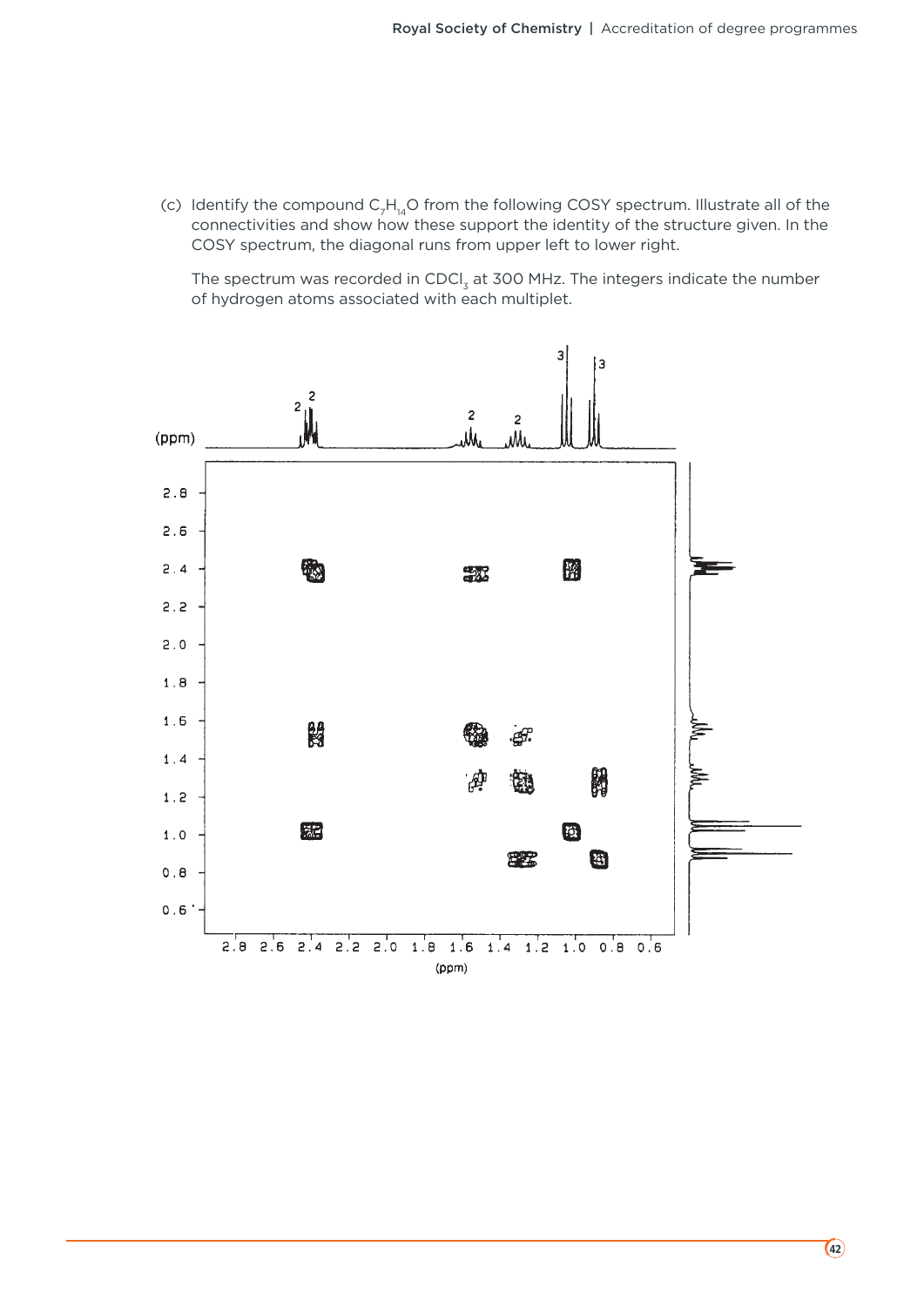B7 Answer ALL parts (a), (b), (c), (d) and (e).

The following scheme is taken from the synthesis of taxol by Nicolaou.

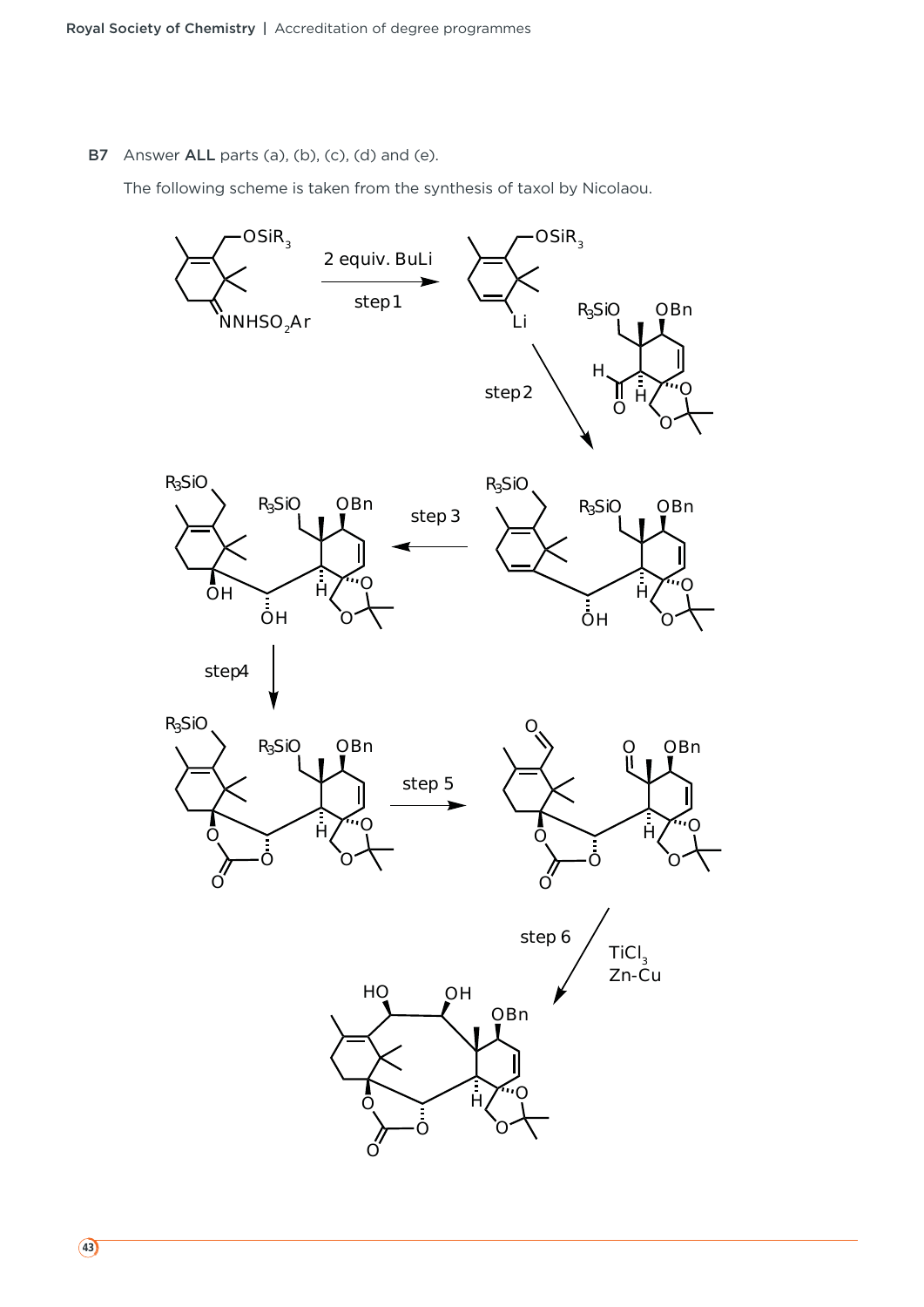- (a) Step 1 involves a Shapiro reaction in the generation of the vinyl lithium species. Provide a mechanism for the reaction.
- (b) Step 3 involves a sequence of reactions. Suggest possible reactions and reagents to achieve the transformation shown.
- (c) Step 4 generates a cyclic carbonate. The molecule also contains a cyclic acetal. What was the reason for incorporating the two different types of diol protection in this molecule? Indicate the reaction conditions that could be used to hydrolyse each type.
- (d) Suggest possible reactions and reagents to achieve the transformation shown in step 5.
- (e) Step 6 involves a McMurry coupling of a dialdehyde species to give a diol. Suggest a mechanism for the reaction.
- B8 Answer ALL questions
	- (a) Name two ionisation techniques suitable for analysis of high molecular weight biomolecules.
	- (b) A sample of sucrose in 20 mM potassium dihydrogenphosphate buffer was analysed by electrospray ionisation mass spectrometry using direct injection (*i.e.* without chromatographic separation) . A repeating series of ions 175 Da apart was observed in the spectrum, and no ions from the analyte were seen. What has gone wrong with this experiment? Suggest how you could improve the results.
	- (c) What are the main advantages of ambient ionisation techniques?
	- (d) Name two hybrid mass analysers suitable for MS-MS experiments.
	- (e) Calculate the resolution of the ion shown below using the full width at half maximum (FWHM) method.



 (f) How many orientations does a deuterium nucleus adopt in an applied magnetic field? Deuterium has a spin quantum number, I, of 1.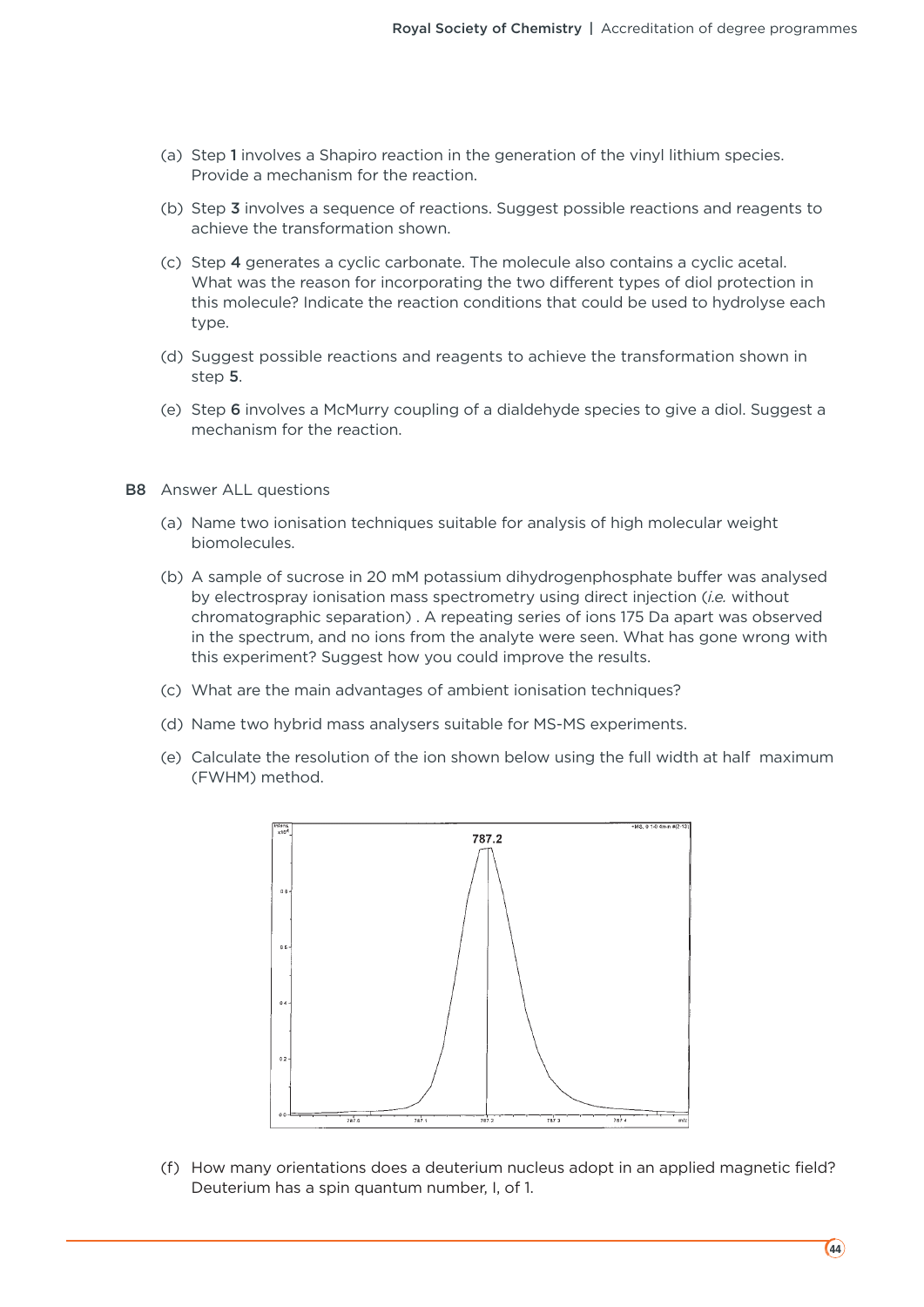- (g) Calculate the resonance frequency for a 31P nucleus when viewed on an NMR spectrometer operating with an applied magnetic field,  $B_{0}$ , of strength 9.4T  $(Y_{Z1P} = 10.84 \times 10^7 \text{ rad sec}^{-1} \text{ T}^{-1}.$
- (h) Explain how the line intensities in multiplets arise. Illustrate consideration of an  $AX<sub>2</sub>$ spin system.
- (i) Explain the purpose of the following steps in an NMR experiment:
	- **Locking**
	- **Shimming**
	- Tuning
- (j) Why is it essential to use deuterated solvents in NMR experiments?
- **B9** (a) Identify the ground-state term symbols of the free ions  $Rh^{3+}$ ,  $Ti^{3+}$  and  $Fe^{3+}$ .
	- (b) Use Diagram 1 to estimate  $\Delta_{oct}$  and *B* for [Ni(NH<sub>3</sub>)<sub>6</sub>]<sup>2+</sup> which shows absorptions in its UV/Visible spectrum at 10 750, 17 500 and 28 200 cm−1.



Diagram 1: Tanabe-Sugano Diagram for a d8 Transition Metal Complex

(c) Sketch the ESR spectra expected for a solution of  $Cu<sup>2+</sup>$  in water, and of the same solution after it has been frozen. Assume that only coupling to  $^{63}Cu$  (I = 3/2) is observed.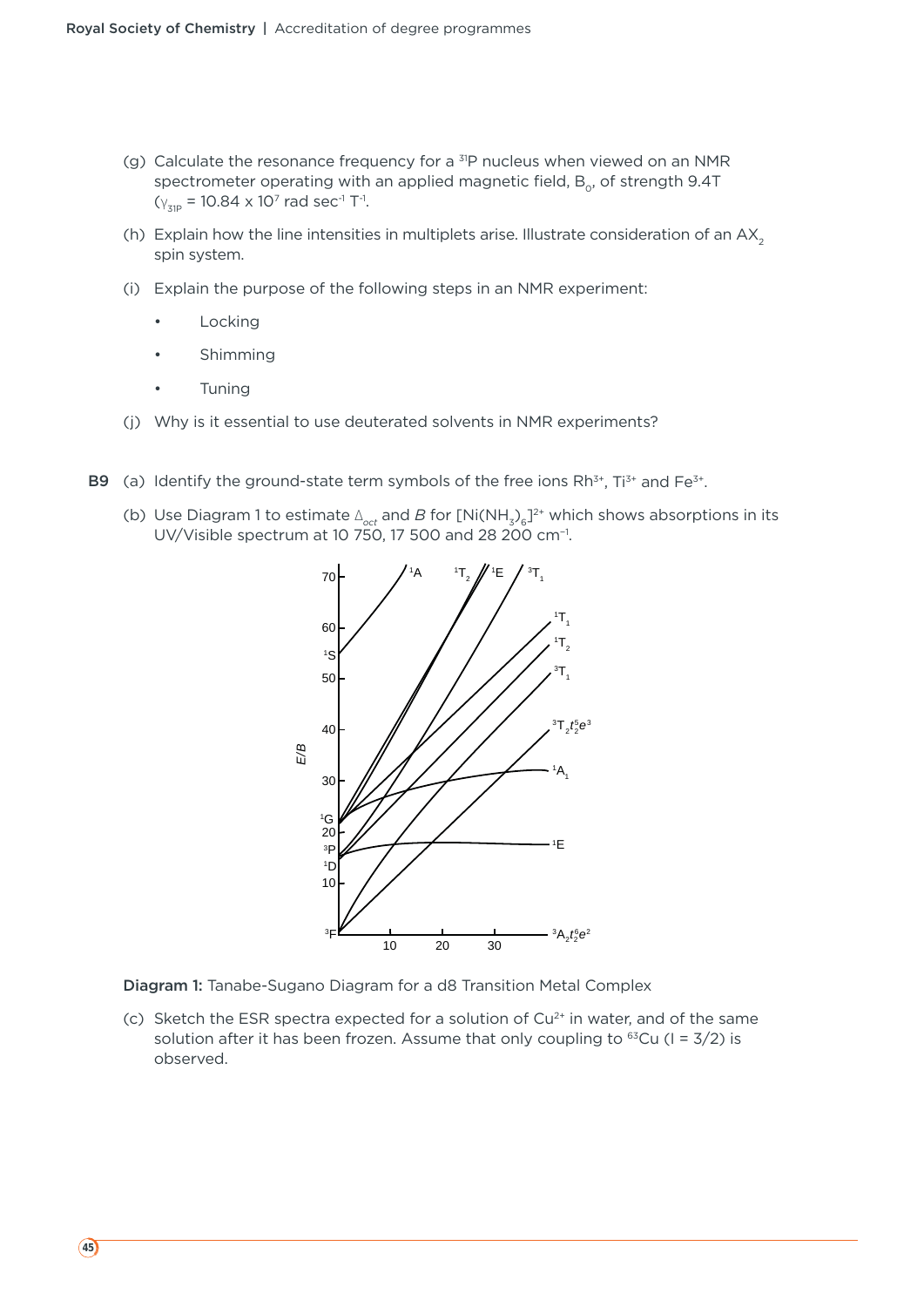B10 Answer all parts.

(a) (i) Write down the formula relating the electron density  $\rho(\vec{r})$  to the wavefunction:

 $\Psi(\vec{r}_1\vec{s}_1\vec{r}_2\vec{s}_2\vec{r}_n\vec{r}_n\vec{s}_n)$ .

 (ii) Consider the following two-electron density for helium in its ground electronic state:

 $\rho_2(\vec{r}_1, \vec{r}_2) = 2\Phi^2(\vec{r}_1)\Phi^2(\vec{r}_2).$ 

where  $\Phi(\vec{r}) = \sqrt{\frac{8}{\pi}} e^{-2r}$  is a normalized atomic orbital. Show that the electron density is:

 $\rho$ (  $\vec{r}$ ) =  $\frac{16}{\pi}$  e<sup>-4*r*</sup>

[Hint: For a two-electron system, the two-electron density is:

 $\rho_2(\vec{r}_1, \vec{r}_2) = 2 \int ds_1 \int ds_2 |\Psi(\vec{r}_1, s_1, \vec{r}_2, s_2)|^2]$ 

- (iii) For the exact Hohnberg-Kohn energy functional,  $E_{\mu\nu}$  [p], state whether the energy obtained using  $p(\vec{r}) = \frac{16}{\pi} e^{-4r}$  would be greater than, less than or equal to the exact ground state energy of helium, explaining your reasoning.
- (b) (i) The Kohn-Sham energy functional is:

 $E[\rho] = T_s + V_{nuc}[\rho] + J[\rho] + E_{xc}[\rho].$ 

List the four energetic components that are contained in  $E_{\infty}$  [p].

- (ii) Give two examples where Kohn-Sham DFT using the B3LYP functional fails to give qualitatively correct predictions. Explain the reasons for the failures and describe how these problems can be overcome.
- B11 Answer all parts.
	- (a) An alkali metal hydride, A, contains just 0.75% hydrogen by mass. When A is dissolved in THF solution with 1 equivalent of 18-crown-6, nmr spectroscopy using the alkali metal as the spin active nucleus shows one resonance at  $\delta$  = -44 ppm. Electrolysis of A yields the elemental alkali metal and a gas B. When the elemental alkali metal is dissolved in THF solution with 1 equivalent of 18-crown-6, nmr spectroscopy using the alkali metal as the spin active nucleus shows two peaks at  $\delta$ = -44 and -212 ppm. In contrast, if the crown ether is added in excess then only the peak at  $\delta$  = -44 ppm is seen. In a typical reaction, an excess of A reacts with TiCl, to give Ti metal, a gas, B, and a salt C. Identify A-C and explain these observations.

What products would be expected from reaction of A and PCl<sub>2</sub>?

- (b) You are tasked to design a stable singlet carbene. Explain the design features, in particular with respect to the following:
	- (i) Bond angle at the carbene centre;
	- (ii) Substituents bonded to the carbene centre;
	- (iii) Whether the molecule would be cyclic or acyclic;
	- (iv) If the design is based on a cyclic five membered ring, would your choice contain a saturated or unsaturated backbone?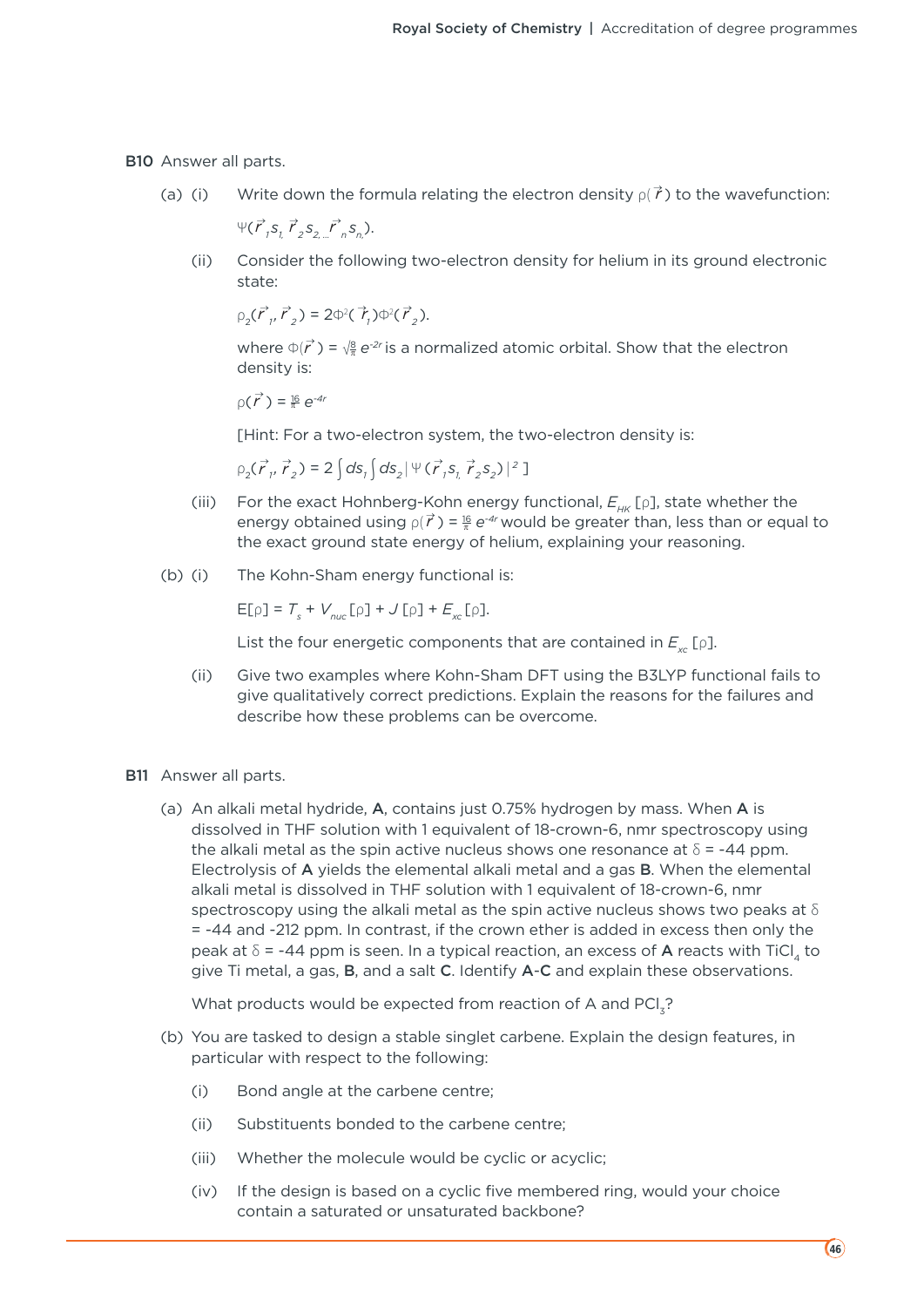- (c) An organophosphine A contains 15.3% P, 71.3% C and 13.4% H, and displays a singlet in the  $\mathrm{^{31}P}\{\mathrm{^1H}}\}$  NMR spectrum at  $\delta$  = 61 ppm and a doublet in the <sup>1</sup>H NMR spectrum at  $\delta$  = 1.3 ppm ( $J_{P-H}$  10 Hz). Solutions of mixtures of **A** and B( $C_6F_5$ )<sub>3</sub> show <sup>31</sup>P and <sup>11</sup>B NMR signals representative of the parent compounds. However, under an atmosphere of  $CO<sub>2</sub>$ , reaction occurs rapidly to give a zwitterionic compound **B** which exhibited resonances in the  $\mathrm{^{31}P}\{\mathrm{^1H}\}$  and  $\mathrm{^{11}B}\{\mathrm{^1H}\}$  NMR spectra at  $\delta$  = 46.1 and 2.7 ppm, respectively. The 13C NMR spectrum of B showed resonances expected for the constituent phosphorus and boron fragments as well as a signal at  $\delta$  = 161.6 ppm, which exhibited a PC coupling of 93 Hz; the IR spectrum of **B** showed an absorption at 1695 cm<sup>-1</sup>. When heated to 70 °C, B loses CO<sub>2</sub> to reform A and B(C<sub>6</sub>F<sub>5</sub>)<sub>3</sub>. Identify A and B and explain the reactivity and spectroscopic data.
- B12 (a) (i) The three reactions shown below each involve a C-H activation step. Draw a reasonable reaction pathway in each case. State the mechanism by which any C-H bond activation steps occur and sketch the transition state involved.



(ii) For each reaction identify the factors that promote the C-H activation process.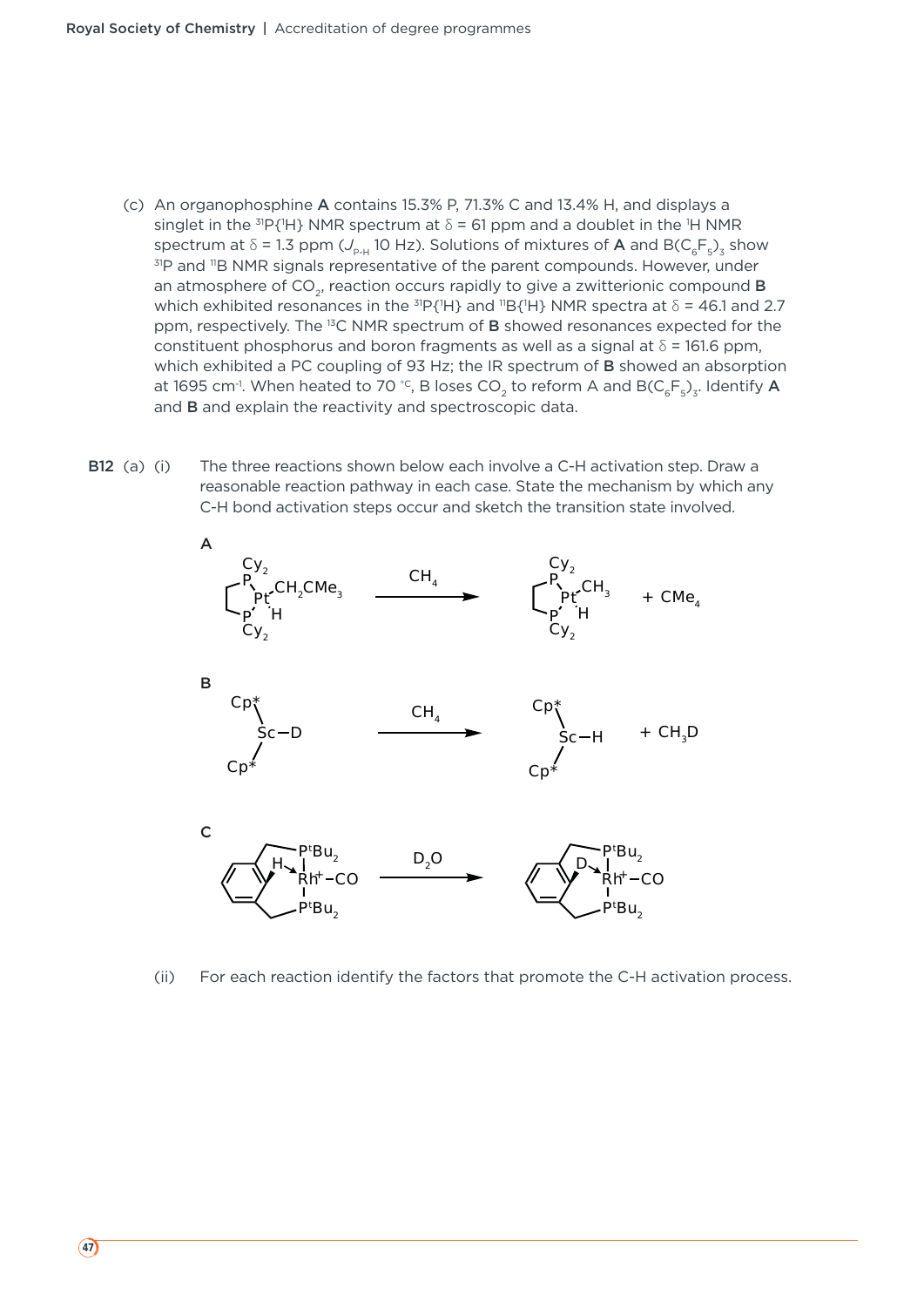(b) (i) Draw an energy level diagram showing the key orbital interactions that occur between a dihydrogen ligand and a d<sup>6</sup> C<sub>4v</sub> ML<sub>5</sub> metal fragment.

> Use your diagram to explain why the barriers to rotation about the M-H<sub>2</sub> axis in  $L<sub>s</sub>M(\eta^2-H<sub>2</sub>)$  complexes are usually very low.

(ii) NMR data for three  $\eta^2$ -H<sub>2</sub> dihydrogen complexes are given below:

Data set 1: 1/<sub>HD</sub> = 40 Hz; 7 n<sup>min</sup> = 25.5 ms

Data set 2:  $U_{HD}$  = 21 Hz;  $T_1^{\text{min}}$  = 32.0 ms

Data set 3: 1/<sub>HD</sub> = 11.4 Hz; *T*<sub>1</sub><sup>min</sup> = 80.0 ms

Match each of these data sets to one of the three  $\eta^2$ -H<sub>2</sub> complexes, **D** to **F** below, and fully account for all the data. Hence place the complexes in order of increasing H–H distance and show how this is consistent with the nature of the complexes involved.



(c) C-H activation is now being incorporated into catalytic cycles for the synthesis of organic molecules. For the following reaction draw (i) the structure of the product formed and (ii) the structure of the species involved in the C-H activation step. For the latter highlight the key features that enable C-H bond activation to occur.

$$
R R'
$$
  
PG(OAC)<sub>2</sub>,  $P^tBu_3$   
K<sub>2</sub>CO<sub>3</sub>, DMF,  $\Delta$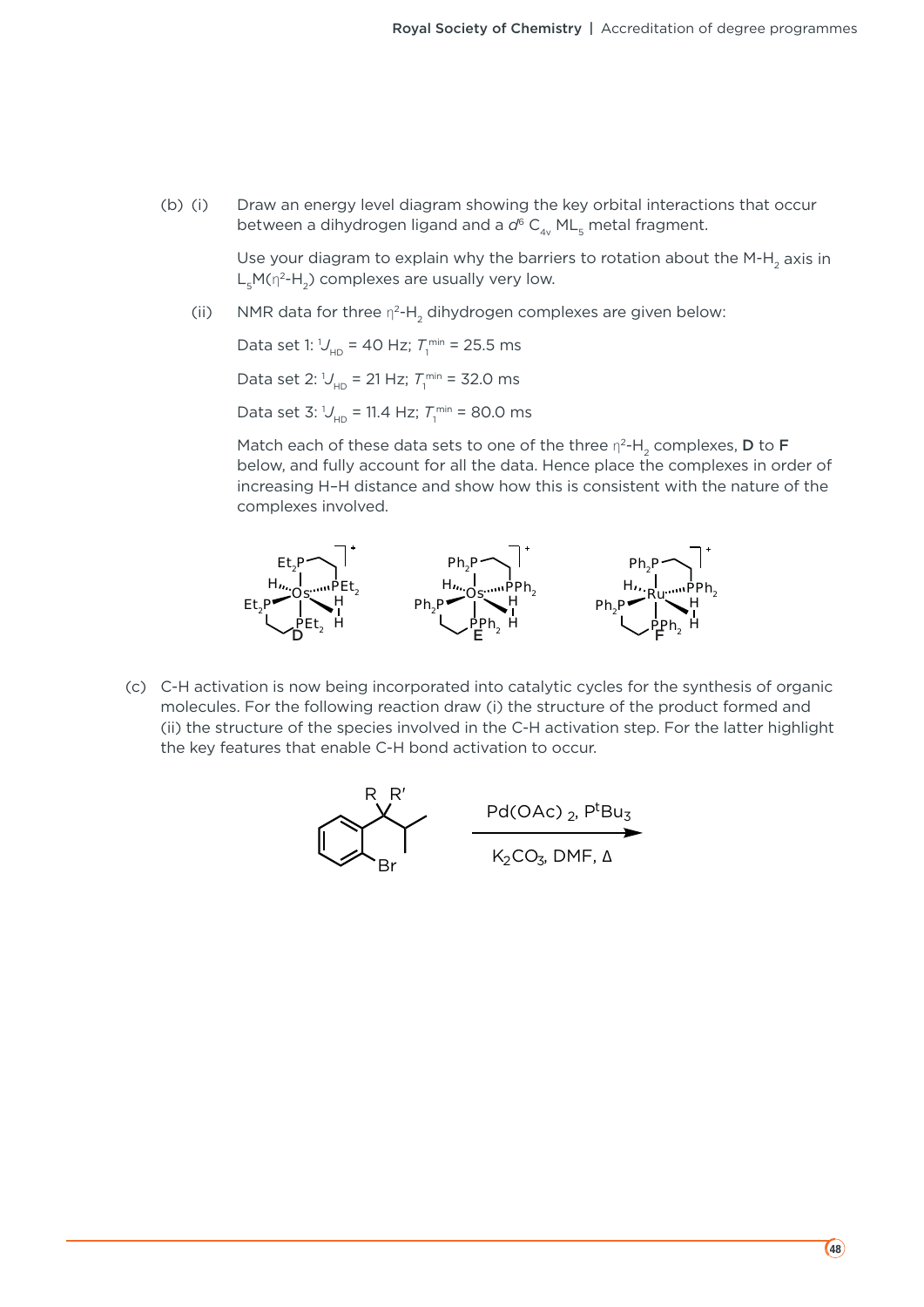B13 (a) Rationalise the stereochemical outcome of the aldol reactions below. You should illustrate your answer with an appropriate transition state diagram for the key aldol step in each case, highlighting any similarities and differences.



 (b) Predict the structures of the major product arising from each reaction of the alkene (21) below, rationalising your answer in terms of the reaction mechanisms.

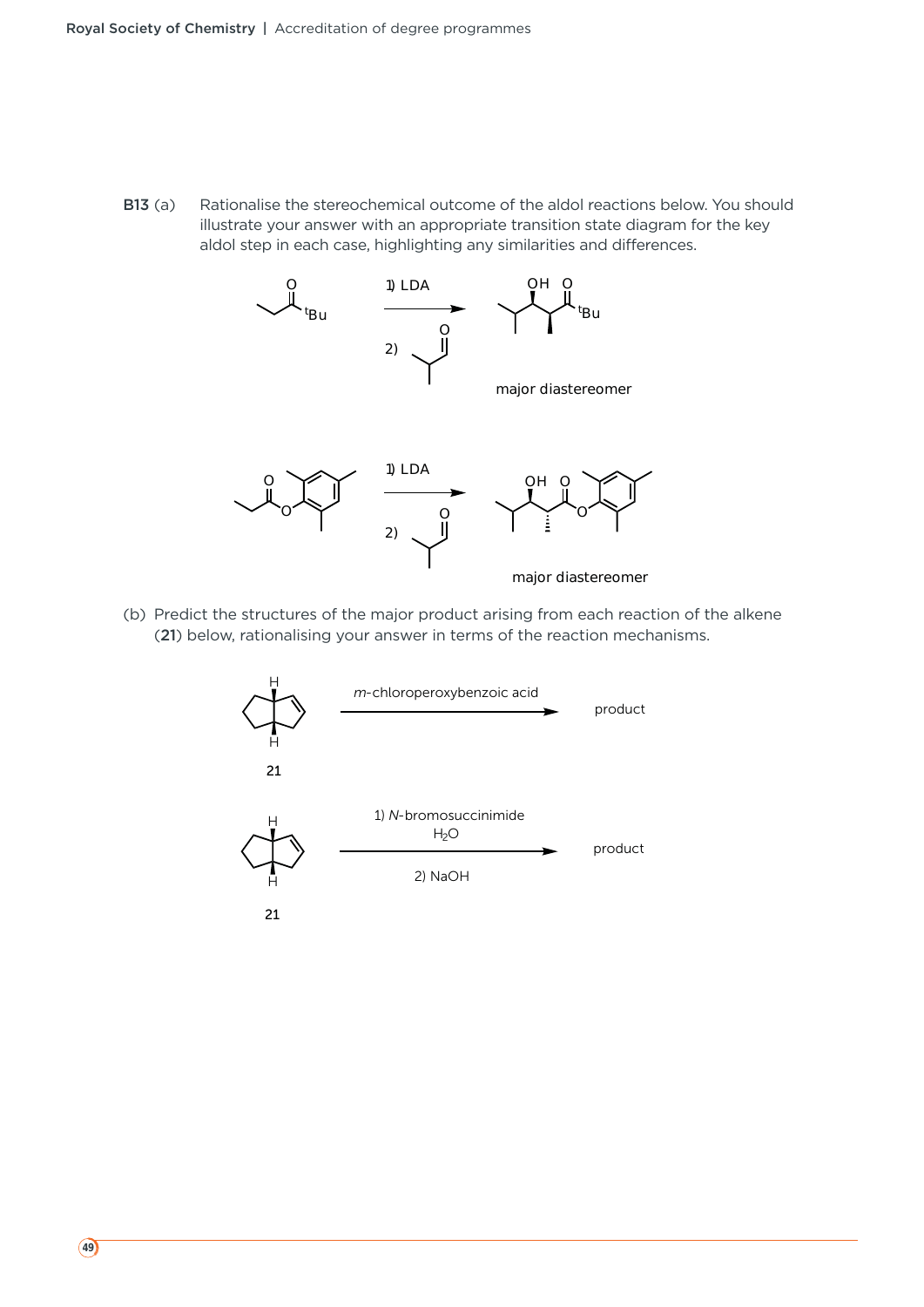(c) (i) What are the similarities and differences between activation of an unsaturated aldehyde with a Lewis acid and an organocatalyst (illustrated below)?



- (ii) State two possible advantages of using organocatalysis as compared to metal catalysis.
- (iii) Catalyst 22 (below) promotes Diels-Alder reaction of dienes and unsaturated aldehydes. Account for the relative and absolute stereochemistry of the product (23) shown. Illustrate your answer with appropriate annotated diagrams showing iminium geometry and facial selectivity.



- B14 (a) In the context of organic photochemistry, define the terms *sensitiser* and *quencher*.
	- (b) When carrying out a photochemical reaction, explain why molecular oxygen is usually rigorously excluded from the reaction mixture whereas it is sometimes necessary to add small amounts of benzophenone (24).



<sup>24</sup>

- (c) (i) Outline a mechanism for a Paterno-Buchi reaction between benzaldehyde and *cis*-but-2-ene and hence identify the likely product(s).
	- (ii) Benzaldehyde, *cis*-but-2-ene and penta-1,3-diene have triplet state energies of 72, 78 and 58 kcal mol<sup>-1</sup> respectively.

 With reference to the above data, explain why benzaldehyde and but- 2-ene are suitable partners in the Paterno-Buchi reaction whereas, under similar photochemical conditions, benzaldehyde and penta-1,3- diene do not undergo the Paterno-Buchi reaction.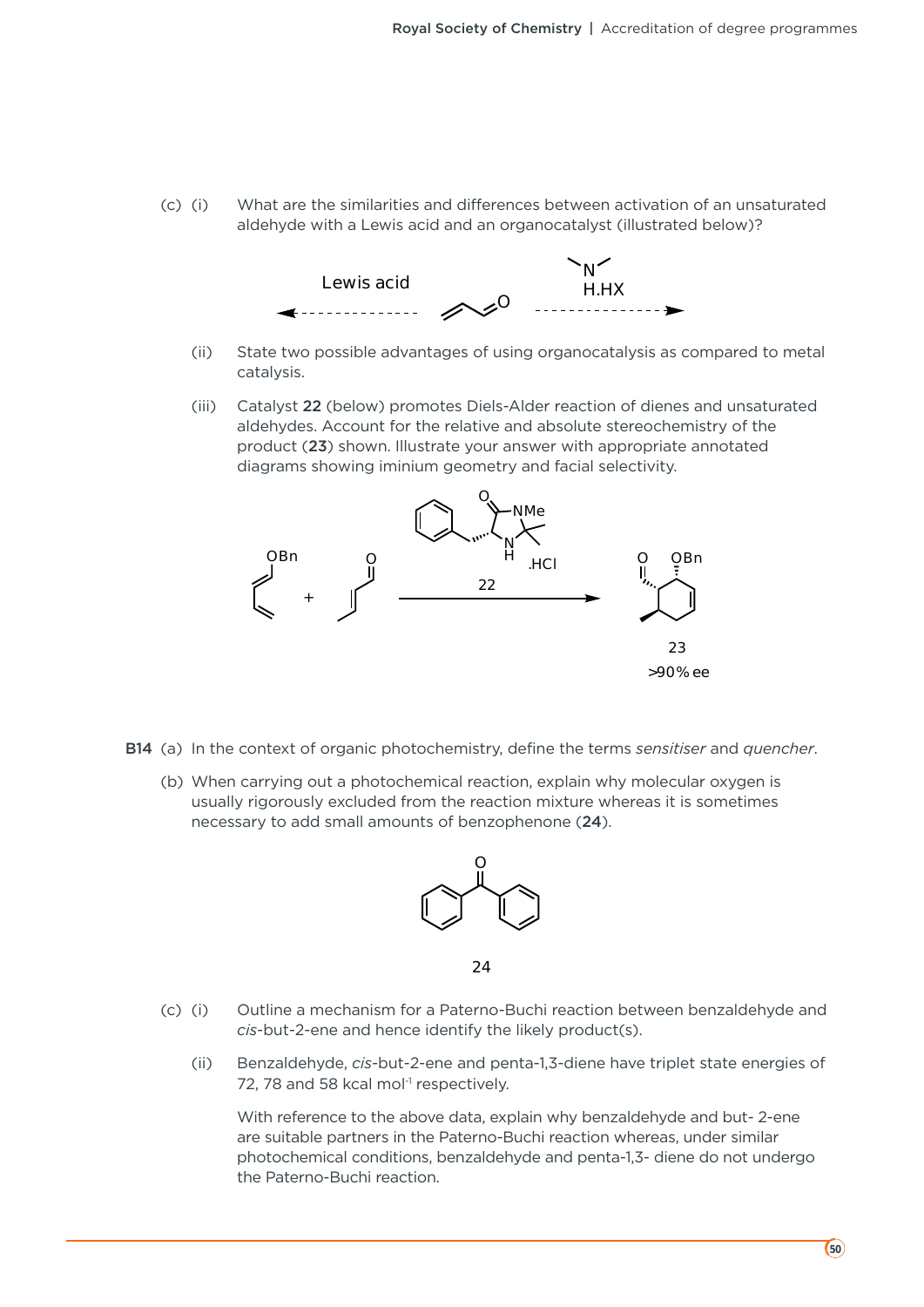



 (e) Treatment of a dilute solution of the unsaturated bromosilyloxy ether 25 in benzene with tri-*n*-butyltin hydride and azobis(isobutyronitrile) (AIBN) at 80<sup>°</sup>C results in the formation of the bicyclic compound 26 in *ca.* 80% yield.



 $Bn = CH<sub>2</sub>PH$ 

 Suggest a mechanism (including radical initiation and propagation steps) for the transformation of 25 into 26, and account for any aspects of regioselectivity and the stereochemistry of the chiral centres in 26 indicated by asterisks.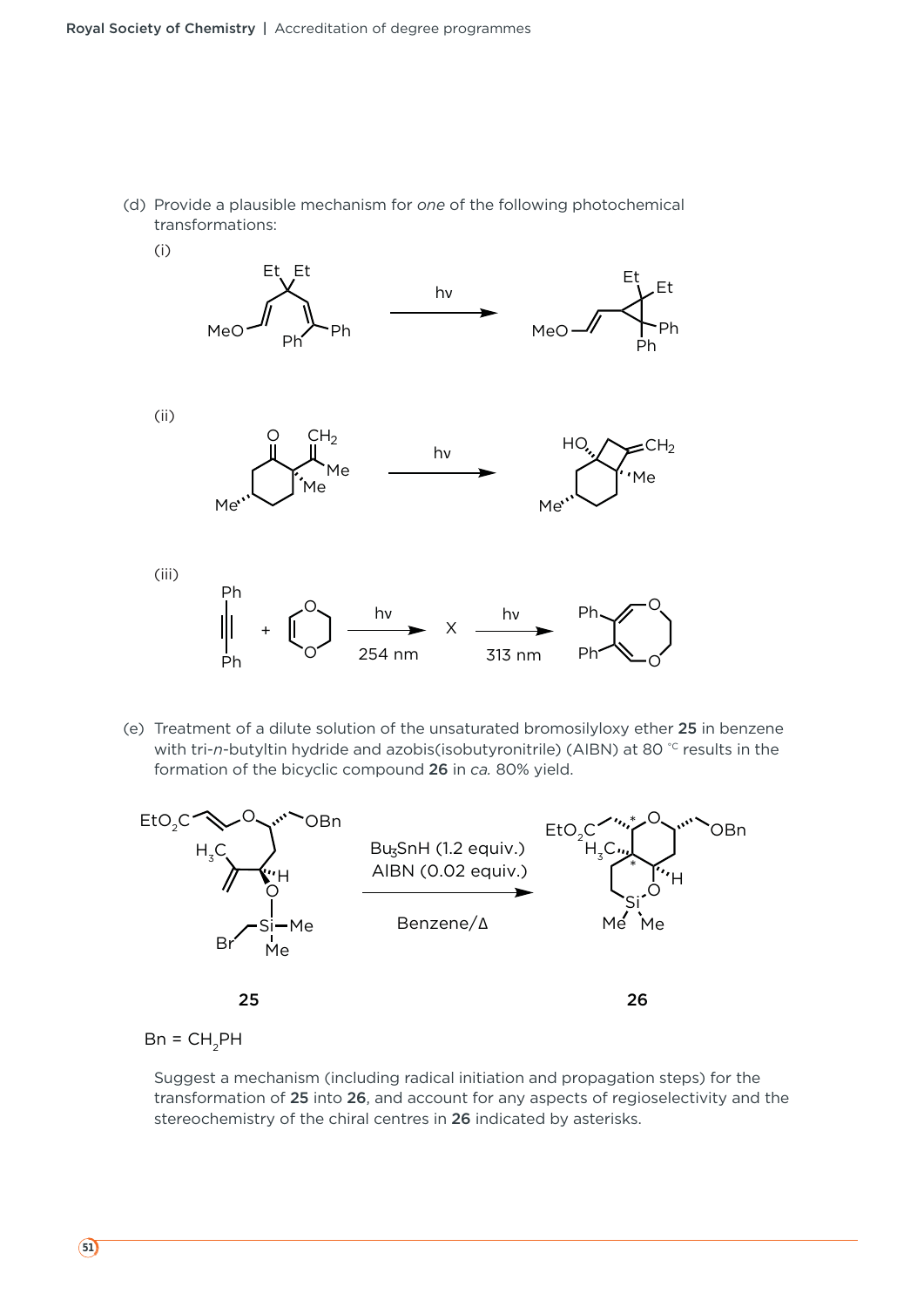# Appendices

Figure 1.

### Appendix C: examples of transferable/professional Skills matrix

"Here at Leeds we have an Industry Advisory Board that provides advice on embedding transferable skills development in our programmes. The board is composed of an independent chair and representatives from ~10 companies from multiple sectors. With their help, we have a consolidated list of all the professional skills our students should develop during their degree. We then ask each module leader to identify which of these key transferable skills students develop through each of the modules they run. The module leaders are required to mark which professional skills students develop on a comprehensive mapping document forming a large matrix which gives a clear overview of exactly which professional skills are covered in each of our chemistry units. This enables us to ensure that we effectively embed professional skills within the chemical curriculum, while also helping our students recognise the skills that they develop. This instils an important confidence in our students, helping them know that they have developed the skills that future employers require.

Our Industry Advisory Board also provides additional opportunities for students, eg networking opportunities and bespoke advice on CV/job application preparation that complements opportunities/information disseminated through the School's LinkedIn group."

Professor Steve Marsden University of Leeds

| <b>Analytical skills</b> | awareness<br><b>Commercial</b> | Communication skill | Confidence | solving<br>problem<br>Creative | Critical thinking | Ethical awareness | Flexibility | working<br>Independent | Initiative | Leadership | organisation<br>య<br><b>Planning</b> | Professionalism | Research skills | sensitivity<br>Social/cultural | working<br><b>Team</b> | management<br>Time <sub>1</sub> | of knowledge<br>Use |
|--------------------------|--------------------------------|---------------------|------------|--------------------------------|-------------------|-------------------|-------------|------------------------|------------|------------|--------------------------------------|-----------------|-----------------|--------------------------------|------------------------|---------------------------------|---------------------|
| $\times$                 |                                | $\times$            |            |                                | $\times$          |                   |             | $\times$               |            |            |                                      |                 |                 |                                |                        |                                 | $\times$            |
| $\times$                 |                                | $\times$            |            |                                | $\times$          |                   |             | $\times$               |            |            |                                      |                 |                 |                                |                        |                                 | $\times$            |
| $\times$                 |                                | $\times$            |            |                                | $\times$          |                   |             | $\times$               |            |            |                                      |                 |                 |                                |                        |                                 | $\times$            |
| $\times$                 |                                |                     |            | $\times$                       | $\times$          |                   |             | $\times$               |            |            |                                      |                 |                 |                                |                        |                                 | $\times$            |
| $\times$                 |                                | $\times$            |            | $\times$                       | $\times$          |                   |             | $\times$               |            |            |                                      |                 |                 |                                |                        |                                 |                     |
| $\times$                 |                                |                     |            | $\times$                       |                   |                   |             | $\times$               |            |            |                                      |                 |                 |                                |                        | $\times$                        | $\times$            |
| $\times$                 |                                |                     |            | $\times$                       | $\times$          |                   |             |                        |            |            |                                      |                 |                 |                                |                        |                                 | $\times$            |
| $\times$                 |                                |                     |            | $\times$                       | $\times$          |                   |             | $\times$               |            |            |                                      |                 |                 |                                |                        |                                 | $\times$            |
|                          |                                |                     |            |                                |                   |                   |             |                        |            |            |                                      |                 |                 |                                |                        |                                 |                     |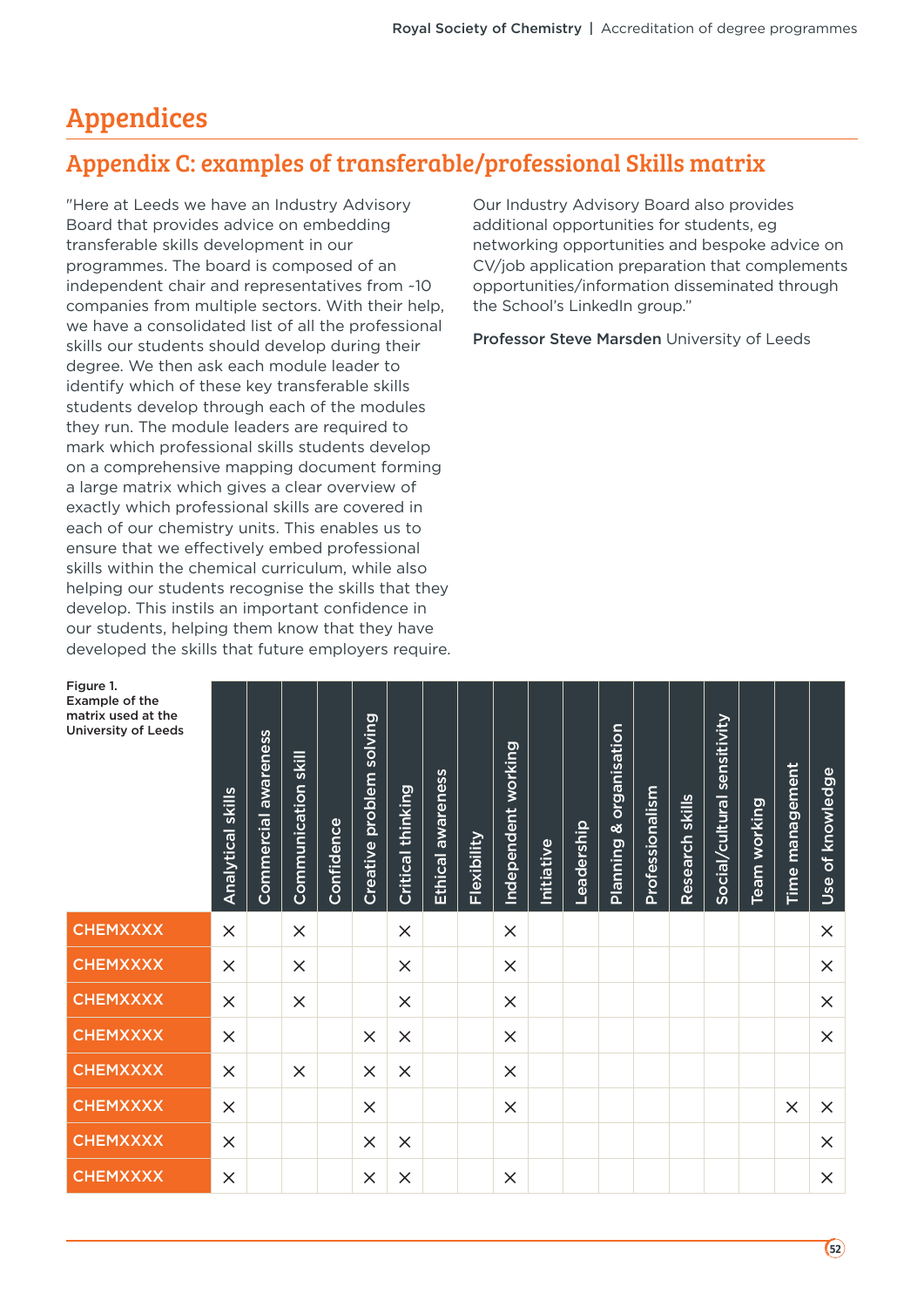"At the University of Reading we have a stream of modules running vertically through our courses to fully embed professional skills for chemists. Through problem based learning, our chemistry students develop professional skills that are fundamental to any career and can then use their experiences as anecdotal evidence in interviews and applications.

Our first and second year Chemical Concepts modules encourage students to think about the skills they need and how to develop them, and we use the Royal Society of Chemistry Undergraduate Skills Record for recording these skills.

In year 1, students carry out a number of group problem based learning activities. They give presentations, write reports and design a poster to explain how they have completed the task and obtained the solutions. The first activity requires students to identify and research elements suitable for a variety of industrial applications which links nicely to an introductory module in inorganic chemistry on the periodic table and solid state structures. In the following term students carry out an IT and numeracy skills based challenge, which uses team work and communication skill. Besides these group tasks there are individual activities, such as summarizing an article from Education in Chemistry.

The 2nd year module focuses on the chemical industry and career management. The challenge is based on the Titan project. Teams of students act as the management group for a company producing TiO2 in the UK. The teams have to prepare a pitch to justify the continuation of production at the UK site and are required to produce videos explaining their 5 year plans. Additionally, students develop entrepreneurial skills as they have to produce reasoned and financially sound plans for TiO2 production. The teams then have to defend their plans in an "Apprentice-style" board room interview held with the heads of the parent company, Titan Industries. The activity runs in parallel to sessions delivered by our Careers Advisor on CV preparation and career planning and so students can clearly see the relevance of the professional skills developed to placement applications.

The development of professional skills culminates in the final years. Students carry out research projects and draw on their experiences of independent

investigative and analytical skills, problem solving, ICT and communication as they write project reports, deliver presentations and attend vivas."

Professor Elizabeth Page, University of Reading

"At York, we focus on developing the skills a chemist requires in the context of chemical knowledge taught in the core of our course.

All first year students participate in a team-building industrial-style day event in which they meet their peers, engage in small group activities, and solve real-world chemical problems in teams. They also give a short oral presentation, getting guidance on presentation skills, and carry out a public understanding of science exercise in which they either write a popular science article or create a YouTube video.

Students develop skills in maths, biology and physics, take workshops in scientific ethics and methodology, one whole course is taught in an independent-learning style, and a team practical on 'the chemistry of a night out' encourages them to develop experiment design and time-management skills. In year 2, we have a highly innovative assessed six-lecture course teaching Chemical Health and Safety. Students do a wide range of contextualised assessed activities in their option modules from industrial field trips to geology practicals, and in end of year 'Group Exercises', students work as mock industrial companies to solve real-world chemistry problems. They have to organise meetings, keep minutes and consider financial implications, as well as watching-back a recorded oral presentation.

Third year students develop scientific writing and literature comprehension skills in a Scientific Literacy module, while MChem Group Research Mini-Projects prepare students for their major final year research projects, introducing extended report writing, preparation of a poster and planning of open-ended research. All of these professional skills come together in the students' final year extended research projects where they must show independence and self-reliance to effectively plan, develop and manage their own project."

#### Professor David K. Smith

Department of Chemistry, University of York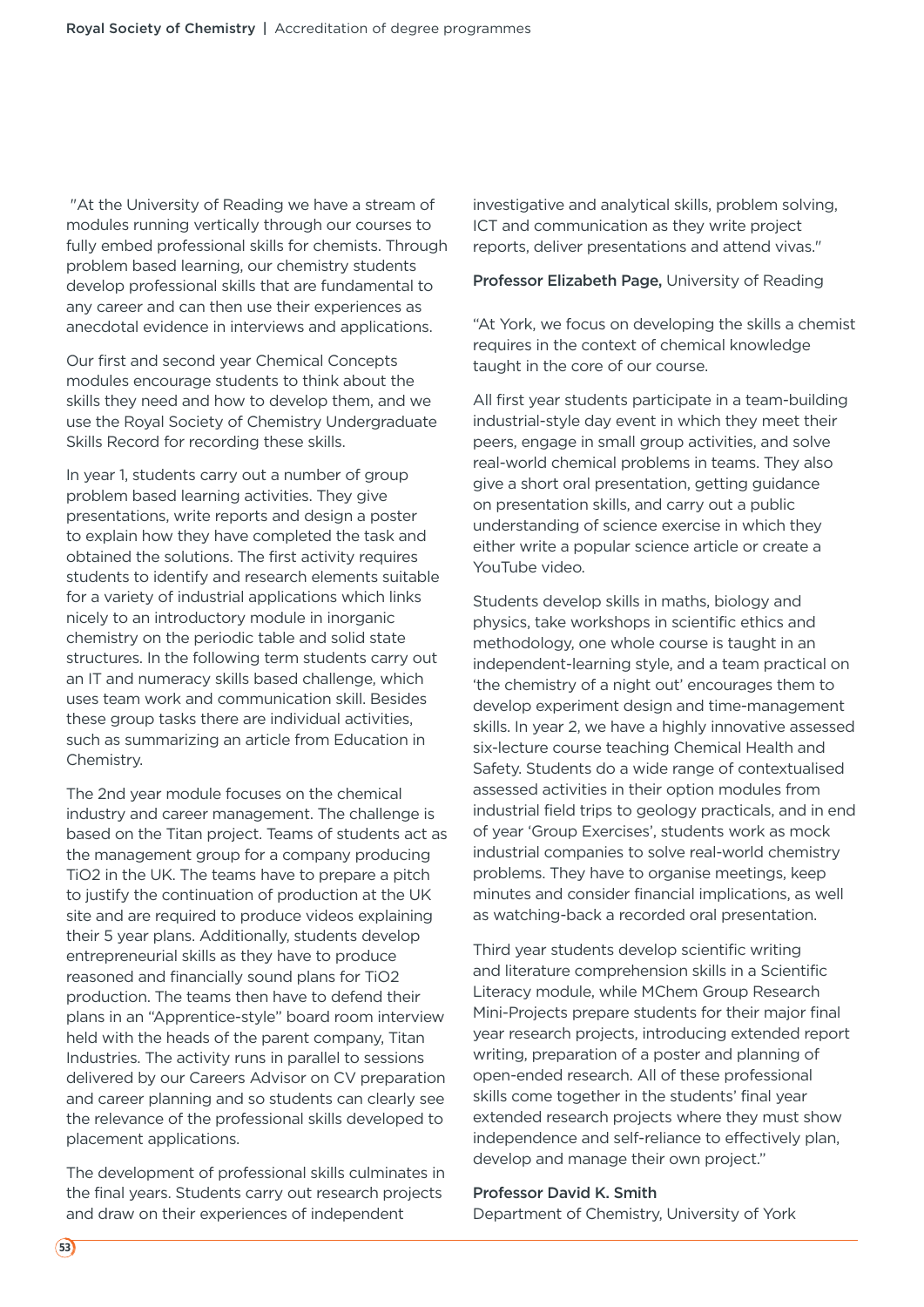# Appendices

### Appendix D: essential practical skills and guidance

#### General scientific skills and safety

- Apply a working knowledge of scientific regulation, health and safety and laboratory safe practice. This should include: emergency procedures; principles of safe storage; use disposal and containment of chemicals (eg use of fume-hoods) and other hazards (eg electrical, magnetic fields, radiochemical, lasers, glass and sharps) including spillages/ breakages; correct use of PPE; identification and labelling of materials; principles of safe use of equipment and risk assessments.
- Prepare and use supporting documentation in compliance with local safety procedures and regulations (eg COSHH forms, risk assessments).
- Plan, design and correctly rationalise experiments to test a scientific hypothesis in a timely manner which considers important measurement criteria such as accuracy and precision.
- Competently and accurately observe and keep records of practical work and effectively report the data in an appropriate scientific manner.
- Behave in a proper, ethical and professional manner within the laboratory environment.

#### General laboratory techniques

- Use and care for balances and laboratory equipment (eg pH meters, glass/auto pipettes and burettes).
- Safely assemble and clean glassware (considering appropriateness for use and required precision where relevant).
- Correctly and safely use, prepare and handle solids, liquids, gases and solutions (including toxic and corrosive materials).
- Understand and use chemical terminology.
- Calculate quantities and concentrations of reagents.

#### Experimental methods

- Set up a wide range of reactions using a range of heating/cooling methods and appropriate atmospheres.
- Safely quench and work up reactions including aqueous work-up and using appropriate drying agents.
- Use common laboratory processes such as evaporation, measurements of melting points, measurement of pH and determination of equivalence points.
- Use a wide range of separation and purification techniques for solids, liquids and gases. These could include distillation, recrystallisation, sublimation, solvent extraction, filtration, thin layer chromatography and column chromatography (including gas chromatography, high performance liquid chromatography and flash chromatography).
- Design, construct and execute an experiment to determine quantitative, qualitative, kinetic or thermodynamic parameters and assess/evaluate the results.
- Prepare samples for and interpret spectra from a wide range of commonly used spectroscopic and spectrometric techniques. These could include infra-red, UV-visible, nuclear magnetic resonance, mass spectrometry, polarimetry, fluorescence, Raman, atomic absorption spectroscopy, X-ray diffraction and microscopy.

#### Data analysis

• Develop a wide range of numerical, data analysis and presentation skills such as calculating and accurately reporting measurement uncertainties by utilising appropriate statistical packages and databases.